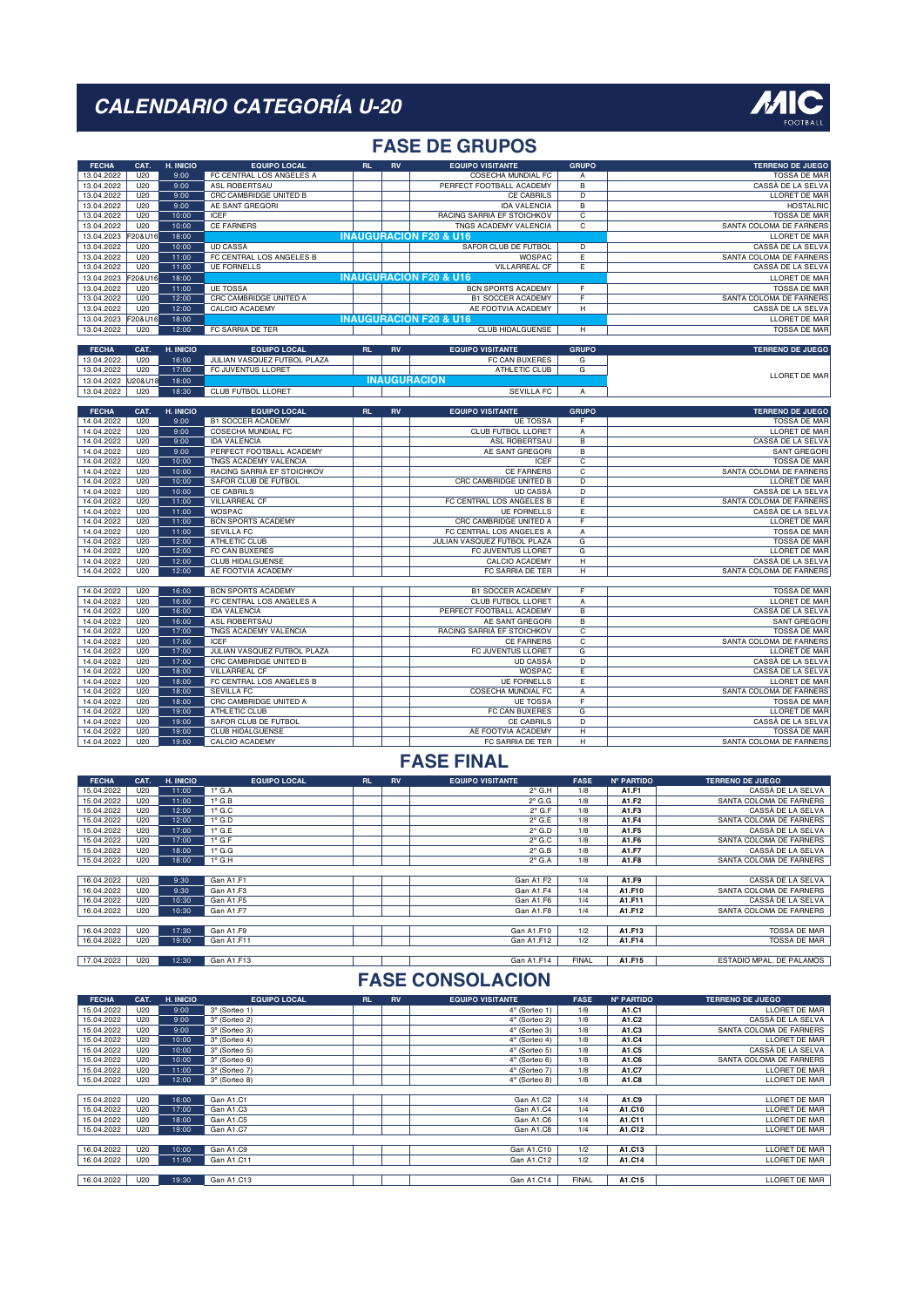

### **FASE DE GRUPOS**

| <b>FECHA</b> | CAT.   | H. INICIO | <b>EQUIPO LOCAL</b>          | RL.       | <b>RV</b> | <b>EQUIPO VISITANTE</b>      | <b>GRUPO</b>            | <b>TERRENO DE JUEGO</b>     |
|--------------|--------|-----------|------------------------------|-----------|-----------|------------------------------|-------------------------|-----------------------------|
| 13.04.2022   | $U-18$ | 9:00      | CRC CAMBRIDGE UNITED         |           |           | KAPTIVA SPORTS ACADEMY A     | С                       | SANTA COLOMA DE FARNERS     |
| 13.04.2022   | $U-18$ | 9:00      | UNIÓ ESPORTIVA QUART         |           |           | JULIAN VASQUEZ FUTBOL PLAZA  | $\overline{B}$          | CALDES DE MALAVELLA         |
| 13.04.2022   | $U-18$ | 9:00      | ÚJBUDA FC LABDARÚGÓ KFT      |           |           | KAPTIVA SPORTS ACADEMY B     | $\overline{B}$          | PLATJA D'ARO                |
| 13.04.2022   | $U-18$ | 10:00     | <b>UE FIGUERES</b>           |           |           | <b>RICHMOND</b>              | $\overline{c}$          | <b>VIDRERES</b>             |
| 13.04.2022   | $U-18$ | 10:00     | BCN SPORTS ACADEMY A         |           |           | WOSPAC                       | А                       | <b>HOSTALRIC</b>            |
| 13.04.2022   | $U-18$ | 10:00     | CF SANT FELIU DE GUÍXOLS     |           |           | <b>US TALENTPROJEKT</b>      | $\overline{D}$          | <b>CALDES DE MALAVELLA</b>  |
| 13.04.2022   | $U-18$ | 10:00     | ASC DE VOLEWIJCKERS          |           |           | CLUB FUTBOL BASE VILOBÍ 2015 | E                       | PLATJA D'ARO                |
| 13.04.2022   | $U-18$ | 11:00     | REAL SOCIEDAD SAD            |           |           | PELOTEROS USA                | Ε                       | <b>VIDRERES</b>             |
| 13.04.2022   | $U-18$ | 11:00     | <b>BCN SPORTS ACADEMY B</b>  |           |           | <b>AVANZA SPORTS</b>         | D                       | <b>HOSTALRIC</b>            |
| 13.04.2022   | $U-18$ | 11:00     | SPORTING BADALONA            |           |           | <b>CUNDINAMARCA FC</b>       | $\overline{F}$          | <b>CALDES DE MALAVELLA</b>  |
| 13.04.2022   | $U-18$ | 11:00     | DIAGONAL CLUB ESPORTIU       |           |           | CEFF COPIAPÓ                 | $\overline{H}$          | PLATJA D'ARO                |
| 13.04.2022   | $U-18$ | 12:00     | <b>FUNDACIÓN MARCET</b>      |           |           | FC CENTRAL LOS ANGELES       | $\overline{\mathsf{G}}$ | <b>VIDRERES</b>             |
| 13.04.2022   | $U-18$ | 12:00     | SAFOR CLUB DE FUTBOL         |           |           | <b>UE CALDES</b>             | $\overline{\mathsf{G}}$ | <b>CALDES DE MALAVELLA</b>  |
| 13.04.2022   | $U-18$ | 12:00     | AS CLERMONT SAINT JACQUES    |           |           | <b>FC BASCARA</b>            | $\overline{H}$          | <b>HOSTALRIC</b>            |
| 13.04.2022   | $U-18$ | 13:00     | 7 ELITE ACADEMY              |           |           | ATLÈTIC CLUB HOSTALRIC       | F                       | <b>HOSTALRIC</b>            |
|              |        |           |                              |           |           |                              |                         |                             |
| <b>FECHA</b> | CAT.   | H. INICIO | <b>EQUIPO LOCAL</b>          | <b>RL</b> | <b>RV</b> | <b>EQUIPO VISITANTE</b>      | <b>GRUPO</b>            | <b>TERRENO DE JUEGO</b>     |
| 13.04.2022   | U20    | 16:00     | JULIAN VASQUEZ FUTBOL PLAZA  |           |           | FC CAN BUXERES               | G                       |                             |
| 13.04.2022   | U20    | 17:00     | FC JUVENTUS LLORET           |           |           | ATHLETIC CLUB                | G                       | <b>LLORET DE MAR</b>        |
| 13.04.2022   | J18&U2 | 18:00     |                              |           |           | <b>INAUGURACIÓN</b>          |                         |                             |
| 13.04.2022   | U20    | 18:30     | <b>CLUB FUTBOL LLORET</b>    |           |           | <b>SEVILLA FC</b>            | А                       |                             |
| 13.04.2022   | $U-18$ | 19:00     | <b>VALENCIA CF SAD</b>       |           |           | TORO ROJO FC                 | A                       | SILS                        |
|              |        |           |                              |           |           |                              |                         |                             |
| <b>FECHA</b> | CAT.   | H. INICIO | <b>EQUIPO LOCAL</b>          | <b>RL</b> | <b>RV</b> | <b>EQUIPO VISITANTE</b>      | <b>GRUPO</b>            | <b>TERRENO DE JUEGO</b>     |
| 14.04.2022   | $U-18$ | 9:00      | FC CENTRAL LOS ANGELES       |           |           | SAFOR CLUB DE FUTBOL         | G                       | <b>VIDRERES</b>             |
| 14.04.2022   | $U-18$ | 9:00      | JULIAN VASQUEZ FUTBOL PLAZA  |           |           | ÚJBUDA FC LABDARÚGÓ KFT      | $\overline{B}$          | SANTA COLOMA DE FARNERS     |
| 14.04.2022   | $U-18$ | 9:00      | <b>UE CALDES</b>             |           |           | <b>FUNDACIÓN MARCET</b>      | $\overline{G}$          | CALDES DE MALAVELLA         |
| 14.04.2022   | $U-18$ | 9:00      | KAPTIVA SPORTS ACADEMY B     |           |           | UNIÓ ESPORTIVA QUART         | $\overline{B}$          | SANTA CRISTINA D'ARO        |
| 14.04.2022   | $U-18$ | 10:00     | <b>RICHMOND</b>              |           |           | CRC CAMBRIDGE UNITED         | $\overline{c}$          | <b>VIDRERES</b>             |
| 14.04.2022   | $U-18$ | 10:00     | <b>AVANZA SPORTS</b>         |           |           | CF SANT FELIU DE GUÍXOLS     | $\overline{\mathsf{D}}$ | ST GREGORI                  |
| 14.04.2022   | $U-18$ | 10:00     | <b>US TALENTPROJEKT</b>      |           |           | <b>BCN SPORTS ACADEMY B</b>  | $\overline{D}$          | CALDES DE MALAVELLA         |
| 14.04.2022   | $U-18$ | 10:00     | KAPTIVA SPORTS ACADEMY A     |           |           | <b>UE FIGUERES</b>           | $\overline{c}$          | SANTA CRISTINA D'ARO        |
| 14.04.2022   | $U-18$ | 11:00     | PELOTEROS USA                |           |           | ASC DE VOLEWIJCKERS          | E                       | <b>VIDRERES</b>             |
| 14.04.2022   | $U-18$ | 11:00     | ATLÈTIC CLUB HOSTALRIC       |           |           | SPORTING BADALONA            | F                       | <b>HOSTALRIC</b>            |
| 14.04.2022   | $U-18$ | 11:00     | <b>CUNDINAMARCA FC</b>       |           |           | 7 ELITE ACADEMY              | F                       | CALDES DE MALAVELLA         |
| 14.04.2022   | $U-18$ | 11:00     | CLUB FUTBOL BASE VILOBÍ 2015 |           |           | <b>REAL SOCIEDAD SAD</b>     | Έ                       | <b>SANTA CRISTINA D'ARO</b> |
| 14.04.2022   | $U-18$ | 12:00     | <b>TORO ROJO FC</b>          |           |           | <b>BCN SPORTS ACADEMY A</b>  | А                       | <b>VIDRERES</b>             |
| 14.04.2022   | $U-18$ | 12:00     | <b>WOSPAC</b>                |           |           | VALENCIA CF SAD              | A                       | CALDES DE MALAVELLA         |
| 14.04.2022   | $U-18$ | 12:00     | CEFF COPIAPÓ                 |           |           | AS CLERMONT SAINT JACQUES    | $\overline{H}$          | ST GREGORI                  |
| 14.04.2022   | $U-18$ | 12:00     | FC BASCARA                   |           |           | DIAGONAL CLUB ESPORTIU       | н                       | SANTA CRISTINA D'ARO        |
|              |        |           |                              |           |           |                              |                         |                             |
| 14.04.2022   | $U-18$ | 16:00     | FUNDACIÓN MARCET             |           |           | SAFOR CLUB DE FUTBOL         | G                       | <b>VIDRERES</b>             |
| 14.04.2022   | $U-18$ | 16:00     | UNIÓ ESPORTIVA QUART         |           |           | ÚJBUDA FC LABDARÚGÓ KFT      | $\overline{B}$          | SANTA CRISTINA D'ARO        |
| 14.04.2022   | $U-18$ | 16:00     | FC CENTRAL LOS ANGELES       |           |           | <b>UE CALDES</b>             | G                       | <b>CALDES DE MALAVELLA</b>  |
| 14.04.2022   | $U-18$ | 16:00     | JULIAN VASQUEZ FUTBOL PLAZA  |           |           | KAPTIVA SPORTS ACADEMY B     | $\overline{B}$          | PLATJA D'ARO                |
| 14.04.2022   | $U-18$ | 17:00     | <b>UE FIGUERES</b>           |           |           | CRC CAMBRIDGE UNITED         | $\overline{c}$          | <b>VIDRERES</b>             |
| 14.04.2022   | $U-18$ | 17:00     | RICHMOND                     |           |           | KAPTIVA SPORTS ACADEMY A     | $\overline{\text{c}}$   | <b>ST GREGORI</b>           |
| 14.04.2022   | $U-18$ | 17:00     | CF SANT FELIU DE GUÍXOLS     |           |           | <b>BCN SPORTS ACADEMY B</b>  | $\overline{D}$          | SANTA CRISTINA D'ARO        |
| 14.04.2022   | $U-18$ | 17:00     | <b>US TALENTPROJEKT</b>      |           |           | <b>AVANZA SPORTS</b>         | $\overline{D}$          | PLATJA D'ARO                |
| 14.04.2022   | $U-18$ | 18:00     | REAL SOCIEDAD SAD            |           |           | ASC DE VOLEWIJCKERS          | Ε                       | PLATJA D'ARO                |
| 14.04.2022   | $U-18$ | 18:00     | <b>PELOTEROS USA</b>         |           |           | CLUB FUTBOL BASE VILOBÍ 2015 | Έ                       | ST GREGORI                  |
| 14.04.2022   | $U-18$ | 18:00     | SPORTING BADALONA            |           |           | 7 ELITE ACADEMY              | F                       | SANTA CRISTINA D'ARO        |
| 14.04.2022   | $U-18$ | 18:00     | <b>CUNDINAMARCA FC</b>       |           |           | ATLÈTIC CLUB HOSTALRIC       | F                       | <b>HOSTALRIC</b>            |
| 14.04.2022   | $U-18$ | 19:00     | <b>VALENCIA CF SAD</b>       |           |           | BCN SPORTS ACADEMY A         | А                       | <b>VIDRERES</b>             |
| 14.04.2022   | $U-18$ | 19:00     | TORO ROJO FC                 |           |           | WOSPAC                       | A                       | SANTA CRISTINA D'ARO        |
| 14.04.2022   | $U-18$ | 19:00     | DIAGONAL CLUB ESPORTIU       |           |           | AS CLERMONT SAINT JACQUES    | н                       | ST GREGORI                  |
| 14.04.2022   | $U-18$ | 19:00     | CEFF COPIAPÓ                 |           |           | FC BASCARA                   | $\overline{H}$          | PLATJA D'ARO                |
|              |        |           |                              |           |           |                              |                         |                             |

### **FASE FINAL**

| <b>FECHA</b> | CAT.   | H. INICIO | <b>EQUIPO LOCAL</b> | <b>RL</b> | <b>RV</b> | <b>EQUIPO VISITANTE</b> | <b>FASE</b>  | N° PARTIDO | <b>TERRENO DE JUEGO</b>  |
|--------------|--------|-----------|---------------------|-----------|-----------|-------------------------|--------------|------------|--------------------------|
| 15.04.2022   | $U-18$ | 10:00     | $1^\circ$ G.A       |           |           | $2^{\circ}$ G.H         | 1/8          | A1.F1      | CALDES DE MALAVELLA      |
| 15.04.2022   | $U-18$ | 10:00     | $1^\circ$ G.B       |           |           | $2^{\circ}$ G.G         | 1/8          | A1.F2      | PLATJA D'ARO             |
| 15.04.2022   | $U-18$ | 10:00     | $1^\circ$ G.C       |           |           | $2^{\circ}$ G.F         | 1/8          | A1.F3      | SANTA CRISTINA D'ARO     |
| 15.04.2022   | $U-18$ | 10:00     | $1^\circ$ G.D       |           |           | $2^{\circ}$ G.E         | 1/8          | A1.F4      | ST GREGORI               |
| 15.04.2022   | $U-18$ | 11:00     | $1^\circ$ G.E       |           |           | $2^{\circ}$ G.D         | 1/8          | A1.F5      | CALDES DE MALAVELLA      |
| 15.04.2022   | $U-18$ | 11:00     | $1^\circ$ G.F       |           |           | $2^{\circ}$ G.C         | 1/8          | A1.F6      | PLATJA D'ARO             |
| 15.04.2022   | $U-18$ | 11:00     | $1^\circ$ G.G       |           |           | $2^{\circ}$ G.B         | 1/8          | A1.F7      | SANTA CRISTINA D'ARO     |
| 15.04.2022   | $U-18$ | 11:00     | $1^\circ$ G.H       |           |           | $2^{\circ}$ G.A         | 1/8          | A1.F8      | ST GREGORI               |
|              |        |           |                     |           |           |                         |              |            |                          |
| 15.04.2022   | $U-18$ | 18:00     | Gan A1.F1           |           |           | Gan A1.F2               | 1/4          | A1.F9      | SANTA CRISTINA D'ARO     |
| 15.04.2022   | $U-18$ | 18:00     | Gan A1.F3           |           |           | Gan A1.F4               | 1/4          | A1.F10     | ST GREGORI               |
| 15.04.2022   | $U-18$ | 19:00     | Gan A1.F5           |           |           | Gan A1.F6               | 1/4          | A1.F11     | SANTA CRISTINA D'ARO     |
| 15.04.2022   | $U-18$ | 19:00     | Gan A1.F7           |           |           | Gan A1.F8               | 1/4          | A1.F12     | ST GREGORI               |
|              |        |           |                     |           |           |                         |              |            |                          |
| 16.04.2022   | $U-18$ | 10:00     | Gan A1.F9           |           |           | Gan A1.F10              | 1/2          | A1.F13     | CALDES DE MALAVELLA      |
| 16.04.2022   | $U-18$ | 11:00     | Gan A1.F11          |           |           | Gan A1.F12              | 1/2          | A1.F14     | CALDES DE MALAVELLA      |
|              |        |           |                     |           |           |                         |              |            |                          |
| 16.04.2022   | $U-18$ | 19:30     | Gan A1.F13          |           |           | Gan A1.F14              | <b>FINAL</b> | A1.F15     | ESTADIO MPAL. DE PALAMÓS |

| <b>FECHA</b> | CAT.   | H. INICIO | <b>EQUIPO LOCAL</b> | <b>RL</b> | <b>RV</b> | <b>EQUIPO VISITANTE</b> | <b>FASE</b>  | <b>Nº PARTIDO</b> | <b>TERRENO DE JUEGO</b> |
|--------------|--------|-----------|---------------------|-----------|-----------|-------------------------|--------------|-------------------|-------------------------|
| 15.04.2022   | $U-18$ | 9:00      | 3° (Sorteo 1)       |           |           | 4° (Sorteo 1)           | 1/8          | A1.C1             | CALDES DE MALAVELLA     |
| 15.04.2022   | $U-18$ | 9:00      | 3° (Sorteo 2)       |           |           | 4° (Sorteo 2)           | 1/8          | A1.C2             | PLATJA D'ARO            |
| 15.04.2022   | $U-18$ | 9:00      | 3° (Sorteo 3)       |           |           | 4° (Sorteo 3)           | 1/8          | A1.C3             | SANTA CRISTINA D'ARO    |
| 15.04.2022   | $U-18$ | 9:00      | 3° (Sorteo 4)       |           |           | 4° (Sorteo 4)           | 1/8          | A1.C4             | ST GREGORI              |
| 15.04.2022   | $U-18$ | 12:00     | 3° (Sorteo 5)       |           |           | $4^\circ$ (Sorteo 5)    | 1/8          | A1.C5             | CALDES DE MALAVELLA     |
| 15.04.2022   | $U-18$ | 12:00     | 3° (Sorteo 6)       |           |           | $4^\circ$ (Sorteo 6)    | 1/8          | A1.C6             | PLATJA D'ARO            |
| 15.04.2022   | $U-18$ | 12:00     | 3° (Sorteo 7)       |           |           | 4° (Sorteo 7)           | 1/8          | A1.C7             | SANTA CRISTINA D'ARO    |
| 15.04.2022   | $U-18$ | 12:00     | 3° (Sorteo 8)       |           |           | 4° (Sorteo 8)           | 1/8          | A1.C8             | ST GREGORI              |
|              |        |           |                     |           |           |                         |              |                   |                         |
| 15.04.2022   | $U-18$ | 18:00     | Gan A1.C1           |           |           | Gan A1.C2               | 1/4          | A1.C9             | CALDES DE MALAVELLA     |
| 15.04.2022   | $U-18$ | 18:00     | Gan A1.C3           |           |           | Gan A1.C4               | 1/4          | A1.C10            | PLATJA D'ARO            |
| 15.04.2022   | $U-18$ | 19:00     | Gan A1.C5           |           |           | Gan A1.C6               | 1/4          | A1.C11            | CALDES DE MALAVELLA     |
| 15.04.2022   | $U-18$ | 19:00     | Gan A1.C7           |           |           | Gan A1.C8               | 1/4          | A1.C12            | PLATJA D'ARO            |
|              |        |           |                     |           |           |                         |              |                   |                         |
| 16.04.2022   | $U-18$ | 10:00     | Gan A1.C9           |           |           | Gan A1.C10              | 1/2          | A1.C13            | <b>VIDRERES</b>         |
| 16.04.2022   | $U-18$ | 11:00     | Gan A1.C11          |           |           | Gan A1.C12              | 1/2          | A1.C14            | <b>VIDRERES</b>         |
|              |        |           |                     |           |           |                         |              |                   |                         |
| 16.04.2022   | $U-18$ | 18:15     | Gan A1.C13          |           |           | Gan A1.C14              | <b>FINAL</b> | A1.C15            | LLORET DE MAR           |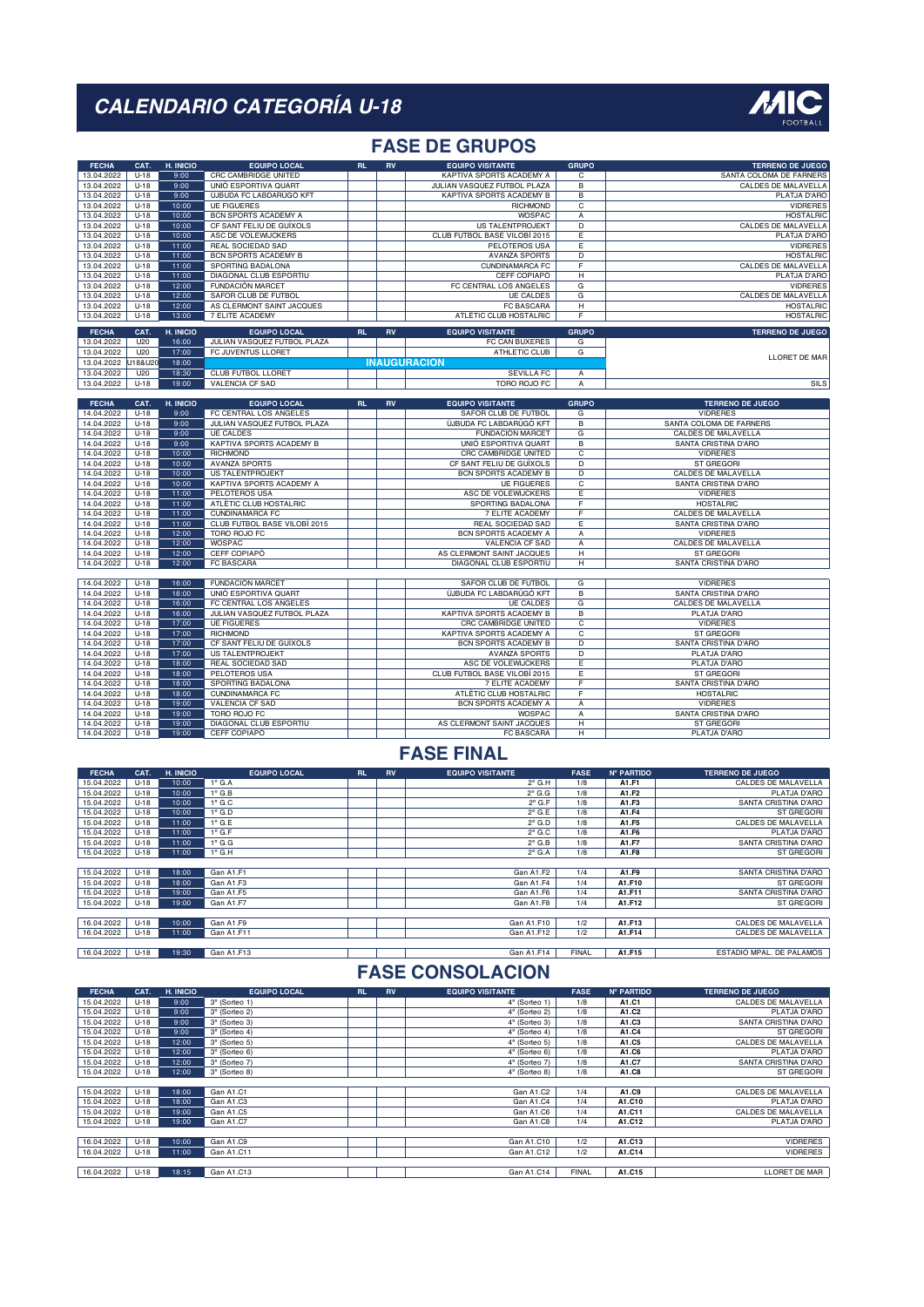#### **FASE DE GRUPOS**

| <b>FECHA</b>             | CAT.               | H. INICIO      | <b>EQUIPO LOCAL</b>                    | RL |            | <b>EQUIPO VISITANTE</b>                     | <b>GRUPO</b>                   | <b>TERRENO DE JUEGO</b>         |
|--------------------------|--------------------|----------------|----------------------------------------|----|------------|---------------------------------------------|--------------------------------|---------------------------------|
| 13.04.2022               | F20                | 10:00          | <b>RCD ESPANYOL</b>                    |    |            | CRC CAMBRIDGE UNITED                        | $\overline{A}$                 |                                 |
| 13.04.2022               | U16&F20            | 11:00          |                                        |    |            | <b>INAUGURACION</b>                         |                                | LLORET DE MAR                   |
| 13.04.2022               | U16                | 11:30          | LIVERPOOL FOOTBALL CLUB                |    |            | APFC                                        | G                              |                                 |
|                          |                    |                |                                        |    |            |                                             |                                |                                 |
| <b>FECHA</b>             | CAT.               | H. INICIO      | <b>EQUIPO LOCAL</b>                    | RL | RV         | <b>EQUIPO VISITANTE</b>                     | <b>GRUPO</b>                   | <b>TERRENO DE JUEGO</b>         |
| 13.04.2022               | $U-16$             | 16:00          | BCN SPORTS ACADEMY B                   |    |            | RACING SARRIÀ EF STOICHKOV                  | A                              | <b>FORNELLS</b>                 |
| 13.04.2022               | $U-16$             | 16:00          | RC CELTA DE VIGO                       |    |            | INTER DE BOGOTÁ CD                          | $\mathbf{L}$                   | <b>HOSTALRIC</b>                |
| 13.04.2022               | $U-16$             | 16:00          | SSD AUSONIA 1931                       |    |            | SOCCER CLUB FUSAGASUGA                      | $\overline{B}$                 | QUART                           |
| 13.04.2022               | $U-16$             | 16:00          | <b>JUVENTUS AC</b>                     |    |            | CF SANT FELIU DE GUÍXOLS                    | B                              | SANT FELIU - VILARTAGUES        |
| 13.04.2022               | $U-16$             | 16:00          | FOTBAL CLUB RAPID 1923 S.A             |    |            | BCN SPORTS ACADEMY A                        | C                              | SILS                            |
| 13.04.2022               | $U-16$             | 16:00          | JUNIOR CF                              |    |            | CLUB ESPORTIU CRISTINENC                    | C                              | VILABLAREIX                     |
| 13.04.2022               | $U-16$             | 17:00          | <b>GENERATIONS JORDAN</b>              |    |            | CTBB FUTBOL                                 | $\overline{D}$                 | <b>FORNELLS</b>                 |
| 13.04.2022               | $U-16$             | 17:00          | <b>UE FIGUERES</b>                     |    |            | FC BARCELONA                                | А                              | <b>HOSTALRIC</b>                |
| 13.04.2022               | $U-16$             | 17:00          | <b>RCD ESPANYOL</b>                    |    |            | JULIAN VASQUEZ FUTBOL PLAZA                 | Ε                              | QUART                           |
| 13.04.2022               | $U-16$             | 17:00          | <b>CLUB DE FUTBOL MARTORELL</b>        |    |            | <b>CE CABRILS</b>                           | Έ                              | SANT FELIU - VILARTAGUES        |
| 13.04.2022               | $U-16$             | 17:00          | <b>CE MERCANTIL</b>                    |    |            | WEST COAST ELITE FOOTBALL CLUB RED          | F                              | SILS                            |
| 13.04.2022               | $U-16$             | 17:00          | CE SANT IGNASI                         |    |            | AE MONELLS                                  | $\mathbf{L}$                   | VILABLAREIX                     |
| 13.04.2022               | $U-16$             | 18:00          | <b>VIC RIUPRIMER REFO</b>              |    |            | <b>FUNDACIÓ ESPORTIVA BEGUR</b>             | F                              | <b>FORNELLS</b>                 |
| 13.04.2022               | $U-16$             | 18:00          | CF TORFLLO                             |    |            | UCE CELBÀ                                   | G                              | <b>HOSTALRIC</b>                |
| 13.04.2022               | $U-16$             | 18:00          | UE CORNELLÀ SAD                        |    |            | US TALENTPROJEKT                            | Н                              | QUART                           |
| 13.04.2022               | $U-16$             | 18:00          | CLUB FUTBOL MOLLET UNIO ESPORTIVA      |    |            | <b>CEF GIRONES SABAT</b>                    | $\overline{\mathbf{H}}$        | SANT FELIU - VILARTAGUES        |
| 13.04.2022               | $U-16$             | 18:00          | ESPORT CLUB GRANOLLERS                 |    |            | ALBION SC MLS NEXT                          |                                | SILS                            |
| 13.04.2022               | $U-16$             | 18:00          | SANT IGNASI CE                         |    |            | AGRUPACIÓ ESPORTIVA ROSES                   |                                | VILABLAREIX                     |
| 13.04.2022               | $U-16$             | 19:00          | <b>VALENCIA CF SAD</b>                 |    |            | FUNDACIÓ ESPORTIVA GRAMA                    | J                              | <b>FORNELLS</b>                 |
| 13 04 2022               | $11-16$            | 19:00          | <b>IMRAN SOCCER ACADEMY</b>            |    |            | FC SARRIA DE TER                            | J                              | <b>HOSTALRIC</b>                |
| 13.04.2022               | $U-16$             | 19:00          | <b>WOSPAC</b>                          |    |            | WEST COAST ELITE FOOTBALL CLUB BLACK        | κ                              | QUART                           |
| 13.04.2022               | $U-16$             | 19:00          | PENYA BLAUGRANA SANT CUGAT             |    |            | RAJASTHAN PERFECT FOOTBALL CLUB             | κ                              | SANT FELIU - VILARTAGUES        |
| 13.04.2022               | $U-18$             | 19:00          | <b>VALENCIA CF SAD</b>                 |    |            | TORO ROJO FC                                | $\overline{A}$                 | SILS                            |
| 13.04.2022               | $U-16$             | 19:00          | <b>CP SARRIA</b>                       |    |            | EF BAIX TER                                 | $\overline{D}$                 | VILABLAREIX                     |
|                          |                    |                |                                        |    |            |                                             |                                |                                 |
| <b>FECHA</b>             | CAT.               | H. INICIO      | <b>EQUIPO LOCAL</b>                    | RL | ${\sf RV}$ | <b>EQUIPO VISITANTE</b>                     | <b>GRUPO</b>                   | TERRENO DE JUEGO                |
| 14.04.2022               | $U-16$             | 9:00           | FC BARCELONA                           |    |            | <b>BCN SPORTS ACADEMY B</b>                 | $\overline{A}$                 | <b>FORNELLS</b>                 |
| 14.04.2022               | $U-16$             | 9:00           | RACING SARRIÀ EF STOICHKOV             |    |            | <b>UE FIGUERES</b>                          | А                              | <b>HOSTALRIC</b>                |
| 14.04.2022               | $U-16$             | 9:00           | SOCCER CLUB FUSAGASUGA                 |    |            | <b>JUVENTUS AC</b>                          | в                              | QUART                           |
| 14.04.2022               | $U-16$             | 9:00           | CF SANT FELIU DE GUÍXOLS               |    |            | SSD AUSONIA 1931                            | $\overline{B}$                 | <b>SANT FELIU - VILARTAGUES</b> |
| 14.04.2022               | $U-16$             | 9:00           | <b>BCN SPORTS ACADEMY A</b>            |    |            | <b>JUNIOR CF</b>                            | $\overline{c}$                 | SILS                            |
| 14.04.2022               | $U-16$             | 9:00           | CLUB ESPORTIU CRISTINENC               |    |            | FOTBAL CLUB RAPID 1923 S.A                  | $\overline{\mathsf{c}}$        | VILABLAREIX                     |
| 14.04.2022               | $U-16$             | 10:00          | <b>CTBB FUTBOL</b>                     |    |            | <b>CP SARRIA</b>                            | D                              | <b>FORNELLS</b>                 |
| 14.04.2022               | $U-16$             | 10:00          | EF BAIX TER                            |    |            | <b>GENERATIONS JORDAN</b>                   | $\overline{D}$                 | <b>HOSTALRIC</b>                |
| 14.04.2022               | $U-16$             | 10:00          | JULIAN VASQUEZ FUTBOL PLAZA            |    |            | CLUB DE FUTBOL MARTORELL                    | Е                              | QUART                           |
| 14.04.2022               | $U-16$             | 10:00          | CE CABRILS                             |    |            | <b>RCD ESPANYOL</b>                         | Е                              | SANT FELIU - VILARTAGUES        |
| 14.04.2022               | $U-16$             | 10:00          | WEST COAST ELITE FOOTBALL CLUB RED     |    |            | <b>VIC RIUPRIMER REFO</b>                   | $\overline{F}$                 | SILS                            |
| 14.04.2022               |                    |                | <b>FUNDACIÓ ESPORTIVA BEGUR</b>        |    |            | <b>CE MERCANTIL</b>                         | $\overline{F}$                 | VILABLAREIX                     |
|                          |                    |                |                                        |    |            |                                             |                                |                                 |
|                          | $U-16$             | 10:00<br>11:00 |                                        |    |            |                                             |                                |                                 |
| 14.04.2022               | $U-16$             | 11:00          | APFC                                   |    |            | CF TORELLO                                  | G                              | <b>FORNELLS</b>                 |
| 14.04.2022               | $U-16$             |                | UCE CELRÀ                              |    |            | LIVERPOOL FOOTBALL CLUB                     | G<br>H                         | <b>SANT GREGORI</b>             |
| 14.04.2022               | $U-16$<br>$U-16$   | 11:00          | <b>US TALENTPROJEKT</b>                |    |            | CLUB FUTBOL MOLLET UNIO ESPORTIVA           |                                | QUART                           |
| 14.04.2022               |                    | 11:00          | <b>CEF GIRONES SABAT</b>               |    |            | <b>UE CORNELLÀ SAD</b>                      | $\overline{H}$<br>$\mathbf{I}$ | SANT FELIU - VILARTAGUES        |
| 14.04.2022               | $U-16$             | 11:00          | ALBION SC MLS NEXT                     |    |            | SANT IGNASI CE                              | $\mathbf{I}$                   | SILS                            |
| 14.04.2022               | $U-16$             | 11:00          | AGRUPACIÓ ESPORTIVA ROSES              |    |            | <b>ESPORT CLUB GRANOLLERS</b>               |                                | VILABLAREIX                     |
| 14.04.2022               | $U-16$             | 12:00          | <b>IMRAN SOCCER ACADEMY</b>            |    |            | <b>FUNDACIÓ ESPORTIVA GRAMA</b>             | J                              | <b>FORNELLS</b>                 |
| 14.04.2022               | $U-16$             | 12:00<br>12:00 | FC SARRIA DE TER                       |    |            | VALENCIA CF SAD                             | J.                             | SANT FELIU - VILARTAGUES        |
| 14.04.2022               | $U-16$             |                | WEST COAST ELITE FOOTBALL CLUB BLACK   |    |            | PENYA BLAUGRANA SANT CUGAT<br><b>WOSPAC</b> | К                              | QUART                           |
| 14.04.2022               | $U-16$             | 12:00          | RAJASTHAN PERFECT FOOTBALL CLUB        |    |            |                                             | $\overline{\mathsf{K}}$        | <b>HOSTALRIC</b>                |
| 14.04.2022               | $U-16$             | 12:00          | INTER DE BOGOTÁ CD                     |    |            | CE SANT IGNASI                              | L                              | SILS                            |
| 14.04.2022               | $U-16$             | 12:00          | AE MONELLS                             |    |            | RC CELTA DE VIGO                            | T.                             | VILABLAREIX                     |
|                          |                    |                |                                        |    |            |                                             |                                |                                 |
| 14.04.2022               | $U-16$             | 16:00          | FC BARCELONA                           |    |            | RACING SARRIA EF STOICHKOV                  | $\overline{A}$                 | SILS                            |
| 14.04.2022               | $U-16$             | 16:00          | BCN SPORTS ACADEMY B                   |    |            | <b>UE FIGUERES</b>                          | A<br>$\mathsf{B}$              | <b>HOSTALRIC</b>                |
| 14.04.2022               | $U-16$             | 16:00          | SSD AUSONIA 1931                       |    |            | <b>JUVENTUS AC</b>                          |                                | QUART                           |
| 14.04.2022               | $U-16$             | 16:00          | SOCCER CLUB FUSAGASUGA                 |    |            | CF SANT FELIU DE GUÍXOLS                    | в                              | SANT FELIU - VILARTAGUES        |
| 14.04.2022               | $U-16$             | 16:00          | FOTBAL CLUB RAPID 1923 S.A             |    |            | JUNIOR CF                                   | C                              | <b>FORNELLS</b>                 |
| 14.04.2022               | $U-16$             | 16:00          | BCN SPORTS ACADEMY A                   |    |            | CLUB ESPORTIU CRISTINENC                    | C                              | <b>VILABLAREIX</b>              |
| 14.04.2022               | $U-16$             | 17:00          | <b>GENERATIONS JORDAN</b>              |    |            | <b>CP SARRIA</b>                            | $\overline{D}$                 | <b>FORNELLS</b>                 |
| 14.04.2022               | $U-16$             | 17:00          | <b>CTBB FUTBOL</b>                     |    |            | EF BAIX TER                                 | D                              | <b>HOSTALRIC</b>                |
| 14.04.2022<br>14 04 2022 | $U-16$<br>$U - 16$ | 17:00          | <b>RCD ESPANYOL</b>                    |    |            | CLUB DE FUTBOL MARTORELL<br>CF CABBILS      | E                              | QUART                           |
|                          |                    | 17:00          | JULIAN VASQUEZ FUTBOL PLAZA            |    |            |                                             | Έ                              | SANT FELIU - VILARTAGUES        |
| 14.04.2022               | $U-16$             | 17:00          | CF MFRCANTIL                           |    |            | VIC RIUPRIMER REFO                          | F                              | SILS                            |
| 14.04.2022               | $U-16$             | 17:00          | WEST COAST ELITE FOOTBALL CLUB RED     |    |            | FUNDACIÓ ESPORTIVA BEGUR                    | F                              | VILABLAREIX                     |
| 14.04.2022               | $U-16$             | 18:00          | LIVERPOOL FOOTBALL CLUB                |    |            | <b>CF TORELLO</b>                           | G                              | VILABLAREIX                     |
| 14.04.2022               | $U-16$             | 18:00          | APFC                                   |    |            | <b>UCE CELRÀ</b>                            | G                              | <b>VIDRERES</b>                 |
| 14.04.2022               | $U-16$             | 18:00          | <b>UE CORNELLÀ SAD</b>                 |    |            | CLUB FUTBOL MOLLET UNIO ESPORTIVA           | H                              | QUART                           |
| 14.04.2022               | $U - 16$           | 18:00          | US TALENTPROJEKT                       |    |            | CEF GIRONES SABAT                           | H                              | SANT FELIU - VILARTAGUES        |
| 14 04 2022               | $U-16$             | 18:00          | ESPORT CLUB GRANOLLERS                 |    |            | SANT IGNASI CE                              | $\mathbf{I}$                   | <b>SILS</b>                     |
| 14.04.2022               | $U-16$             | 18:00          | ALBION SC MLS NEXT                     |    |            | AGRUPACIÓ ESPORTIVA ROSES                   | $\mathbf{I}$                   | <b>FORNELLS</b>                 |
| 14.04.2022               | $U-16$             | 19:00          | VALENCIA CF SAD                        |    |            | IMRAN SOCCER ACADEMY                        | J                              | <b>FORNELLS</b>                 |
| 14.04.2022               | $U-16$             | 19:00          | FUNDACIÓ ESPORTIVA GRAMA               |    |            | FC SARRIA DE TER                            | J                              | <b>HOSTALRIC</b>                |
| 14.04.2022               | $U-16$             | 19:00          | <b>WOSPAC</b>                          |    |            | PENYA BLAUGRANA SANT CUGAT                  | $\overline{\mathsf{k}}$        | QUART                           |
| 14.04.2022               | $U-16$             | 19:00          | WEST COAST ELITE FOOTBALL CLUB BLACK   |    |            | RAJASTHAN PERFECT FOOTBALL CLUB             | К                              | SANT FELIU - VILARTAGUES        |
| 14.04.2022<br>14.04.2022 | $U-16$<br>$U-16$   | 19:00<br>19:00 | RC CELTA DE VIGO<br>INTER DE BOGOTÁ CD |    |            | CE SANT IGNASI<br>AE MONELLS                | г<br>L                         | SILS<br>VILABLAREIX             |

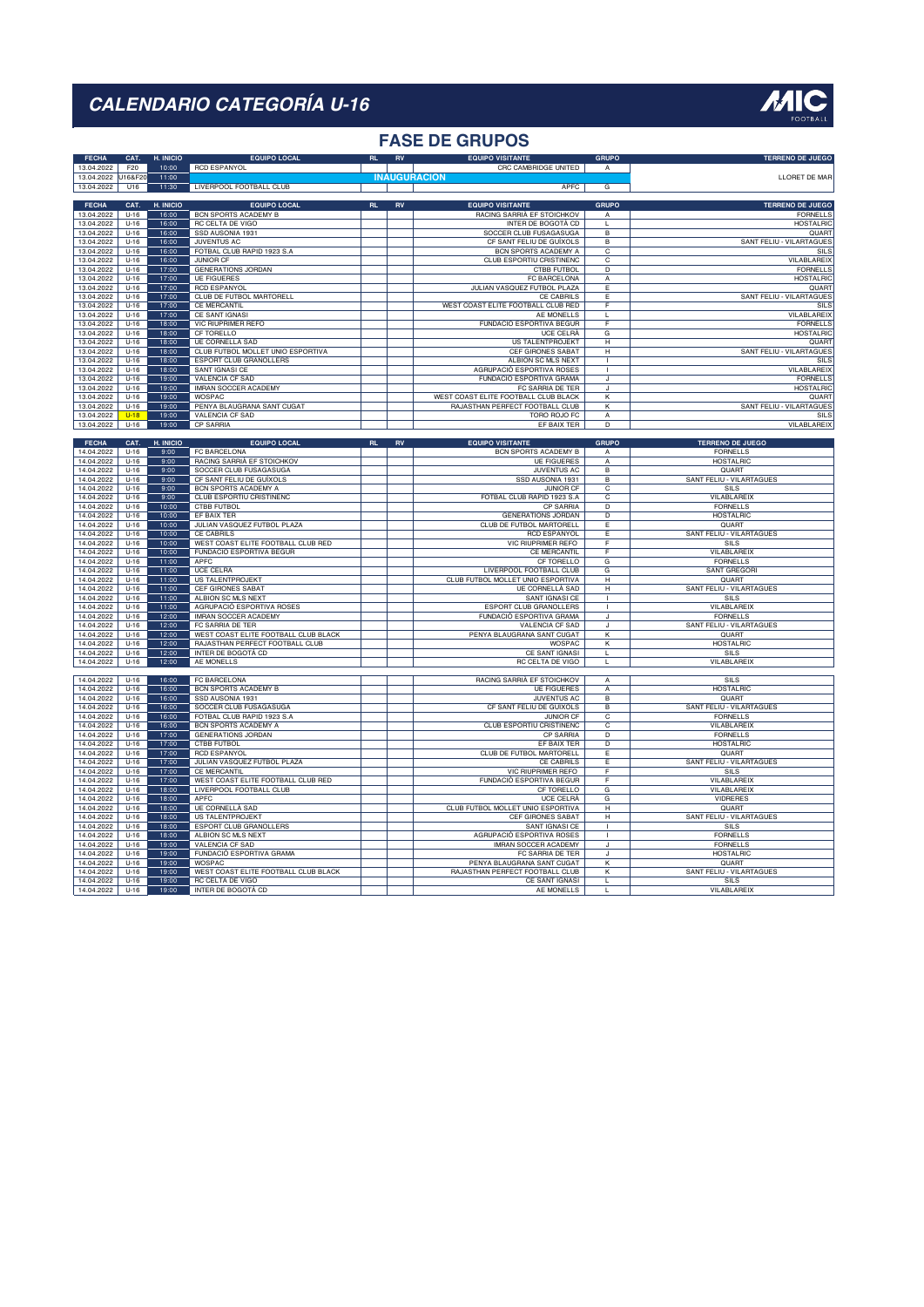# **FASE FINAL**

| <b>FECHA</b> | CAT.   | H. INICIO | <b>EQUIPO LOCAL</b> | <b>RL</b> | <b>RV</b> | <b>EQUIPO VISITANTE</b> | <b>FASE</b>  | Nº PARTIDO   | <b>TERRENO DE JUEGO</b>         |
|--------------|--------|-----------|---------------------|-----------|-----------|-------------------------|--------------|--------------|---------------------------------|
| 15.04.2022   | $U-16$ | 9:00      | $1^\circ$ G.A       |           |           | 3º (Sorteo)             | 1/16         | E.F1         | VILABLAREIX                     |
| 15.04.2022   | $U-16$ | 9:00      | $1^\circ$ G.B       |           |           | 2º (Sorteo)             | 1/16         | E.F2         | <b>HOSTALRIC</b>                |
| 15.04.2022   | $U-16$ | 9:00      | $1^\circ$ G.C       |           |           | 3º (Sorteo)             | 1/16         | E.F3         | QUART                           |
| 15.04.2022   | $U-16$ | 9:00      | $2°$ (Sorteo)       |           |           | 2º (Sorteo)             | 1/16         | E.F4         | <b>SANT FELIU - VILARTAGUES</b> |
| 15.04.2022   | $U-16$ | 10:00     | $1^\circ$ G.D       |           |           | 3° (Sorteo)             | 1/16         | E.F5         | VILABLAREIX                     |
| 15.04.2022   | $U-16$ | 10:00     | $1^\circ$ G.E       |           |           | 2º (Sorteo)             | 1/16         | E.F6         | HOSTALRIC                       |
| 15.04.2022   | $U-16$ | 10:00     | $1^\circ$ G.F       |           |           | 3º (Sorteo)             | 1/16         | E.F7         | QUART                           |
| 15.04.2022   | $U-16$ | 10:00     | 2º (Sorteo)         |           |           | 2º (Sorteo)             | 1/16         | E.F8         | SANT FELIU - VILARTAGUES        |
| 15.04.2022   | $U-16$ | 11:00     | $1^\circ$ G.G       |           |           | 3º (Sorteo)             | 1/16         | E.F9         | <b>FORNELLS</b>                 |
| 15.04.2022   | $U-16$ | 11:00     | $1^\circ$ G.H       |           |           | 2° (Sorteo)             | 1/16         | E.F10        | <b>HOSTALRIC</b>                |
| 15.04.2022   | $U-16$ | 11:00     | $1^\circ$ G.I       |           |           | 3° (Sorteo)             | 1/16         | E.F11        | VILABLAREIX                     |
| 15.04.2022   | $U-16$ | 11:00     | 2º (Sorteo)         |           |           | 2º (Sorteo)             | 1/16         | E.F12        | SANT FELIU - VILARTAGUES        |
| 15.04.2022   | $U-16$ | 12:00     | $1^\circ$ G.J       |           |           | 3º (Sorteo)             | 1/16         | E.F13        | <b>FORNELLS</b>                 |
| 15.04.2022   | $U-16$ | 12:00     | $1^\circ$ G.K       |           |           | 2º (Sorteo)             | 1/16         | E.F14        | <b>HOSTALRIC</b>                |
| 15.04.2022   | $U-16$ | 12:00     | $1^\circ$ G.L       |           |           | 3º (Sorteo)             | 1/16         | E.F15        | VILABLAREIX                     |
| 15.04.2022   | $U-16$ | 12:00     | 2º (Sorteo)         |           |           | 2º (Sorteo)             | 1/16         | E.F16        | SANT FELIU - VILARTAGUES        |
|              |        |           |                     |           |           |                         |              |              |                                 |
| 15.04.2022   | $U-16$ | 16:00     | Gan E.F1            |           |           | Gan E.F2                | 1/8          | E.F17        | <b>FORNELLS</b>                 |
| 15.04.2022   | $U-16$ | 16:00     | Gan E.F3            |           |           | Gan E.F4                | 1/8          | E.F18        | <b>HOSTALRIC</b>                |
| 15.04.2022   | $U-16$ | 17:00     | Gan E.F5            |           |           | Gan E.F6                | 1/8          | E.F19        | <b>QUART</b>                    |
| 15.04.2022   | $U-16$ | 17:00     | Gan E.F7            |           |           | Gan E.F8                | 1/8          | E.F20        | VILABLAREIX                     |
| 15.04.2022   | $U-16$ | 18:00     | Gan E.F9            |           |           | Gan E.F10               | 1/8          | E.F21        | <b>FORNELLS</b>                 |
| 15.04.2022   | $U-16$ | 18:00     | Gan E.F11           |           |           | Gan E.F12               | 1/8          | <b>E.F22</b> | <b>HOSTALRIC</b>                |
| 15.04.2022   | $U-16$ | 19:00     | Gan E.F13           |           |           | Gan E.F14               | 1/8          | E.F23        | QUART                           |
| 15.04.2022   | $U-16$ | 19:00     | Gan E.F15           |           |           | Gan E.F16               | 1/8          | E.F24        | VILABLAREIX                     |
|              |        |           |                     |           |           |                         |              |              |                                 |
| 16.04.2022   | $U-16$ | 9:00      | Gan E.F17           |           |           | Gan E.F18               | 1/4          | E.F25        | SANT FELIU - VILARTAGUES        |
| 16.04.2022   | $U-16$ | 10:00     | Gan E.F19           |           |           | Gan E.F20               | 1/4          | E.F26        | SANT FELIU - VILARTAGUES        |
| 16.04.2022   | $U-16$ | 11:00     | Gan E.F21           |           |           | Gan E.F22               | 1/4          | E.F27        | SANT FELIU - VILARTAGUES        |
| 16.04.2022   | $U-16$ | 12:00     | Gan E.F23           |           |           | Gan E.F24               | 1/4          | <b>E.F28</b> | <b>SANT FELIU - VILARTAGUES</b> |
|              |        |           |                     |           |           |                         |              |              |                                 |
| 16.04.2022   | $U-16$ | 18:00     | Gan E.F25           |           |           | Gan E.F26               | 1/2          | E.F29        | <b>FORNELLS</b>                 |
| 16.04.2022   | $U-16$ | 19:00     | Gan E.F27           |           |           | Gan E.F28               | 1/2          | E.F30        | <b>FORNELLS</b>                 |
|              |        |           |                     |           |           |                         |              |              |                                 |
| 17.04.2022   | $U-16$ | 11:15     | Gan E.F29           |           |           | Gan E.F30               | <b>FINAL</b> | E.F31        | ESTADIO MPAL. DE PALAMÓS        |

| <b>FECHA</b> | CAT.   | H. INICIO | <b>EQUIPO LOCAL</b> | <b>RL</b> | <b>RV</b> | <b>EQUIPO VISITANTE</b> | <b>FASE</b>  | Nº PARTIDO | <b>TERRENO DE JUEGO</b> |
|--------------|--------|-----------|---------------------|-----------|-----------|-------------------------|--------------|------------|-------------------------|
| 15.04.2022   | $U-16$ | 9:00      | 3° (Sorteo)         |           |           | 4° (Sorteo)             | 1/8          | E.C1       | SILS                    |
| 15.04.2022   | $U-16$ | 9:00      | 4° (Sorteo)         |           |           | 4° (Sorteo)             | 1/8          | E.C2       | <b>FORNELLS</b>         |
| 15.04.2022   | $U-16$ | 10:00     | 3° (Sorteo)         |           |           | 4° (Sorteo)             | 1/8          | E.C3       | <b>SILS</b>             |
| 15.04.2022   | $U-16$ | 10:00     | 4° (Sorteo)         |           |           | 4° (Sorteo)             | 1/8          | E.C4       | <b>FORNELLS</b>         |
| 15.04.2022   | $U-16$ | 11:00     | 3° (Sorteo)         |           |           | 4° (Sorteo)             | 1/8          | E.C5       | SILS                    |
| 15.04.2022   | $U-16$ | 11:00     | 4° (Sorteo)         |           |           | 4° (Sorteo)             | 1/8          | E.C6       | QUART                   |
| 15.04.2022   | $U-16$ | 12:00     | 3° (Sorteo)         |           |           | 4° (Sorteo)             | 1/8          | E.C7       | SILS                    |
| 15.04.2022   | $U-16$ | 12:00     | 4° (Sorteo)         |           |           | 4° (Sorteo)             | 1/8          | E.C8       | QUART                   |
|              |        |           |                     |           |           |                         |              |            |                         |
| 15.04.2022   | $U-16$ | 16:00     | Gan E.C1            |           |           | Gan E.C2                | 1/4          | E.C17      | SILS                    |
| 15.04.2022   | $U-16$ | 17:00     | Gan E.C3            |           |           | Gan E.C4                | 1/4          | E.C18      | SILS                    |
| 15.04.2022   | $U-16$ | 18:00     | Gan E.C5            |           |           | Gan E.C6                | 1/4          | E.C19      | SILS                    |
| 15.04.2022   | $U-16$ | 19:00     | Gan E.C7            |           |           | Gan E.C8                | 1/4          | E.C20      | <b>SILS</b>             |
|              |        |           |                     |           |           |                         |              |            |                         |
| 16.04.2022   | $U-16$ | 10:00     | Gan E.C17           |           |           | Gan E.C18               | 1/2          | E.C25      | QUART                   |
| 16.04.2022   | $U-16$ | 11:00     | Gan E.C19           |           |           | Gan E.C20               | 1/2          | E.C26      | QUART                   |
|              |        |           |                     |           |           |                         |              |            |                         |
| 16.04.2022   | $U-16$ | 17:00     | Gan E.C25           |           |           | Gan E.C26               | <b>FINAL</b> | E.C29      | LLORET DE MAR           |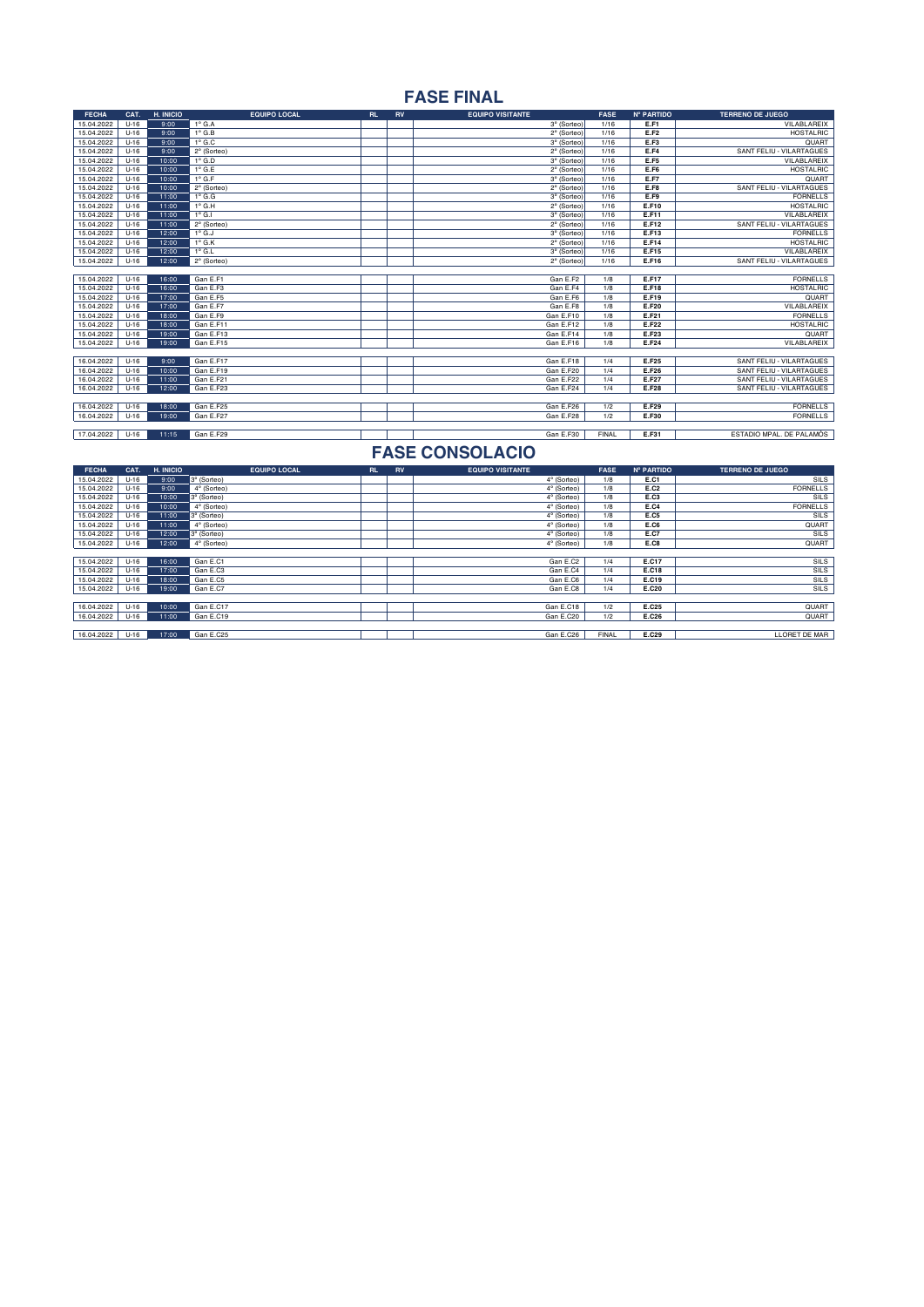#### **FASE DE GRUPOS**

| <b>FECHA</b> | CAT.    | H. INICIO | <b>EQUIPO LOCAL</b>              | <b>RL</b> | <b>RV</b> | <b>EQUIPO VISITANTE</b>          | <b>GRUPO</b>   | <b>TERRENO DE JUEGO</b>     |
|--------------|---------|-----------|----------------------------------|-----------|-----------|----------------------------------|----------------|-----------------------------|
| 13.04.2022   | U15     | 9:15      | <b>UE FIGUERES</b>               |           |           | OLYMPIQUE DE MARSEILLE           | A              |                             |
| 13.04.2022   | U13     | 10:15     | ATHLETIC CLUB                    |           |           | <b>UE FIGUERES</b>               | D              |                             |
| 13.04.2022   |         | 11:15     |                                  |           |           | <b>INAUGURACIÓN</b>              |                | <b>FIGUERES - VILATENIM</b> |
| 13.04.2022   | $U12-A$ | 12:00     | FC BARCELONA                     |           |           | <b>VIC RIUPRIMER REFO FC</b>     | D.             |                             |
|              |         |           |                                  |           |           |                                  |                |                             |
| <b>FECHA</b> | CAT.    | H. INICIO | <b>EQUIPO LOCAL</b>              | RL        | <b>RV</b> | <b>EQUIPO VISITANTE</b>          | <b>GRUPO</b>   | <b>TERRENO DE JUEGO</b>     |
| 13.04.2022   | U15     | 16:00     | CLUB CATERPILLAR MOTOR           |           |           | ATLETIC PALS CF                  | D.             | <b>FIGUERES - VILATENIM</b> |
| 13.04.2022   | U15     | 16:00     | MAJ FC                           |           |           | UNIO ESPORTIVA RAPITENCA         | A              | <b>JONQUERA</b>             |
| 13.04.2022   | U15     | 16:00     | <b>CLUB ESPORTIU EUROPA</b>      |           |           | AS CLERMONT SAINT JACQUES        | $\overline{B}$ | <b>CASTELLÓ D'EMPURIES</b>  |
| 13.04.2022   | U15     | 17:00     | <b>IRONY NESHER</b>              |           |           | <b>UE QUART</b>                  | B              | <b>FIGUERES - VILATENIM</b> |
| 13.04.2022   | U15     | 17:00     | <b>VILLARREAL CF</b>             |           |           | <b>TÄBY FK</b>                   | $\overline{c}$ | <b>JONQUERA</b>             |
| 13.04.2022   | U15     | 17:00     | FUTURAS ESTRELLAS DEL TEQUENDAMA |           |           | <b>CF ESPLAIS</b>                | C              | <b>CASTELLÓ D'EMPURIES</b>  |
| 13.04.2022   | U15     | 18:00     | ATHLETIC MATADEPERENC            |           |           | FOTBAL CLUB RAPID 1923 S.A.      | $\overline{D}$ | <b>FIGUERES - VILATENIM</b> |
| 13.04.2022   | U15     | 18:00     | BARCA ACADEMY PRO MIAMI          |           |           | <b>UE LA JONQUERA</b>            | E              | <b>JONQUERA</b>             |
| 13.04.2022   | U15     | 18:00     | CP SARRIA                        |           |           | FC UZWIL                         | E              | CASTELLÓ D'EMPURIES         |
|              |         |           |                                  |           |           |                                  |                |                             |
| <b>FECHA</b> | CAT.    | H. INICIO | <b>EQUIPO LOCAL</b>              | <b>RL</b> | <b>RV</b> | <b>EQUIPO VISITANTE</b>          | <b>GRUPO</b>   | <b>TERRENO DE JUEGO</b>     |
| 14.04.2022   | U15     | 9:00      | FC UZWIL                         |           |           | BARÇA ACADEMY PRO MIAMI          | F              | CASTELLÓ D'EMPURIES         |
| 14.04.2022   | U15     | 9:00      | AS CLERMONT SAINT JACQUES        |           |           | <b>IRONY NESHER</b>              | B              | <b>FIGUERES - VILATENIM</b> |
| 14.04.2022   | U15     | 9:00      | <b>UE LA JONQUERA</b>            |           |           | <b>CP SARRIA</b>                 | E              | <b>JONQUERA</b>             |
| 14.04.2022   | U15     | 10:00     | <b>UE QUART</b>                  |           |           | <b>CLUB ESPORTIU EUROPA</b>      | $\overline{B}$ | <b>FIGUERES - VILATENIM</b> |
| 14.04.2022   | U15     | 10:00     | TÄBY FK                          |           |           | FUTURAS ESTRELLAS DEL TEQUENDAMA | C              | <b>JONQUERA</b>             |
| 14.04.2022   | U15     | 10:00     | <b>CF ESPLAIS</b>                |           |           | <b>VILLARREAL CF</b>             | C              | <b>CASTELLÓ D'EMPURIES</b>  |
| 14.04.2022   | U15     | 11:00     | FOTBAL CLUB RAPID 1923 S.A       |           |           | CLUB CATERPILLAR MOTOR           | D              | <b>FIGUERES - VILATENIM</b> |
| 14.04.2022   | U15     | 11:00     | <b>ATLETIC PALS CF</b>           |           |           | ATHLETIC MATADEPERENC            | D.             | <b>JONQUERA</b>             |
| 14.04.2022   | U15     | 11:00     | OLYMPIQUE DE MARSEILLE           |           |           | MAJ FC                           | A              | CASTELLÓ D'EMPURIES         |
| 14.04.2022   | U15     | 12:00     | <b>UNIO ESPORTIVA RAPITENCA</b>  |           |           | <b>UE FIGUERES</b>               | A              | <b>JONQUERA</b>             |
|              |         |           |                                  |           |           |                                  |                |                             |
| 14.04.2022   | U15     | 16:00     | CP SARRIA                        |           |           | BARCA ACADEMY PRO MIAMI          | F              | <b>FIGUERES - VILATENIM</b> |
| 14.04.2022   | U15     | 16:00     | FC UZWIL                         |           |           | <b>UE LA JONQUERA</b>            | Έ              | <b>JONQUERA</b>             |
| 14.04.2022   | U15     | 16:00     | CLUB ESPORTIU EUROPA             |           |           | <b>IRONY NESHER</b>              | B              | CASTELLÓ D'EMPURIES         |
| 14.04.2022   | U15     | 17:00     | AS CLERMONT SAINT JACQUES        |           |           | <b>UE QUART</b>                  | $\overline{B}$ | <b>FIGUERES - VILATENIM</b> |
| 14.04.2022   | U15     | 17:00     | <b>VILLARREAL CF</b>             |           |           | FUTURAS ESTRELLAS DEL TEQUENDAMA | C              | <b>JONQUERA</b>             |
| 14.04.2022   | U15     | 17:00     | <b>TÄBY FK</b>                   |           |           | <b>CF ESPLAIS</b>                | $\overline{c}$ | <b>CASTELLÓ D'EMPURIES</b>  |
| 14.04.2022   | U15     | 18:00     | ATHLETIC MATADEPERENC            |           |           | CLUB CATERPILLAR MOTOR           | D.             | <b>FIGUERES - VILATENIM</b> |
| 14.04.2022   | U15     | 18:00     | FOTBAL CLUB RAPID 1923 S.A.      |           |           | ATLETIC PALS CF                  | $\overline{D}$ | <b>JONQUERA</b>             |
| 14.04.2022   | U15     | 18:00     | OLYMPIQUE DE MARSEILLE           |           |           | UNIO ESPORTIVA RAPITENCA         | A              | <b>CASTELLÓ D'EMPURIES</b>  |
| 14.04.2022   | U15     | 19:00     | MAJ FC                           |           |           | <b>UE FIGUERES</b>               | A              | <b>FIGUERES - VILATENIM</b> |

#### **FASE FINAL**

| <b>FECHA</b> | CAT. | H. INICIO | <b>EQUIPO LOCAL</b> | <b>RL</b> | <b>RV</b> | <b>EQUIPO VISITANTE</b> | <b>FASE</b>     | <b>Nº PARTIDO</b> | <b>TERRENO DE JUEGO</b>     |
|--------------|------|-----------|---------------------|-----------|-----------|-------------------------|-----------------|-------------------|-----------------------------|
| 15.04.2022   | U15  | 9:00      | 1° GRUPO AA         |           |           | 2° GRUPO AA             | <b>GRUPO AA</b> | A1.F1             | <b>FIGUERES - VILATENIM</b> |
| 15.04.2022   | U15  | 9:00      | 1° GRUPO CC         |           |           | 2° GRUPO CC             | <b>GRUPO CC</b> | A1.F2             | CASTELLÓ D'EMPURIES         |
| 15.04.2022   | U15  | 10:00     | 1° GRUPO BB         |           |           | 2° GRUPO BB             | <b>GRUPO BB</b> | A1.F3             | <b>FIGUERES - VILATENIM</b> |
| 15.04.2022   | U15  | 10:00     | 1° GRUPO DD         |           |           | 2° GRUPO DD             | <b>GRUPO DD</b> | A1.F4             | CASTELLÓ D'EMPURIES         |
| 15.04.2022   | U15  | 11:00     | 1° GRUPO AA         |           |           | 3° GRUPO AA             | <b>GRUPO AA</b> | A1.F5             | <b>FIGUERES - VILATENIM</b> |
| 15.04.2022   | U15  | 11:00     | 1° GRUPO CC         |           |           | 3° GRUPO CC             | <b>GRUPO CC</b> | A1.F6             | CASTELLÓ D'EMPURIES         |
| 15.04.2022   | U15  | 12:00     | 1° GRUPO BB         |           |           | 3° GRUPO BB             | <b>GRUPO BB</b> | A1.F7             | <b>FIGUERES - VILATENIM</b> |
| 15.04.2022   | U15  | 12:00     | 1° GRUPO DD         |           |           | 3° GRUPO DD   GRUPO DD  |                 | A1.F8             | CASTELLÓ D'EMPURIES         |
|              |      |           |                     |           |           |                         |                 |                   |                             |
| 15.04.2022   | U15  | 17:30     | 2° GRUPO AA         |           |           | 3° GRUPO AA GRUPO AA    |                 | A1.F9             | <b>FIGUERES - VILATENIM</b> |
| 15.04.2022   | U15  | 17:30     | 2° GRUPO CC         |           |           | 3° GRUPO CC GRUPO CC    |                 | A1.F10            | <b>JONQUERA</b>             |
| 15.04.2022   | U15  | 18:30     | 2° GRUPO BB         |           |           | 3° GRUPO BB             | <b>GRUPO BB</b> | A1.F11            | <b>FIGUERES - VILATENIM</b> |
| 15.04.2022   | U15  | 18:30     | 2° GRUPO DD         |           |           | 3° GRUPO DD   GRUPO DD  |                 | A1.F12            | <b>JONQUERA</b>             |
|              |      |           |                     |           |           |                         |                 |                   |                             |
| 16.04.2022   | U15  | 10:00     | Gan GRUPO AA        |           |           | Gan GRUPO CC            | 1/2             | A1.F13            | CASTELLÓ D'EMPURIES         |
| 16.04.2022   | U15  | 11:00     | Gan GRUPO BB        |           |           | Gan GRUPO DD            | 1/2             | A1.F14            | CASTELLÓ D'EMPURIES         |
|              |      |           |                     |           |           |                         |                 |                   |                             |
| 16.04.2022   | U15  | 18:30     | Gan A1.F13          |           |           | Gan A1.F14              | <b>FINAL</b>    | A1.F15            | <b>FIGUERES - VILATENIM</b> |

| <b>FECHA</b> | CAT. | H. INICIO | <b>EQUIPO LOCAL</b>  | RL | <b>RV</b> | <b>EQUIPO VISITANTE</b> | <b>FASE</b>  | <b>Nº PARTIDO</b> | <b>TERRENO DE JUEGO</b>     |
|--------------|------|-----------|----------------------|----|-----------|-------------------------|--------------|-------------------|-----------------------------|
| 15.04.2022   | U15  | 9:00      | 3° (Sorteo 1)        |    |           | 4° (Sorteo 1)           | 1/4          | A1.C1             | <b>JONQUERA</b>             |
| 15.04.2022   | U15  | 10:00     | 3° (Sorteo 2)        |    |           | 4° (Sorteo 2)           | 1/4          | A1.C2             | <b>JONQUERA</b>             |
| 15.04.2022   | U15  | 11:00     | 3° (Sorteo 3)        |    |           | 4° (Sorteo 3)           | 1/4          | A1.C3             | <b>JONQUERA</b>             |
| 15.04.2022   | U15  | 12:00     | $4^\circ$ (Sorteo 4) |    |           | $4^\circ$ (Sorteo 4)    | 1/4          | A1.C4             | <b>JONQUERA</b>             |
|              |      |           |                      |    |           |                         |              |                   |                             |
| 15.04.2022   | U15  | 16:30     | Gan A1.C1            |    |           | Gan A1.C2               | 1/2          | A1.C9             | FIGUERES - VILATENIM        |
| 15.04.2022   | U15  | 16:30     | Gan A1.C3            |    |           | Gan A1.C4               | 1/2          | A1.C10            | <b>JONQUERA</b>             |
|              |      |           |                      |    |           |                         |              |                   |                             |
| 16.04.2022   | U15  | 19:45     | Gan A1.C9            |    |           | Gan A1.C10              | <b>FINAL</b> | A1.C13            | <b>FIGUERES - VILATENIM</b> |

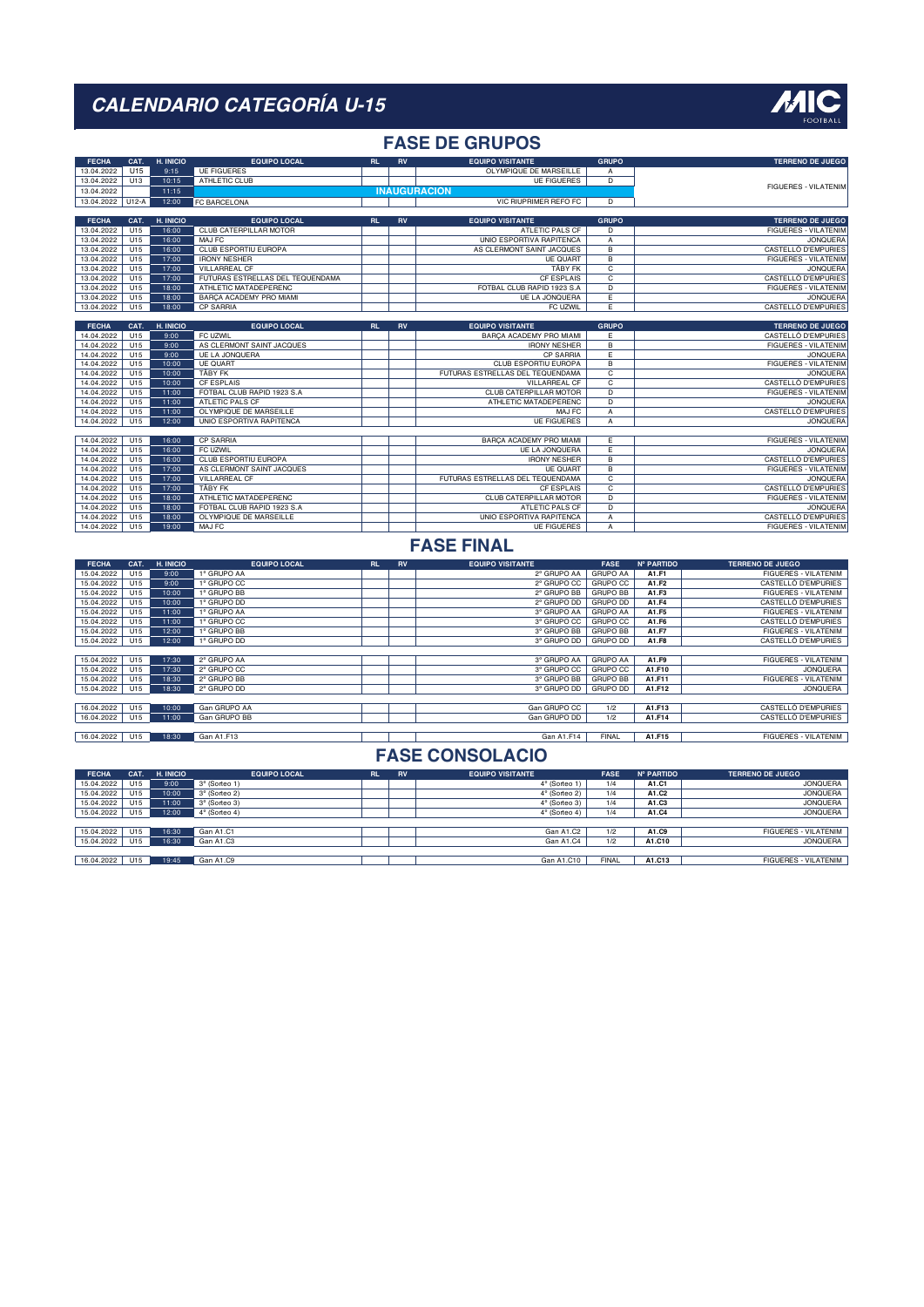#### **FASE DE GRUPOS**

| <b>FECHA</b><br>13.04.2022 | CAT.<br>$U-14$     | H. INICIO<br>17:00 | <b>EQUIPO LOCAL</b><br><b>FC PORTO</b>                 |           | RV         | <b>EQUIPO VISITANTE</b><br>VIC RIUPRIMER REFO FC       | <b>GRUPO</b><br>$\overline{\mathbf{K}}$ | <b>TERRENO DE JUEGO</b>                      |
|----------------------------|--------------------|--------------------|--------------------------------------------------------|-----------|------------|--------------------------------------------------------|-----------------------------------------|----------------------------------------------|
| 13.04.2022<br>13.04.2022   | $U-14$             | 18:00<br>18:45     | CF SANT FELIU DE GUÍXOLS                               |           |            | <b>INAUGURACION</b><br>FC BARCELONA                    | H                                       | ESTADIO PALAMÓS                              |
|                            |                    |                    |                                                        |           |            |                                                        |                                         |                                              |
| <b>FECHA</b><br>13.04.2022 | CAT.<br>$U-14$     | H. INICIO<br>9:00  | <b>EQUIPO LOCAL</b><br>CLUB CATERPILLAR MOTOR          | RL        | RV         | <b>EQUIPO VISITANTE</b><br>CRISTINENC COSTA BRAVA      | <b>GRUPO</b><br>G                       | <b>TERRENO DE JUEGO</b><br><b>BEGUF</b>      |
| 13.04.2022                 | $U-14$             | 9:00               | CE CABRILS                                             |           |            | ATLETIC BISBALENC                                      | А                                       | LA BISBAL D'EMPORDÀ                          |
| 13.04.2022                 | $U-14$             | 9:00               | <b>BCN SPORTS ACADEMY</b>                              |           |            | <b>UNIO ESPORTIVA QUART</b>                            | $\overline{B}$                          | <b>MONELLS</b>                               |
| 13.04.2022                 | $U-14$             | 9:00               | CE SANT IGNASI                                         |           |            | FC SANT PERE PESCADOR                                  | В                                       | <b>MONTRAS</b>                               |
| 13.04.2022                 | $U-14$             | 9:00               | <b>WAKATAKE FC</b>                                     |           |            | <b>EVOLUTION TEAM</b>                                  | C                                       | PALAFRUGELL - GREGAL                         |
| 13.04.2022<br>13.04.2022   | $U-14$<br>$U-14$   | 9:00<br>10:00      | <b>JUNIOR CF</b><br><b>IRONY NESHER</b>                |           |            | CE LLANÇÀ<br><b>CE MERCANTIL</b>                       | $\overline{c}$<br>$\overline{D}$        | PALS<br><b>BEGUF</b>                         |
| 13.04.2022                 | $U-14$             | 10:00              | SANT IGNASI CE                                         |           |            | UD CASSA                                               | D                                       | LA BISBAL D'EMPORDÀ                          |
| 13.04.2022                 | $U - 14$           | 10:00              | ATI FTICO DE MADRID                                    |           |            | <b>CE MANRESA</b>                                      | $\overline{F}$                          | PAI S                                        |
| 13.04.2022                 | $U-14$             | 10:00              | CLUB DE FUTBOL MARTORELL                               |           |            | FC VILABLAREIX                                         | Ε                                       | <b>MONTRAS</b>                               |
| 13.04.2022                 | $U-14$             | 10:00              | ALBION SC MLS NEXT                                     |           |            | <b>UE FIGUERES</b>                                     | $\overline{F}$                          | PALAFRUGELL - GREGAL                         |
| 13.04.2022                 | $U-14$             | 10:00              | CP SARRIA                                              |           |            | AE MONELLS                                             | $\overline{F}$                          | <b>MONELLS</b>                               |
| 13.04.2022<br>13.04.2022   | $U-14$<br>$U-14$   | 11:00<br>11:00     | <b>RCD ESPANYOL</b><br><b>BCN JUNIOR</b>               |           |            | <b>FUNDACIO ESPORTIVA BEGUR</b><br>CF PERALADA         | $\overline{A}$<br>G                     | <b>BEGUR</b><br>LA BISBAL D'EMPORDÀ          |
| 13 04 2022                 | $U - 14$           | 11:00              | PENYA BLAUGRANA SANT CUGAT                             |           |            | SARRIA CP                                              | $\overline{H}$                          | <b>MONELLS</b>                               |
| 13.04.2022                 | $U-14$             | 11:00              | JULIAN VASQUEZ FUTBOL PLAZA                            |           |            | FUNDACIÓ UNIÓ ESPORTIVA OLOT                           |                                         | <b>MONTRAS</b>                               |
| 13.04.2022                 | $U-14$             | 11:00              | <b>UE CASTELLDEFELS</b>                                |           |            | EF CALONGE I SANT ANTONI                               | $\mathbf{I}$                            | PALAFRUGELL - GREGAL                         |
| 13.04.2022                 | $U-14$             | 11:00              | WEST COAST ELITE FOOTBALL CLUB                         |           |            | FC SARRIA DE TER                                       | J                                       | PALS                                         |
| 13.04.2022                 | $U-14$             | 12:00              | <b>CPS SARRIA</b>                                      |           |            | <b>CE MONT-RAS</b>                                     | J                                       | <b>MONTRAS</b>                               |
| 13.04.2022<br>13 04 2022   | $U-14$<br>$U-14$   | 12:00<br>12:00     | JUNIOR BCN<br><b>CTBB FUTBOL</b>                       |           |            | FC L'ESCALA<br>CE SABADELL FC                          | К<br>T                                  | LA BISBAL D'EMPORDÀ<br><b>MONELLS</b>        |
| 13.04.2022                 | $U-14$             | 12:00              | CLUB FUTBOL ATHLETIC RIUDEPERES                        |           |            | EF BAIX TER                                            | L                                       | <b>BEGUF</b>                                 |
| 13.04.2022                 | $U-14$             | 12:00              | NORSK SPILLERUTVIKLING                                 |           |            | <b>VIC RIUPRIMER REFO</b>                              | M                                       | PALS                                         |
| 13.04.2022                 | $U-14$             | 12:00              | RACING SARRIÀ EF STOICHKOV                             |           |            | FC PALAFRUGELL                                         | M                                       | PALAFRUGELL - GREGAL                         |
|                            |                    |                    |                                                        |           |            |                                                        |                                         |                                              |
| <b>FECHA</b><br>14 04 2022 | CAT.<br>$11-14$    | H. INICIO<br>9:00  | <b>EQUIPO LOCAL</b><br><b>FUNDACIO ESPORTIVA BEGUR</b> | <b>RL</b> | ${\sf RV}$ | <b>EQUIPO VISITANTE</b><br>CF CABRILS                  | <b>GRUPO</b>                            | <b>TERRENO DE JUEGO</b><br><b>BEGUE</b>      |
| 14.04.2022                 | $U-14$             | 9:00               | ATLETIC BISBALENC                                      |           |            | <b>RCD ESPANYOL</b>                                    | $\mathsf{A}$<br>А                       | LA BISBAL D'EMPORDÀ                          |
| 14.04.2022                 | $U-14$             | 9:00               | UNIO ESPORTIVA QUART                                   |           |            | CE SANT IGNASI                                         | $\overline{B}$                          | <b>MONELLS</b>                               |
| 14.04.2022                 | $U-14$             | 9:00               | FC SANT PERE PESCADOR                                  |           |            | <b>BCN SPORTS ACADEMY</b>                              | $\overline{B}$                          | <b>MONTRAS</b>                               |
| 14 04 2022                 | $11-14$            | 9:00               | <b>EVOLUTION TEAM</b>                                  |           |            | <b>JUNIOR CF</b>                                       | $\overline{c}$                          | PALAFRUGELL - GREGAL                         |
| 14.04.2022                 | $U-14$             | 9:00               | CE LLANÇÀ                                              |           |            | <b>WAKATAKE FC</b>                                     | $\overline{c}$                          | PALS                                         |
| 14.04.2022                 | $U - 14$           | 10:00              | CF MFRCANTIL                                           |           |            | <b>SANT IGNASI CE</b>                                  | $\overline{D}$                          | <b>BEGUE</b>                                 |
| 14.04.2022                 | $U-14$             | 10:00              | <b>UD CASSA</b>                                        |           |            | <b>IRONY NESHER</b>                                    | D                                       | LA BISBAL D'EMPORDÀ                          |
| 14.04.2022<br>14.04.2022   | $U-14$<br>$U-14$   | 10:00<br>10:00     | <b>CE MANRESA</b><br>FC VILABLAREIX                    |           |            | <b>CLUB DE FUTBOL MARTORELL</b><br>ATLETICO DE MADRID  | Έ<br>Έ                                  | PALS<br><b>MONTRAS</b>                       |
| 14.04.2022                 | $U-14$             | 10:00              | UF FIGUERES                                            |           |            | <b>CP SARRIA</b>                                       | F                                       | PALAFRUGELL - GREGAL                         |
| 14.04.2022                 | $U-14$             | 10:00              | AE MONELLS                                             |           |            | ALBION SC MLS NEXT                                     | E                                       | <b>MONELLS</b>                               |
| 14 04 2022                 | $11-14$            | 11:00              | CRISTINENC COSTA BRAVA                                 |           |            | BCN JUNIOR                                             | $\overline{G}$                          | <b>BEGUE</b>                                 |
| 14.04.2022                 | $U-14$             | 11:00              | CF PERALADA                                            |           |            | CLUB CATERPILLAR MOTOR                                 | G                                       | LA BISBAL D'EMPORDÀ                          |
| 14.04.2022                 | $U-14$             | 11:00              | FC BARCELONA                                           |           |            | PENYA BLAUGRANA SANT CUGAT                             | H                                       | <b>MONELLS</b>                               |
| 14.04.2022<br>14 04 2022   | $U-14$<br>$U - 14$ | 11:00              | <b>SARRIA CP</b><br>FUNDACIÓ UNIÓ ESPORTIVA OLOT       |           |            | CF SANT FELIU DE GUÍXOLS                               | $\overline{H}$<br>$\overline{1}$        | <b>MONTRAS</b>                               |
| 14.04.2022                 | $U-14$             | 11:00<br>11:00     | EF CALONGE I SANT ANTONI                               |           |            | <b>UE CASTELLDEFELS</b><br>JULIAN VASQUEZ FUTBOL PLAZA | $\overline{1}$                          | PALAFRUGELL - GREGAL<br>PALS                 |
| 14 04 2022                 | $11-14$            | 12:00              | FC SARRIA DE TER                                       |           |            | <b>CPS SARRIA</b>                                      | $\overline{\mathbf{J}}$                 | <b>BEGUF</b>                                 |
| 14.04.2022                 | $U-14$             | 12:00              | CE MONT-RAS                                            |           |            | WEST COAST ELITE FOOTBALL CLUB                         | J                                       | <b>MONTRAS</b>                               |
| 14.04.2022                 | $U-14$             | 12:00              | VIC RIUPRIMER REFO FC                                  |           |            | <b>JUNIOR BCN</b>                                      | K                                       | <b>MONELLS</b>                               |
| 14.04.2022                 | $U-14$             | 12:00              | <b>FC L'ESCALA</b>                                     |           |            | FC PORTO                                               | $\overline{\mathsf{k}}$                 | LA BISBAL D'EMPORDA                          |
| 14.04.2022                 | $U-14$             | 12:00              | CE SABADELL FC                                         |           |            | <b>CLUB FUTBOL ATHLETIC RIUDEPERES</b>                 | T                                       | PAI S                                        |
| 14.04.2022<br>14 04 2022   | $U-14$<br>$U - 14$ | 12:00<br>13:00     | FC PALAFRUGELL<br>VIC RIUPRIMER REFO                   |           |            | NORSK SPILLERUTVIKLING<br>RACING SARRIA EF STOICHKOV   | $\overline{M}$<br>$\overline{M}$        | PALAFRUGELL - GREGAL<br>PALAFRUGELL - GREGAL |
| 14.04.2022                 | $U-14$             | 13:00              | EF BAIX TER                                            |           |            | <b>CTBB FUTBOL</b>                                     | L                                       | <b>MONTRAS</b>                               |
|                            |                    |                    |                                                        |           |            |                                                        |                                         |                                              |
| 14.04.2022                 | $U-14$             | 16:00              | <b>RCD ESPANYOL</b>                                    |           |            | <b>CE CABRILS</b>                                      | $\overline{A}$                          | <b>BEGUF</b>                                 |
| 14 04 2022                 | $11-14$            | 16:00              | FUNDACIO ESPORTIVA BEGUR                               |           |            | ATLETIC BISBALENC                                      | A                                       | LA BISBAL D'EMPORDÀ                          |
| 14.04.2022                 | $U-14$             | 16:00              | <b>BCN SPORTS ACADEMY</b>                              |           |            | CE SANT IGNASI                                         | $\overline{B}$                          | <b>MONELLS</b>                               |
| 14.04.2022<br>14.04.2022   | $U-14$<br>$U-14$   | 16:00<br>16:00     | UNIO ESPORTIVA QUART<br><b>WAKATAKE FC</b>             |           |            | FC SANT PERE PESCADOR<br><b>JUNIOR CF</b>              | $\overline{B}$<br>$\overline{c}$        | <b>MONTRAS</b><br>PALAFRUGELL - GREGAL       |
| 14.04.2022                 | $U-14$             | 16:00              | <b>EVOLUTION TEAM</b>                                  |           |            | CE LLANCA                                              | C                                       | PALS                                         |
| 14.04.2022                 | $U-14$             | 17:00              | <b>IRONY NESHER</b>                                    |           |            | SANT IGNASI CE                                         | $\overline{D}$                          | <b>BEGUF</b>                                 |
| 14.04.2022                 | $U-14$             | 17:00              | <b>CE MERCANTIL</b>                                    |           |            | <b>UD CASSA</b>                                        | $\overline{\phantom{1}}$                | LA BISBAL D'EMPORDA                          |
| 14.04.2022                 | $U-14$             | 17:00              | ATLETICO DE MADRID                                     |           |            | CLUB DE FUTBOL MARTORELL                               | E                                       | PALS                                         |
| 14.04.2022                 | $U-14$             | 17:00              | <b>CE MANRESA</b>                                      |           |            | FC VILABLAREIX                                         | E                                       | <b>MONTRAS</b>                               |
| 14.04.2022                 | $U-14$             | 17:00              | <b>ALBION SC MLS NEXT</b><br><b>UE FIGUERES</b>        |           |            | <b>CP SARRIA</b><br>AE MONELLS                         | Ŧ<br>$\overline{F}$                     | PALAFRUGELL - GREGAL                         |
| 14.04.2022<br>14.04.2022   | $U-14$<br>$U-14$   | 17:00<br>18:00     | CLUB CATERPILLAR MOTOR                                 |           |            | <b>BCN JUNIOR</b>                                      | G                                       | <b>MONELLS</b><br><b>BEGUR</b>               |
| 14 04 2022                 | $11-14$            | 18:00              | CRISTINENC COSTA BRAVA                                 |           |            | CF PFRAI ADA                                           | $\overline{G}$                          | LA BISBAL D'EMPORDÀ                          |
| 14.04.2022                 | $U-14$             | 18:00              | FC BARCELONA                                           |           |            | SARRIA CP                                              | H                                       | <b>MONELLS</b>                               |
| 14.04.2022                 | $U-14$             | 18:00              | PENYA BLAUGRANA SANT CUGAT                             |           |            | CF SANT FELIU DE GUÍXOLS                               | H                                       | <b>MONTRAS</b>                               |
| 14.04.2022                 | $U-14$             | 18:00              | JULIAN VASQUEZ FUTBOL PLAZA                            |           |            | <b>UE CASTELLDEFELS</b>                                | $\overline{1}$                          | PALAFRUGELL - GREGAL                         |
| 14.04.2022                 | $U-14$             | 18:00              | FUNDACIÓ UNIÓ ESPORTIVA OLOT                           |           |            | EF CALONGE I SANT ANTONI                               | $\mathbf{I}$                            | PALS                                         |
| 14.04.2022                 | $U-14$             | 19:00              | WEST COAST ELITE FOOTBALL CLUB                         |           |            | CPS SARRIA<br>CE MONT-RAS                              | J                                       | <b>BEGUF</b><br><b>MONTRAS</b>               |
| 14.04.2022<br>14.04.2022   | $U-14$<br>$U-14$   | 19:00<br>19:00     | FC SARRIA DE TER<br>FC PORTO                           |           |            | <b>JUNIOR BCN</b>                                      | J<br>K                                  | <b>MONELLS</b>                               |
| 14.04.2022                 | $U-14$             | 19:00              | VIC RIUPRIMER REFO FC                                  |           |            | FC L'ESCALA                                            | К                                       | LA BISBAL D'EMPORDÀ                          |
| 14.04.2022                 | $U-14$             | 19:00              | <b>CTBB FUTBOL</b>                                     |           |            | CLUB FUTBOL ATHLETIC RIUDEPERES                        | L                                       | <b>PALS</b>                                  |
| 14.04.2022                 | $U-14$             | 19:00              | <b>VIC RIUPRIMER REFO</b>                              |           |            | <b>FC PALAFRUGELL</b>                                  | $\overline{M}$                          | PALAFRUGELL - GREGAL                         |
| 14.04.2022                 | $U-14$             | 20:00              | NORSK SPILLERUTVIKLING                                 |           |            | RACING SARRIÀ EF STOICHKOV                             | M                                       | PALAFRUGELL - GREGAL                         |
| 14.04.2022                 | $U-14$             | 20:00              | CE SABADELL FC                                         |           |            | EF BAIX TER                                            | L                                       | <b>MONTRAS</b>                               |

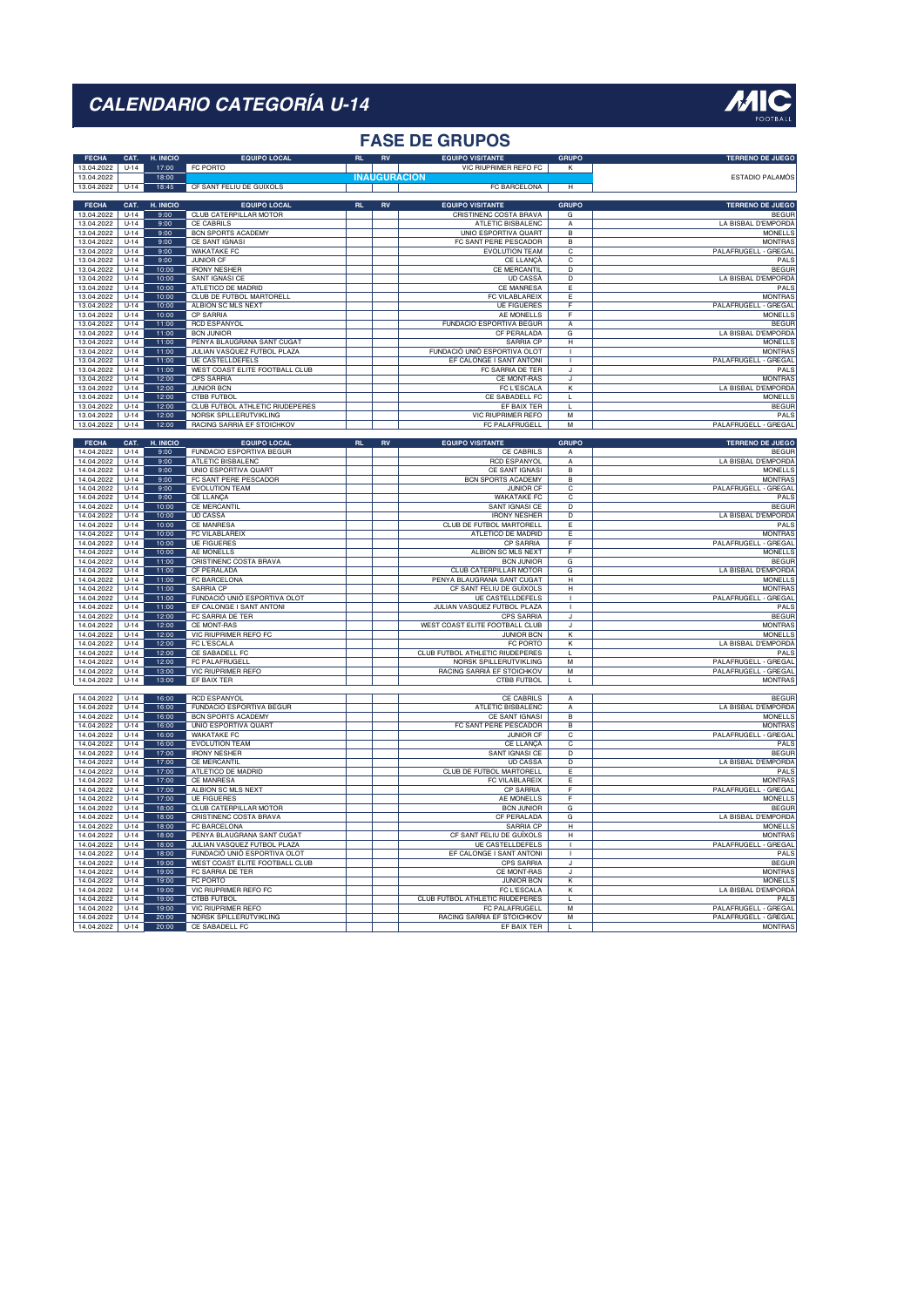### **FASE FINAL**

| <b>FECHA</b> | CAT.   | H. INICIO | <b>EQUIPO LOCAL</b> | <b>RL</b> | <b>RV</b> | <b>EQUIPO VISITANTE</b> | <b>FASE</b>  | Nº PARTIDO   | <b>TERRENO DE JUEGO</b>  |
|--------------|--------|-----------|---------------------|-----------|-----------|-------------------------|--------------|--------------|--------------------------|
| 15.04.2022   | $U-14$ | 9:30      | $1^\circ$ G.A       |           |           | 3° (Sorteo)             | 1/16         | E.F1         | PALAFRUGELL - ESTADI     |
| 15.04.2022   | $U-14$ | 9:00      | $1^\circ$ G.B       |           |           | $2^{\circ}$ G.M         | 1/16         | E.F2         | <b>BEGUR</b>             |
| 15.04.2022   | $U-14$ | 10:00     | $1^\circ$ G.C       |           |           | 3° (Sorteo)             | 1/16         | E.F3         | LA BISBAL D'EMPORDÀ      |
| 15.04.2022   | $U-14$ | 10:00     | $1^\circ$ G.D       |           |           | $2^{\circ}$ G.L         | 1/16         | E.F4         | <b>MONTRAS</b>           |
| 15.04.2022   | $U-14$ | 10:30     | $1^\circ$ G.E       |           |           | 3° (Sorteo)             | 1/16         | E.F5         | PALAFRUGELL - ESTADI     |
| 15.04.2022   | $U-14$ | 10:00     | $1^\circ$ G.F       |           |           | $2^{\circ}$ G.K         | 1/16         | E.F6         | PALS                     |
| 15.04.2022   | $U-14$ | 10:00     | $1^\circ$ G.G       |           |           | $2^{\circ}$ G.J         | 1/16         | <b>E.F7</b>  | <b>MONELLS</b>           |
| 15.04.2022   | $U-14$ | 10:00     | $2^{\circ}$ G.I     |           |           | $2^{\circ}$ G.H         | 1/16         | <b>E.F8</b>  | <b>BEGUR</b>             |
| 15.04.2022   | $U-14$ | 11:30     | $1^\circ$ G.H       |           |           | 3° (Sorteo)             | 1/16         | E.F9         | PALAFRUGELL - ESTADI     |
| 15.04.2022   | $U-14$ | 11:00     | $1°$ G.I            |           |           | $2^{\circ}$ G.G         | 1/16         | E.F10        | <b>BEGUR</b>             |
| 15.04.2022   | $U-14$ | 12:00     | $1^\circ$ G.J       |           |           | $2°$ G.F                | 1/16         | E.F11        | LA BISBAL D'EMPORDÀ      |
| 15.04.2022   | $U-14$ | 12:00     | $2^{\circ}$ G.E     |           |           | $2^{\circ}$ G.D         | 1/16         | E.F12        | <b>MONTRAS</b>           |
| 15.04.2022   | $U-14$ | 12:30     | $1^\circ$ G.K       |           |           | 3° (Sorteo)             | 1/16         | E.F13        | PALAFRUGELL - ESTADI     |
| 15.04.2022   | $U-14$ | 12:00     | $1^\circ$ G.L       |           |           | $2^{\circ}$ G.C         | 1/16         | E.F14        | PALS                     |
| 15.04.2022   | $U-14$ | 12:00     | $1^\circ$ G.M       |           |           | 3° (Sorteo)             | 1/16         | E.F15        | <b>MONELLS</b>           |
| 15.04.2022   | $U-14$ | 12:00     | $2^{\circ}$ G.B     |           |           | $2^{\circ}$ G.A         | 1/16         | E.F16        | <b>BEGUR</b>             |
|              |        |           |                     |           |           |                         |              |              |                          |
| 15.04.2022   | $U-14$ | 16:00     | Gan E.F1            |           |           | Gan E.F2                | 1/8          | E.F17        | LA BISBAL D'EMPORDÀ      |
| 15.04.2022   | $U-14$ | 16:00     | Gan E.F3            |           |           | Gan E.F4                | 1/8          | E.F18        | <b>MONTRAS</b>           |
| 15.04.2022   | $U-14$ | 17:00     | Gan E.F5            |           |           | Gan E.F6                | 1/8          | E.F19        | LA BISBAL D'EMPORDÀ      |
| 15.04.2022   | $U-14$ | 17:00     | Gan E.F7            |           |           | Gan E.F8                | 1/8          | E.F20        | <b>MONTRAS</b>           |
| 15.04.2022   | $U-14$ | 18:00     | Gan E.F9            |           |           | Gan E.F10               | 1/8          | E.F21        | <b>BEGUR</b>             |
| 15.04.2022   | $U-14$ | 18:00     | Gan E.F11           |           |           | Gan E.F12               | 1/8          | E.F22        | <b>MONELLS</b>           |
| 15.04.2022   | $U-14$ | 19:00     | Gan E.F13           |           |           | Gan E.F14               | 1/8          | E.F23        | <b>BEGUR</b>             |
| 15.04.2022   | $U-14$ | 19:00     | Gan E.F15           |           |           | Gan E.F16               | 1/8          | E.F24        | <b>MONELLS</b>           |
|              |        |           |                     |           |           |                         |              |              |                          |
| 16.04.2022   | $U-14$ | 10:00     | Gan E.F17           |           |           | Gan E.F18               | 1/4          | E.F25        | PALAFRUGELL - GREGAL     |
| 16.04.2022   | $U-14$ | 10:00     | Gan E.F19           |           |           | Gan E.F20               | 1/4          | E.F26        | PALS                     |
| 16.04.2022   | $U-14$ | 11:00     | Gan E.F21           |           |           | Gan E.F22               | 1/4          | <b>E.F27</b> | PALAFRUGELL - GREGAL     |
| 16.04.2022   | $U-14$ | 11:00     | Gan E.F23           |           |           | Gan E.F24               | 1/4          | <b>E.F28</b> | PALS                     |
|              |        |           |                     |           |           |                         |              |              |                          |
| 16.04.2022   | $U-14$ | 17:00     | Gan E.F25           |           |           | Gan E.F26               | 1/2          | E.F29        | <b>BEGUR</b>             |
| 16.04.2022   | $U-14$ | 18:00     | Gan E.F27           |           |           | Gan E.F28               | 1/2          | E.F30        | <b>BEGUR</b>             |
|              |        |           |                     |           |           |                         |              |              |                          |
| 17.04.2022   | $U-14$ | 10:00     | Gan E.F29           |           |           | Gan E.F30               | <b>FINAL</b> | E.F31        | ESTADIO MPAL. DE PALAMÓS |

| <b>FECHA</b>    | CAT.   | H. INICIO | <b>EQUIPO LOCAL</b> | <b>RL</b> | <b>RV</b> | <b>EQUIPO VISITANTE</b> | <b>FASE</b>  | Nº PARTIDO | <b>TERRENO DE JUEGO</b> |
|-----------------|--------|-----------|---------------------|-----------|-----------|-------------------------|--------------|------------|-------------------------|
| 15.04.2022      | $U-14$ | 9:00      | 4° (Sorteo)         |           |           | 4° (Sorteo)             |              | PE.C1      | LA BISBAL D'EMPORDÀ     |
| 15.04.2022      | $U-14$ | 9:00      | 4° (Sorteo)         |           |           | 4° (Sorteo)             |              | PE.C2      | <b>MONTRAS</b>          |
| 15.04.2022      | $U-14$ | 9:00      | 4° (Sorteo)         |           |           | 4° (Sorteo)             |              | PE.C3      | PALS                    |
| 15.04.2022      | $U-14$ | 9:00      | 4° (Sorteo)         |           |           | 4° (Sorteo)             |              | PE.C4      | <b>MONELLS</b>          |
| 15.04.2022      | $U-14$ | 11:00     | 3° (Sorteo)         |           |           | Gan PE.C1               | 1/8          | E.C2       | LA BISBAL D'EMPORDÀ     |
| 15.04.2022      | $U-14$ | 11:00     | 3° (Sorteo)         |           |           | Gan PE.C2               | 1/8          | E.C4       | <b>MONTRAS</b>          |
| 15.04.2022      | $U-14$ | 11:00     | 3º (Sorteo)         |           |           | Gan PE.C3               | 1/8          | E.C6       | PALS                    |
| 15.04.2022      | $U-14$ | 11:00     | 3° (Sorteo)         |           |           | Gan PE.C4               | 1/8          | E.C8       | <b>MONELLS</b>          |
| 15.04.2022      | $U-14$ | 13:00     | 3° (Sorteo)         |           |           | 4° (Sorteo)             | 1/8          | E.C1       | <b>BEGUR</b>            |
| 15.04.2022      | $U-14$ | 13:00     | 3° (Sorteo)         |           |           | 4° (Sorteo)             | 1/8          | E.C3       | LA BISBAL D'EMPORDÀ     |
| 15.04.2022      | $U-14$ | 13:00     | 3° (Sorteo)         |           |           | 4° (Sorteo)             | 1/8          | E.C5       | <b>MONELLS</b>          |
| 15.04.2022      | $U-14$ | 13:00     | 3° (Sorteo)         |           |           | 4° (Sorteo)             | 1/8          | E.C7       | <b>MONTRAS</b>          |
|                 |        |           |                     |           |           |                         |              |            |                         |
| 15.04.2022      | $U-14$ | 18:00     | Gan E.C1            |           |           | Gan E.C2                | 1/4          | E.C17      | LA BISBAL D'EMPORDÀ     |
| 15.04.2022      | $U-14$ | 18:00     | Gan E.C3            |           |           | Gan E.C4                | 1/4          | E.C18      | <b>MONTRAS</b>          |
| 15.04.2022      | $U-14$ | 19:00     | Gan E.C5            |           |           | Gan E.C6                | 1/4          | E.C19      | LA BISBAL D'EMPORDÀ     |
| 15.04.2022      | $U-14$ | 19:00     | Gan E.C7            |           |           | Gan E.C8                | 1/4          | E.C20      | <b>MONTRAS</b>          |
|                 |        |           |                     |           |           |                         |              |            |                         |
| 16.04.2022      | $U-14$ | 9:00      | Gan E.C17           |           |           | Gan E.C18               | 1/2          | E.C25      | <b>MONELLS</b>          |
| 16.04.2022      | $U-14$ | 11:00     | Gan E.C19           |           |           | Gan E.C20               | 1/2          | E.C26      | <b>MONELLS</b>          |
|                 |        |           |                     |           |           |                         |              |            |                         |
| 16.04.2022 U-14 |        | 19:30     | Gan E.C25           |           |           | Gan E.C26               | <b>FINAL</b> | E.C29      | SANT ANTONI CALONGE     |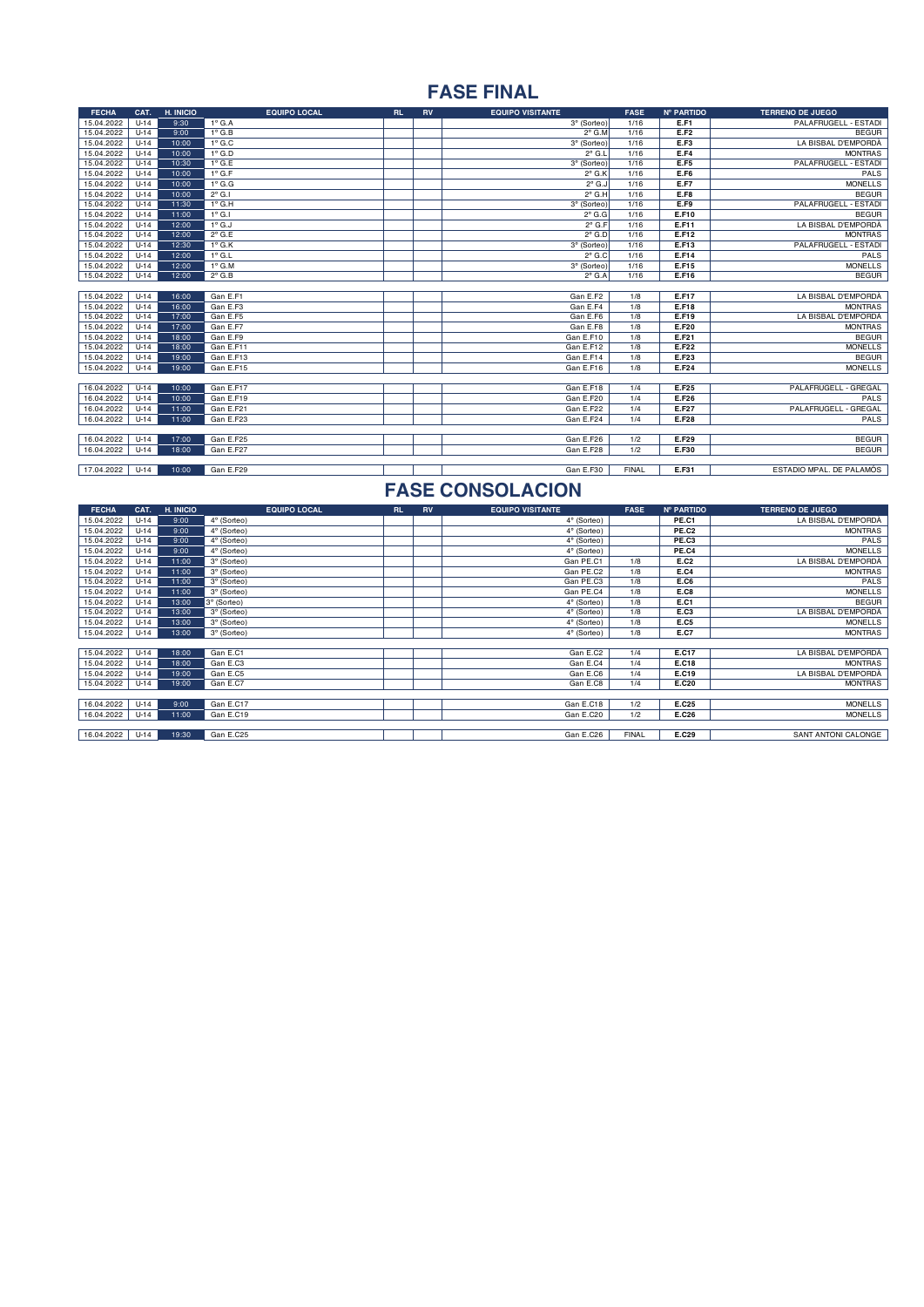

| 13.04.2022<br>U15<br>OLYMPIQUE DE MARSEILLE<br>9:15<br><b>UE FIGUERES</b><br>А<br>10:15<br>13.04.2022<br>U13<br>ATHLETIC CLUB<br><b>UE FIGUERES</b><br>D<br><b>FIGUERES - VILATENIM</b><br>11:15<br><b>INAUGURACION</b><br>13.04.2022<br>13.04.2022<br>$U12-A$<br>12:00<br><b>FC BARCELONA</b><br>VIC RIUPRIMER REFO FC<br>D<br>CAT.<br>H. INICIO<br><b>EQUIPO LOCAL</b><br>RL.<br><b>RV</b><br><b>EQUIPO VISITANTE</b><br><b>GRUPO</b><br><b>FECHA</b><br>13.04.2022<br>17:00<br>UNIO ESPORTIVA QUART<br>CF SANT FELIU DE GUÍXOLS<br>U13<br>Α<br>13.04.2022<br>U13<br>17:00<br>OLYMPIQUE DE MARSEILLE<br><b>EVOLUTION TEAM</b><br>В<br>13.04.2022<br>U13<br>17:00<br><b>MTK BUDAPEST</b><br>CRISTINENC COSTA BRAVA<br>B<br>13.04.2022<br>U13<br>18:00<br>REAL BETIS BALOMPIÉ SAD<br><b>SAKURA UNITED</b><br>$\overline{c}$<br>13.04.2022<br>JUNIOR FC<br>AGRUPACIÓ ESPORTIVA ROSES<br>C<br>U13<br>18:00<br>18:00<br>13.04.2022<br>U13<br>VALENCIA CF SAD<br><b>WAKATAKE FC</b><br>Α<br>13.04.2022<br>U13<br>19:00<br>CLUB CATERPILLAR MOTOR<br>$\overline{D}$<br><b>UD CASSA</b><br>13.04.2022<br>U13<br>19:00<br><b>GIRONA FC</b><br>ALBION SC MLS NEXT<br>Έ<br>Έ<br>13.04.2022<br>U13<br>19:00<br>ACADEMIA U CLUJ LUCEAFARUL<br>PERFECT FOOTBALL ACADEMY<br><b>FECHA</b><br>CAT.<br>H. INICIO<br>RL.<br><b>GRUPO</b><br><b>EQUIPO LOCAL</b><br><b>RV</b><br><b>EQUIPO VISITANTE</b><br>9:00<br>14.04.2022<br>U13<br><b>WAKATAKE FC</b><br>UNIO ESPORTIVA QUART<br>А<br>14.04.2022<br>U13<br>10:00<br>CF SANT FELIU DE GUÍXOLS<br>VALENCIA CF SAD<br>Α<br>10:00<br>14.04.2022<br>U13<br><b>EVOLUTION TEAM</b><br><b>MTK BUDAPEST</b><br>В<br>14.04.2022<br>U13<br>10:00<br>CRISTINENC COSTA BRAVA<br>OLYMPIQUE DE MARSEILLE<br>В<br>14.04.2022<br>U13<br>11:00<br>SAKURA UNITED<br>JUNIOR FC<br>с<br>14.04.2022<br>U13<br>11:00<br>AGRUPACIÓ ESPORTIVA ROSES<br>REAL BETIS BALOMPIÉ SAD<br>C<br>14.04.2022<br>11:00<br>CLUB CATERPILLAR MOTOR<br>D<br>U13<br><b>UE FIGUERES</b><br>12:00<br>14.04.2022<br>U13<br>UD CASSA<br>ATHLETIC CLUB<br>D<br>12:00<br>ALBION SC MLS NEXT<br>14.04.2022<br>U13<br>ACADEMIA U CLUJ LUCEAFARUL<br>E<br>14.04.2022<br>U13<br>12:00<br>PERFECT FOOTBALL ACADEMY<br><b>GIRONA FC</b><br>Ε<br>ROSES - LA VINYASSA<br>U13<br><b>VALENCIA CF SAD</b><br>UNIO ESPORTIVA QUART<br>14.04.2022<br>16:00<br>Α<br>14.04.2022<br>U13<br>17:00<br><b>WAKATAKE FC</b><br>CF SANT FELIU DE GUÍXOLS<br>$\overline{A}$<br>14.04.2022<br>U13<br>17:00<br>OLYMPIQUE DE MARSEILLE<br>MTK BUDAPEST<br>В<br>17:00<br>14.04.2022<br>U13<br><b>EVOLUTION TEAM</b><br>CRISTINENC COSTA BRAVA<br>В<br>$\overline{c}$<br>14.04.2022<br>18:00<br>REAL BETIS BALOMPIÉ SAD<br>JUNIOR FC<br>U13<br>AGRUPACIÓ ESPORTIVA ROSES<br>14.04.2022<br>U13<br>18:00<br>SAKURA UNITED<br>С<br><b>ATHLETIC CLUB</b><br>CLUB CATERPILLAR MOTOR<br>D<br>14.04.2022<br>U13<br>18:00<br>14.04.2022<br>U13<br>19:00<br><b>UE FIGUERES</b><br><b>UD CASSA</b><br>D<br>ACADEMIA U CLUJ LUCEAFARUL<br>U13<br>19:00<br><b>GIRONA FC</b><br>Ε<br>14.04.2022<br>14.04.2022<br>U13<br>19:00<br>ALBION SC MLS NEXT<br>PERFECT FOOTBALL ACADEMY<br>Ε<br><b>FASE FINAL</b><br>H. INICIO<br><b>EQUIPO LOCAL</b><br>RL<br>RV<br><b>EQUIPO VISITANTE</b><br><b>FASE</b><br><b>Nº PARTIDO</b><br><b>TERRENO DE JUEGO</b><br><b>FECHA</b><br>CAT.<br>9:00<br>15.04.2022<br>U13<br><b>GRUPO AA</b><br>1° GRUPO AA<br>2° GRUPO AA<br>A1.F1<br>15.04.2022<br>U13<br>9:00<br>1° GRUPO CC<br>2° GRUPO CC<br><b>GRUPO CC</b><br>A1.F2<br>SANT PERE PESCADOR<br>2° GRUPO BB<br>15.04.2022<br>U13<br>10:00<br>1° GRUPO BB<br><b>GRUPO BB</b><br>A1.F3<br>15.04.2022<br>10:00<br>1° GRUPO DD<br>2° GRUPO DD<br><b>GRUPO DD</b><br>A1.F4<br>U13<br>15.04.2022<br>11:00<br>1° GRUPO AA<br>3° GRUPO AA<br><b>GRUPO AA</b><br>A1.F5<br>U13<br>15.04.2022<br>U13<br>11:00<br>1° GRUPO CC<br>3° GRUPO CC<br><b>GRUPO CC</b><br>A1.F6<br>3° GRUPO BB<br><b>GRUPO BB</b><br>15.04.2022<br>U13<br>12:00<br>1° GRUPO BB<br>A1.F7<br><b>GRUPO DD</b><br>15.04.2022<br>U13<br>12:00<br>1° GRUPO DD<br>3° GRUPO DD<br>A1.F8<br>15.04.2022<br>U13<br>16:00<br>2° GRUPO AA<br>3° GRUPO AA<br><b>GRUPO AA</b><br>A1.F9<br>15.04.2022<br>U13<br>17:00<br>2° GRUPO CC<br>3° GRUPO CC<br><b>GRUPO CC</b><br>A1.F10<br>15.04.2022<br>U13<br>18:00<br>2° GRUPO BB<br>3° GRUPO BB<br><b>GRUPO BB</b><br>A1.F11<br>3° GRUPO DD<br>15.04.2022<br>U13<br>19:00<br>2° GRUPO DD<br>GRUPO DD<br>A1.F12<br>16.04.2022<br>U13<br>9:30<br>Gan GRUPO AA<br>Gan GRUPO CC<br>A1.F13<br>1/2<br>16.04.2022<br>U13<br>10:30<br>Gan GRUPO BB<br>Gan GRUPO DD<br>1/2<br>A1.F14<br>U13<br>17:15<br>Gan A1.F13<br>Gan A1.F14<br><b>FINAL</b><br>A1.F15<br>16.04.2022<br><b>FASE CONSOLACION</b><br><b>EQUIPO LOCAL</b><br>RL.<br><b>RV</b><br><b>EQUIPO VISITANTE</b><br><b>FASE</b><br><b>Nº PARTIDO</b><br><b>TERRENO DE JUEGO</b><br><b>FECHA</b><br>CAT.<br>H. INICIO<br>9:00<br>15.04.2022<br>U13<br>1/4<br>A1.C1<br>3° (Sorteo 1)<br>$4^\circ$ (Sorteo 1) | <b>FECHA</b> | CAT. | H. INICIO | <b>EQUIPO LOCAL</b> | RL | <b>RV</b> | <b>EQUIPO VISITANTE</b> | <b>GRUPO</b> |       | <b>TERRENO DE JUEGO</b>                    |
|-------------------------------------------------------------------------------------------------------------------------------------------------------------------------------------------------------------------------------------------------------------------------------------------------------------------------------------------------------------------------------------------------------------------------------------------------------------------------------------------------------------------------------------------------------------------------------------------------------------------------------------------------------------------------------------------------------------------------------------------------------------------------------------------------------------------------------------------------------------------------------------------------------------------------------------------------------------------------------------------------------------------------------------------------------------------------------------------------------------------------------------------------------------------------------------------------------------------------------------------------------------------------------------------------------------------------------------------------------------------------------------------------------------------------------------------------------------------------------------------------------------------------------------------------------------------------------------------------------------------------------------------------------------------------------------------------------------------------------------------------------------------------------------------------------------------------------------------------------------------------------------------------------------------------------------------------------------------------------------------------------------------------------------------------------------------------------------------------------------------------------------------------------------------------------------------------------------------------------------------------------------------------------------------------------------------------------------------------------------------------------------------------------------------------------------------------------------------------------------------------------------------------------------------------------------------------------------------------------------------------------------------------------------------------------------------------------------------------------------------------------------------------------------------------------------------------------------------------------------------------------------------------------------------------------------------------------------------------------------------------------------------------------------------------------------------------------------------------------------------------------------------------------------------------------------------------------------------------------------------------------------------------------------------------------------------------------------------------------------------------------------------------------------------------------------------------------------------------------------------------------------------------------------------------------------------------------------------------------------------------------------------------------------------------------------------------------------------------------------------------------------------------------------------------------------------------------------------------------------------------------------------------------------------------------------------------------------------------------------------------------------------------------------------------------------------------------------------------------------------------------------------------------------------------------------------------------------------------------------------------------------------------------------------------------------------------------------------------------------------------------------------------------------------------------------------------------------------------------------------------------------------------------------------------------------------------------------------------------------------------------------------------------------------------------------------------------------------------------------------------------------------------------------------------------------------------------------------------------------------------------------------------------------------------------------------------------------------------------------|--------------|------|-----------|---------------------|----|-----------|-------------------------|--------------|-------|--------------------------------------------|
|                                                                                                                                                                                                                                                                                                                                                                                                                                                                                                                                                                                                                                                                                                                                                                                                                                                                                                                                                                                                                                                                                                                                                                                                                                                                                                                                                                                                                                                                                                                                                                                                                                                                                                                                                                                                                                                                                                                                                                                                                                                                                                                                                                                                                                                                                                                                                                                                                                                                                                                                                                                                                                                                                                                                                                                                                                                                                                                                                                                                                                                                                                                                                                                                                                                                                                                                                                                                                                                                                                                                                                                                                                                                                                                                                                                                                                                                                                                                                                                                                                                                                                                                                                                                                                                                                                                                                                                                                                                                                                                                                                                                                                                                                                                                                                                                                                                                                                                                                                                     |              |      |           |                     |    |           |                         |              |       |                                            |
|                                                                                                                                                                                                                                                                                                                                                                                                                                                                                                                                                                                                                                                                                                                                                                                                                                                                                                                                                                                                                                                                                                                                                                                                                                                                                                                                                                                                                                                                                                                                                                                                                                                                                                                                                                                                                                                                                                                                                                                                                                                                                                                                                                                                                                                                                                                                                                                                                                                                                                                                                                                                                                                                                                                                                                                                                                                                                                                                                                                                                                                                                                                                                                                                                                                                                                                                                                                                                                                                                                                                                                                                                                                                                                                                                                                                                                                                                                                                                                                                                                                                                                                                                                                                                                                                                                                                                                                                                                                                                                                                                                                                                                                                                                                                                                                                                                                                                                                                                                                     |              |      |           |                     |    |           |                         |              |       |                                            |
|                                                                                                                                                                                                                                                                                                                                                                                                                                                                                                                                                                                                                                                                                                                                                                                                                                                                                                                                                                                                                                                                                                                                                                                                                                                                                                                                                                                                                                                                                                                                                                                                                                                                                                                                                                                                                                                                                                                                                                                                                                                                                                                                                                                                                                                                                                                                                                                                                                                                                                                                                                                                                                                                                                                                                                                                                                                                                                                                                                                                                                                                                                                                                                                                                                                                                                                                                                                                                                                                                                                                                                                                                                                                                                                                                                                                                                                                                                                                                                                                                                                                                                                                                                                                                                                                                                                                                                                                                                                                                                                                                                                                                                                                                                                                                                                                                                                                                                                                                                                     |              |      |           |                     |    |           |                         |              |       |                                            |
|                                                                                                                                                                                                                                                                                                                                                                                                                                                                                                                                                                                                                                                                                                                                                                                                                                                                                                                                                                                                                                                                                                                                                                                                                                                                                                                                                                                                                                                                                                                                                                                                                                                                                                                                                                                                                                                                                                                                                                                                                                                                                                                                                                                                                                                                                                                                                                                                                                                                                                                                                                                                                                                                                                                                                                                                                                                                                                                                                                                                                                                                                                                                                                                                                                                                                                                                                                                                                                                                                                                                                                                                                                                                                                                                                                                                                                                                                                                                                                                                                                                                                                                                                                                                                                                                                                                                                                                                                                                                                                                                                                                                                                                                                                                                                                                                                                                                                                                                                                                     |              |      |           |                     |    |           |                         |              |       |                                            |
|                                                                                                                                                                                                                                                                                                                                                                                                                                                                                                                                                                                                                                                                                                                                                                                                                                                                                                                                                                                                                                                                                                                                                                                                                                                                                                                                                                                                                                                                                                                                                                                                                                                                                                                                                                                                                                                                                                                                                                                                                                                                                                                                                                                                                                                                                                                                                                                                                                                                                                                                                                                                                                                                                                                                                                                                                                                                                                                                                                                                                                                                                                                                                                                                                                                                                                                                                                                                                                                                                                                                                                                                                                                                                                                                                                                                                                                                                                                                                                                                                                                                                                                                                                                                                                                                                                                                                                                                                                                                                                                                                                                                                                                                                                                                                                                                                                                                                                                                                                                     |              |      |           |                     |    |           |                         |              |       | <b>TERRENO DE JUEGO</b>                    |
|                                                                                                                                                                                                                                                                                                                                                                                                                                                                                                                                                                                                                                                                                                                                                                                                                                                                                                                                                                                                                                                                                                                                                                                                                                                                                                                                                                                                                                                                                                                                                                                                                                                                                                                                                                                                                                                                                                                                                                                                                                                                                                                                                                                                                                                                                                                                                                                                                                                                                                                                                                                                                                                                                                                                                                                                                                                                                                                                                                                                                                                                                                                                                                                                                                                                                                                                                                                                                                                                                                                                                                                                                                                                                                                                                                                                                                                                                                                                                                                                                                                                                                                                                                                                                                                                                                                                                                                                                                                                                                                                                                                                                                                                                                                                                                                                                                                                                                                                                                                     |              |      |           |                     |    |           |                         |              |       | SANT PERE PESCADOR                         |
|                                                                                                                                                                                                                                                                                                                                                                                                                                                                                                                                                                                                                                                                                                                                                                                                                                                                                                                                                                                                                                                                                                                                                                                                                                                                                                                                                                                                                                                                                                                                                                                                                                                                                                                                                                                                                                                                                                                                                                                                                                                                                                                                                                                                                                                                                                                                                                                                                                                                                                                                                                                                                                                                                                                                                                                                                                                                                                                                                                                                                                                                                                                                                                                                                                                                                                                                                                                                                                                                                                                                                                                                                                                                                                                                                                                                                                                                                                                                                                                                                                                                                                                                                                                                                                                                                                                                                                                                                                                                                                                                                                                                                                                                                                                                                                                                                                                                                                                                                                                     |              |      |           |                     |    |           |                         |              |       | <b>BASCARA</b>                             |
|                                                                                                                                                                                                                                                                                                                                                                                                                                                                                                                                                                                                                                                                                                                                                                                                                                                                                                                                                                                                                                                                                                                                                                                                                                                                                                                                                                                                                                                                                                                                                                                                                                                                                                                                                                                                                                                                                                                                                                                                                                                                                                                                                                                                                                                                                                                                                                                                                                                                                                                                                                                                                                                                                                                                                                                                                                                                                                                                                                                                                                                                                                                                                                                                                                                                                                                                                                                                                                                                                                                                                                                                                                                                                                                                                                                                                                                                                                                                                                                                                                                                                                                                                                                                                                                                                                                                                                                                                                                                                                                                                                                                                                                                                                                                                                                                                                                                                                                                                                                     |              |      |           |                     |    |           |                         |              |       | ROSES - LA VINYASSA                        |
|                                                                                                                                                                                                                                                                                                                                                                                                                                                                                                                                                                                                                                                                                                                                                                                                                                                                                                                                                                                                                                                                                                                                                                                                                                                                                                                                                                                                                                                                                                                                                                                                                                                                                                                                                                                                                                                                                                                                                                                                                                                                                                                                                                                                                                                                                                                                                                                                                                                                                                                                                                                                                                                                                                                                                                                                                                                                                                                                                                                                                                                                                                                                                                                                                                                                                                                                                                                                                                                                                                                                                                                                                                                                                                                                                                                                                                                                                                                                                                                                                                                                                                                                                                                                                                                                                                                                                                                                                                                                                                                                                                                                                                                                                                                                                                                                                                                                                                                                                                                     |              |      |           |                     |    |           |                         |              |       | SANT PERE PESCADOR                         |
|                                                                                                                                                                                                                                                                                                                                                                                                                                                                                                                                                                                                                                                                                                                                                                                                                                                                                                                                                                                                                                                                                                                                                                                                                                                                                                                                                                                                                                                                                                                                                                                                                                                                                                                                                                                                                                                                                                                                                                                                                                                                                                                                                                                                                                                                                                                                                                                                                                                                                                                                                                                                                                                                                                                                                                                                                                                                                                                                                                                                                                                                                                                                                                                                                                                                                                                                                                                                                                                                                                                                                                                                                                                                                                                                                                                                                                                                                                                                                                                                                                                                                                                                                                                                                                                                                                                                                                                                                                                                                                                                                                                                                                                                                                                                                                                                                                                                                                                                                                                     |              |      |           |                     |    |           |                         |              |       | ROSES - LA VINYASSA                        |
|                                                                                                                                                                                                                                                                                                                                                                                                                                                                                                                                                                                                                                                                                                                                                                                                                                                                                                                                                                                                                                                                                                                                                                                                                                                                                                                                                                                                                                                                                                                                                                                                                                                                                                                                                                                                                                                                                                                                                                                                                                                                                                                                                                                                                                                                                                                                                                                                                                                                                                                                                                                                                                                                                                                                                                                                                                                                                                                                                                                                                                                                                                                                                                                                                                                                                                                                                                                                                                                                                                                                                                                                                                                                                                                                                                                                                                                                                                                                                                                                                                                                                                                                                                                                                                                                                                                                                                                                                                                                                                                                                                                                                                                                                                                                                                                                                                                                                                                                                                                     |              |      |           |                     |    |           |                         |              |       | <b>BASCARA</b>                             |
|                                                                                                                                                                                                                                                                                                                                                                                                                                                                                                                                                                                                                                                                                                                                                                                                                                                                                                                                                                                                                                                                                                                                                                                                                                                                                                                                                                                                                                                                                                                                                                                                                                                                                                                                                                                                                                                                                                                                                                                                                                                                                                                                                                                                                                                                                                                                                                                                                                                                                                                                                                                                                                                                                                                                                                                                                                                                                                                                                                                                                                                                                                                                                                                                                                                                                                                                                                                                                                                                                                                                                                                                                                                                                                                                                                                                                                                                                                                                                                                                                                                                                                                                                                                                                                                                                                                                                                                                                                                                                                                                                                                                                                                                                                                                                                                                                                                                                                                                                                                     |              |      |           |                     |    |           |                         |              |       | <b>SANT PERE PESCADOR</b>                  |
|                                                                                                                                                                                                                                                                                                                                                                                                                                                                                                                                                                                                                                                                                                                                                                                                                                                                                                                                                                                                                                                                                                                                                                                                                                                                                                                                                                                                                                                                                                                                                                                                                                                                                                                                                                                                                                                                                                                                                                                                                                                                                                                                                                                                                                                                                                                                                                                                                                                                                                                                                                                                                                                                                                                                                                                                                                                                                                                                                                                                                                                                                                                                                                                                                                                                                                                                                                                                                                                                                                                                                                                                                                                                                                                                                                                                                                                                                                                                                                                                                                                                                                                                                                                                                                                                                                                                                                                                                                                                                                                                                                                                                                                                                                                                                                                                                                                                                                                                                                                     |              |      |           |                     |    |           |                         |              |       | <b>BASCARA</b>                             |
|                                                                                                                                                                                                                                                                                                                                                                                                                                                                                                                                                                                                                                                                                                                                                                                                                                                                                                                                                                                                                                                                                                                                                                                                                                                                                                                                                                                                                                                                                                                                                                                                                                                                                                                                                                                                                                                                                                                                                                                                                                                                                                                                                                                                                                                                                                                                                                                                                                                                                                                                                                                                                                                                                                                                                                                                                                                                                                                                                                                                                                                                                                                                                                                                                                                                                                                                                                                                                                                                                                                                                                                                                                                                                                                                                                                                                                                                                                                                                                                                                                                                                                                                                                                                                                                                                                                                                                                                                                                                                                                                                                                                                                                                                                                                                                                                                                                                                                                                                                                     |              |      |           |                     |    |           |                         |              |       | ROSES - LA VINYASSA                        |
|                                                                                                                                                                                                                                                                                                                                                                                                                                                                                                                                                                                                                                                                                                                                                                                                                                                                                                                                                                                                                                                                                                                                                                                                                                                                                                                                                                                                                                                                                                                                                                                                                                                                                                                                                                                                                                                                                                                                                                                                                                                                                                                                                                                                                                                                                                                                                                                                                                                                                                                                                                                                                                                                                                                                                                                                                                                                                                                                                                                                                                                                                                                                                                                                                                                                                                                                                                                                                                                                                                                                                                                                                                                                                                                                                                                                                                                                                                                                                                                                                                                                                                                                                                                                                                                                                                                                                                                                                                                                                                                                                                                                                                                                                                                                                                                                                                                                                                                                                                                     |              |      |           |                     |    |           |                         |              |       | <b>TERRENO DE JUEGO</b>                    |
|                                                                                                                                                                                                                                                                                                                                                                                                                                                                                                                                                                                                                                                                                                                                                                                                                                                                                                                                                                                                                                                                                                                                                                                                                                                                                                                                                                                                                                                                                                                                                                                                                                                                                                                                                                                                                                                                                                                                                                                                                                                                                                                                                                                                                                                                                                                                                                                                                                                                                                                                                                                                                                                                                                                                                                                                                                                                                                                                                                                                                                                                                                                                                                                                                                                                                                                                                                                                                                                                                                                                                                                                                                                                                                                                                                                                                                                                                                                                                                                                                                                                                                                                                                                                                                                                                                                                                                                                                                                                                                                                                                                                                                                                                                                                                                                                                                                                                                                                                                                     |              |      |           |                     |    |           |                         |              |       | SANT PERE PESCADOR                         |
|                                                                                                                                                                                                                                                                                                                                                                                                                                                                                                                                                                                                                                                                                                                                                                                                                                                                                                                                                                                                                                                                                                                                                                                                                                                                                                                                                                                                                                                                                                                                                                                                                                                                                                                                                                                                                                                                                                                                                                                                                                                                                                                                                                                                                                                                                                                                                                                                                                                                                                                                                                                                                                                                                                                                                                                                                                                                                                                                                                                                                                                                                                                                                                                                                                                                                                                                                                                                                                                                                                                                                                                                                                                                                                                                                                                                                                                                                                                                                                                                                                                                                                                                                                                                                                                                                                                                                                                                                                                                                                                                                                                                                                                                                                                                                                                                                                                                                                                                                                                     |              |      |           |                     |    |           |                         |              |       | SANT PERE PESCADOR                         |
|                                                                                                                                                                                                                                                                                                                                                                                                                                                                                                                                                                                                                                                                                                                                                                                                                                                                                                                                                                                                                                                                                                                                                                                                                                                                                                                                                                                                                                                                                                                                                                                                                                                                                                                                                                                                                                                                                                                                                                                                                                                                                                                                                                                                                                                                                                                                                                                                                                                                                                                                                                                                                                                                                                                                                                                                                                                                                                                                                                                                                                                                                                                                                                                                                                                                                                                                                                                                                                                                                                                                                                                                                                                                                                                                                                                                                                                                                                                                                                                                                                                                                                                                                                                                                                                                                                                                                                                                                                                                                                                                                                                                                                                                                                                                                                                                                                                                                                                                                                                     |              |      |           |                     |    |           |                         |              |       | LLANCA                                     |
|                                                                                                                                                                                                                                                                                                                                                                                                                                                                                                                                                                                                                                                                                                                                                                                                                                                                                                                                                                                                                                                                                                                                                                                                                                                                                                                                                                                                                                                                                                                                                                                                                                                                                                                                                                                                                                                                                                                                                                                                                                                                                                                                                                                                                                                                                                                                                                                                                                                                                                                                                                                                                                                                                                                                                                                                                                                                                                                                                                                                                                                                                                                                                                                                                                                                                                                                                                                                                                                                                                                                                                                                                                                                                                                                                                                                                                                                                                                                                                                                                                                                                                                                                                                                                                                                                                                                                                                                                                                                                                                                                                                                                                                                                                                                                                                                                                                                                                                                                                                     |              |      |           |                     |    |           |                         |              |       | ROSES - LA VINYASSA                        |
|                                                                                                                                                                                                                                                                                                                                                                                                                                                                                                                                                                                                                                                                                                                                                                                                                                                                                                                                                                                                                                                                                                                                                                                                                                                                                                                                                                                                                                                                                                                                                                                                                                                                                                                                                                                                                                                                                                                                                                                                                                                                                                                                                                                                                                                                                                                                                                                                                                                                                                                                                                                                                                                                                                                                                                                                                                                                                                                                                                                                                                                                                                                                                                                                                                                                                                                                                                                                                                                                                                                                                                                                                                                                                                                                                                                                                                                                                                                                                                                                                                                                                                                                                                                                                                                                                                                                                                                                                                                                                                                                                                                                                                                                                                                                                                                                                                                                                                                                                                                     |              |      |           |                     |    |           |                         |              |       | SANT PERE PESCADOR                         |
|                                                                                                                                                                                                                                                                                                                                                                                                                                                                                                                                                                                                                                                                                                                                                                                                                                                                                                                                                                                                                                                                                                                                                                                                                                                                                                                                                                                                                                                                                                                                                                                                                                                                                                                                                                                                                                                                                                                                                                                                                                                                                                                                                                                                                                                                                                                                                                                                                                                                                                                                                                                                                                                                                                                                                                                                                                                                                                                                                                                                                                                                                                                                                                                                                                                                                                                                                                                                                                                                                                                                                                                                                                                                                                                                                                                                                                                                                                                                                                                                                                                                                                                                                                                                                                                                                                                                                                                                                                                                                                                                                                                                                                                                                                                                                                                                                                                                                                                                                                                     |              |      |           |                     |    |           |                         |              |       | ROSES - LA VINYASSA                        |
|                                                                                                                                                                                                                                                                                                                                                                                                                                                                                                                                                                                                                                                                                                                                                                                                                                                                                                                                                                                                                                                                                                                                                                                                                                                                                                                                                                                                                                                                                                                                                                                                                                                                                                                                                                                                                                                                                                                                                                                                                                                                                                                                                                                                                                                                                                                                                                                                                                                                                                                                                                                                                                                                                                                                                                                                                                                                                                                                                                                                                                                                                                                                                                                                                                                                                                                                                                                                                                                                                                                                                                                                                                                                                                                                                                                                                                                                                                                                                                                                                                                                                                                                                                                                                                                                                                                                                                                                                                                                                                                                                                                                                                                                                                                                                                                                                                                                                                                                                                                     |              |      |           |                     |    |           |                         |              |       | LLANCA                                     |
|                                                                                                                                                                                                                                                                                                                                                                                                                                                                                                                                                                                                                                                                                                                                                                                                                                                                                                                                                                                                                                                                                                                                                                                                                                                                                                                                                                                                                                                                                                                                                                                                                                                                                                                                                                                                                                                                                                                                                                                                                                                                                                                                                                                                                                                                                                                                                                                                                                                                                                                                                                                                                                                                                                                                                                                                                                                                                                                                                                                                                                                                                                                                                                                                                                                                                                                                                                                                                                                                                                                                                                                                                                                                                                                                                                                                                                                                                                                                                                                                                                                                                                                                                                                                                                                                                                                                                                                                                                                                                                                                                                                                                                                                                                                                                                                                                                                                                                                                                                                     |              |      |           |                     |    |           |                         |              |       | SANT PERE PESCADOR                         |
|                                                                                                                                                                                                                                                                                                                                                                                                                                                                                                                                                                                                                                                                                                                                                                                                                                                                                                                                                                                                                                                                                                                                                                                                                                                                                                                                                                                                                                                                                                                                                                                                                                                                                                                                                                                                                                                                                                                                                                                                                                                                                                                                                                                                                                                                                                                                                                                                                                                                                                                                                                                                                                                                                                                                                                                                                                                                                                                                                                                                                                                                                                                                                                                                                                                                                                                                                                                                                                                                                                                                                                                                                                                                                                                                                                                                                                                                                                                                                                                                                                                                                                                                                                                                                                                                                                                                                                                                                                                                                                                                                                                                                                                                                                                                                                                                                                                                                                                                                                                     |              |      |           |                     |    |           |                         |              |       | LLANCÀ                                     |
|                                                                                                                                                                                                                                                                                                                                                                                                                                                                                                                                                                                                                                                                                                                                                                                                                                                                                                                                                                                                                                                                                                                                                                                                                                                                                                                                                                                                                                                                                                                                                                                                                                                                                                                                                                                                                                                                                                                                                                                                                                                                                                                                                                                                                                                                                                                                                                                                                                                                                                                                                                                                                                                                                                                                                                                                                                                                                                                                                                                                                                                                                                                                                                                                                                                                                                                                                                                                                                                                                                                                                                                                                                                                                                                                                                                                                                                                                                                                                                                                                                                                                                                                                                                                                                                                                                                                                                                                                                                                                                                                                                                                                                                                                                                                                                                                                                                                                                                                                                                     |              |      |           |                     |    |           |                         |              |       |                                            |
|                                                                                                                                                                                                                                                                                                                                                                                                                                                                                                                                                                                                                                                                                                                                                                                                                                                                                                                                                                                                                                                                                                                                                                                                                                                                                                                                                                                                                                                                                                                                                                                                                                                                                                                                                                                                                                                                                                                                                                                                                                                                                                                                                                                                                                                                                                                                                                                                                                                                                                                                                                                                                                                                                                                                                                                                                                                                                                                                                                                                                                                                                                                                                                                                                                                                                                                                                                                                                                                                                                                                                                                                                                                                                                                                                                                                                                                                                                                                                                                                                                                                                                                                                                                                                                                                                                                                                                                                                                                                                                                                                                                                                                                                                                                                                                                                                                                                                                                                                                                     |              |      |           |                     |    |           |                         |              |       | ROSES - MAS OLIVA                          |
|                                                                                                                                                                                                                                                                                                                                                                                                                                                                                                                                                                                                                                                                                                                                                                                                                                                                                                                                                                                                                                                                                                                                                                                                                                                                                                                                                                                                                                                                                                                                                                                                                                                                                                                                                                                                                                                                                                                                                                                                                                                                                                                                                                                                                                                                                                                                                                                                                                                                                                                                                                                                                                                                                                                                                                                                                                                                                                                                                                                                                                                                                                                                                                                                                                                                                                                                                                                                                                                                                                                                                                                                                                                                                                                                                                                                                                                                                                                                                                                                                                                                                                                                                                                                                                                                                                                                                                                                                                                                                                                                                                                                                                                                                                                                                                                                                                                                                                                                                                                     |              |      |           |                     |    |           |                         |              |       | SANT PERE PESCADOR                         |
|                                                                                                                                                                                                                                                                                                                                                                                                                                                                                                                                                                                                                                                                                                                                                                                                                                                                                                                                                                                                                                                                                                                                                                                                                                                                                                                                                                                                                                                                                                                                                                                                                                                                                                                                                                                                                                                                                                                                                                                                                                                                                                                                                                                                                                                                                                                                                                                                                                                                                                                                                                                                                                                                                                                                                                                                                                                                                                                                                                                                                                                                                                                                                                                                                                                                                                                                                                                                                                                                                                                                                                                                                                                                                                                                                                                                                                                                                                                                                                                                                                                                                                                                                                                                                                                                                                                                                                                                                                                                                                                                                                                                                                                                                                                                                                                                                                                                                                                                                                                     |              |      |           |                     |    |           |                         |              |       | <b>BASCARA</b>                             |
|                                                                                                                                                                                                                                                                                                                                                                                                                                                                                                                                                                                                                                                                                                                                                                                                                                                                                                                                                                                                                                                                                                                                                                                                                                                                                                                                                                                                                                                                                                                                                                                                                                                                                                                                                                                                                                                                                                                                                                                                                                                                                                                                                                                                                                                                                                                                                                                                                                                                                                                                                                                                                                                                                                                                                                                                                                                                                                                                                                                                                                                                                                                                                                                                                                                                                                                                                                                                                                                                                                                                                                                                                                                                                                                                                                                                                                                                                                                                                                                                                                                                                                                                                                                                                                                                                                                                                                                                                                                                                                                                                                                                                                                                                                                                                                                                                                                                                                                                                                                     |              |      |           |                     |    |           |                         |              |       | ROSES - MAS OLIVA                          |
|                                                                                                                                                                                                                                                                                                                                                                                                                                                                                                                                                                                                                                                                                                                                                                                                                                                                                                                                                                                                                                                                                                                                                                                                                                                                                                                                                                                                                                                                                                                                                                                                                                                                                                                                                                                                                                                                                                                                                                                                                                                                                                                                                                                                                                                                                                                                                                                                                                                                                                                                                                                                                                                                                                                                                                                                                                                                                                                                                                                                                                                                                                                                                                                                                                                                                                                                                                                                                                                                                                                                                                                                                                                                                                                                                                                                                                                                                                                                                                                                                                                                                                                                                                                                                                                                                                                                                                                                                                                                                                                                                                                                                                                                                                                                                                                                                                                                                                                                                                                     |              |      |           |                     |    |           |                         |              |       | SANT PERE PESCADOR                         |
|                                                                                                                                                                                                                                                                                                                                                                                                                                                                                                                                                                                                                                                                                                                                                                                                                                                                                                                                                                                                                                                                                                                                                                                                                                                                                                                                                                                                                                                                                                                                                                                                                                                                                                                                                                                                                                                                                                                                                                                                                                                                                                                                                                                                                                                                                                                                                                                                                                                                                                                                                                                                                                                                                                                                                                                                                                                                                                                                                                                                                                                                                                                                                                                                                                                                                                                                                                                                                                                                                                                                                                                                                                                                                                                                                                                                                                                                                                                                                                                                                                                                                                                                                                                                                                                                                                                                                                                                                                                                                                                                                                                                                                                                                                                                                                                                                                                                                                                                                                                     |              |      |           |                     |    |           |                         |              |       | ROSES - MAS OLIVA                          |
|                                                                                                                                                                                                                                                                                                                                                                                                                                                                                                                                                                                                                                                                                                                                                                                                                                                                                                                                                                                                                                                                                                                                                                                                                                                                                                                                                                                                                                                                                                                                                                                                                                                                                                                                                                                                                                                                                                                                                                                                                                                                                                                                                                                                                                                                                                                                                                                                                                                                                                                                                                                                                                                                                                                                                                                                                                                                                                                                                                                                                                                                                                                                                                                                                                                                                                                                                                                                                                                                                                                                                                                                                                                                                                                                                                                                                                                                                                                                                                                                                                                                                                                                                                                                                                                                                                                                                                                                                                                                                                                                                                                                                                                                                                                                                                                                                                                                                                                                                                                     |              |      |           |                     |    |           |                         |              |       | <b>BASCARA</b>                             |
|                                                                                                                                                                                                                                                                                                                                                                                                                                                                                                                                                                                                                                                                                                                                                                                                                                                                                                                                                                                                                                                                                                                                                                                                                                                                                                                                                                                                                                                                                                                                                                                                                                                                                                                                                                                                                                                                                                                                                                                                                                                                                                                                                                                                                                                                                                                                                                                                                                                                                                                                                                                                                                                                                                                                                                                                                                                                                                                                                                                                                                                                                                                                                                                                                                                                                                                                                                                                                                                                                                                                                                                                                                                                                                                                                                                                                                                                                                                                                                                                                                                                                                                                                                                                                                                                                                                                                                                                                                                                                                                                                                                                                                                                                                                                                                                                                                                                                                                                                                                     |              |      |           |                     |    |           |                         |              |       | SANT PERE PESCADOR                         |
|                                                                                                                                                                                                                                                                                                                                                                                                                                                                                                                                                                                                                                                                                                                                                                                                                                                                                                                                                                                                                                                                                                                                                                                                                                                                                                                                                                                                                                                                                                                                                                                                                                                                                                                                                                                                                                                                                                                                                                                                                                                                                                                                                                                                                                                                                                                                                                                                                                                                                                                                                                                                                                                                                                                                                                                                                                                                                                                                                                                                                                                                                                                                                                                                                                                                                                                                                                                                                                                                                                                                                                                                                                                                                                                                                                                                                                                                                                                                                                                                                                                                                                                                                                                                                                                                                                                                                                                                                                                                                                                                                                                                                                                                                                                                                                                                                                                                                                                                                                                     |              |      |           |                     |    |           |                         |              |       | <b>BASCARA</b>                             |
|                                                                                                                                                                                                                                                                                                                                                                                                                                                                                                                                                                                                                                                                                                                                                                                                                                                                                                                                                                                                                                                                                                                                                                                                                                                                                                                                                                                                                                                                                                                                                                                                                                                                                                                                                                                                                                                                                                                                                                                                                                                                                                                                                                                                                                                                                                                                                                                                                                                                                                                                                                                                                                                                                                                                                                                                                                                                                                                                                                                                                                                                                                                                                                                                                                                                                                                                                                                                                                                                                                                                                                                                                                                                                                                                                                                                                                                                                                                                                                                                                                                                                                                                                                                                                                                                                                                                                                                                                                                                                                                                                                                                                                                                                                                                                                                                                                                                                                                                                                                     |              |      |           |                     |    |           |                         |              |       | ROSES - MAS OLIVA                          |
|                                                                                                                                                                                                                                                                                                                                                                                                                                                                                                                                                                                                                                                                                                                                                                                                                                                                                                                                                                                                                                                                                                                                                                                                                                                                                                                                                                                                                                                                                                                                                                                                                                                                                                                                                                                                                                                                                                                                                                                                                                                                                                                                                                                                                                                                                                                                                                                                                                                                                                                                                                                                                                                                                                                                                                                                                                                                                                                                                                                                                                                                                                                                                                                                                                                                                                                                                                                                                                                                                                                                                                                                                                                                                                                                                                                                                                                                                                                                                                                                                                                                                                                                                                                                                                                                                                                                                                                                                                                                                                                                                                                                                                                                                                                                                                                                                                                                                                                                                                                     |              |      |           |                     |    |           |                         |              |       |                                            |
|                                                                                                                                                                                                                                                                                                                                                                                                                                                                                                                                                                                                                                                                                                                                                                                                                                                                                                                                                                                                                                                                                                                                                                                                                                                                                                                                                                                                                                                                                                                                                                                                                                                                                                                                                                                                                                                                                                                                                                                                                                                                                                                                                                                                                                                                                                                                                                                                                                                                                                                                                                                                                                                                                                                                                                                                                                                                                                                                                                                                                                                                                                                                                                                                                                                                                                                                                                                                                                                                                                                                                                                                                                                                                                                                                                                                                                                                                                                                                                                                                                                                                                                                                                                                                                                                                                                                                                                                                                                                                                                                                                                                                                                                                                                                                                                                                                                                                                                                                                                     |              |      |           |                     |    |           |                         |              |       |                                            |
|                                                                                                                                                                                                                                                                                                                                                                                                                                                                                                                                                                                                                                                                                                                                                                                                                                                                                                                                                                                                                                                                                                                                                                                                                                                                                                                                                                                                                                                                                                                                                                                                                                                                                                                                                                                                                                                                                                                                                                                                                                                                                                                                                                                                                                                                                                                                                                                                                                                                                                                                                                                                                                                                                                                                                                                                                                                                                                                                                                                                                                                                                                                                                                                                                                                                                                                                                                                                                                                                                                                                                                                                                                                                                                                                                                                                                                                                                                                                                                                                                                                                                                                                                                                                                                                                                                                                                                                                                                                                                                                                                                                                                                                                                                                                                                                                                                                                                                                                                                                     |              |      |           |                     |    |           |                         |              |       |                                            |
|                                                                                                                                                                                                                                                                                                                                                                                                                                                                                                                                                                                                                                                                                                                                                                                                                                                                                                                                                                                                                                                                                                                                                                                                                                                                                                                                                                                                                                                                                                                                                                                                                                                                                                                                                                                                                                                                                                                                                                                                                                                                                                                                                                                                                                                                                                                                                                                                                                                                                                                                                                                                                                                                                                                                                                                                                                                                                                                                                                                                                                                                                                                                                                                                                                                                                                                                                                                                                                                                                                                                                                                                                                                                                                                                                                                                                                                                                                                                                                                                                                                                                                                                                                                                                                                                                                                                                                                                                                                                                                                                                                                                                                                                                                                                                                                                                                                                                                                                                                                     |              |      |           |                     |    |           |                         |              |       | <b>BASCARA</b>                             |
|                                                                                                                                                                                                                                                                                                                                                                                                                                                                                                                                                                                                                                                                                                                                                                                                                                                                                                                                                                                                                                                                                                                                                                                                                                                                                                                                                                                                                                                                                                                                                                                                                                                                                                                                                                                                                                                                                                                                                                                                                                                                                                                                                                                                                                                                                                                                                                                                                                                                                                                                                                                                                                                                                                                                                                                                                                                                                                                                                                                                                                                                                                                                                                                                                                                                                                                                                                                                                                                                                                                                                                                                                                                                                                                                                                                                                                                                                                                                                                                                                                                                                                                                                                                                                                                                                                                                                                                                                                                                                                                                                                                                                                                                                                                                                                                                                                                                                                                                                                                     |              |      |           |                     |    |           |                         |              |       | <b>BASCARA</b>                             |
|                                                                                                                                                                                                                                                                                                                                                                                                                                                                                                                                                                                                                                                                                                                                                                                                                                                                                                                                                                                                                                                                                                                                                                                                                                                                                                                                                                                                                                                                                                                                                                                                                                                                                                                                                                                                                                                                                                                                                                                                                                                                                                                                                                                                                                                                                                                                                                                                                                                                                                                                                                                                                                                                                                                                                                                                                                                                                                                                                                                                                                                                                                                                                                                                                                                                                                                                                                                                                                                                                                                                                                                                                                                                                                                                                                                                                                                                                                                                                                                                                                                                                                                                                                                                                                                                                                                                                                                                                                                                                                                                                                                                                                                                                                                                                                                                                                                                                                                                                                                     |              |      |           |                     |    |           |                         |              |       | SANT PERE PESCADOR                         |
|                                                                                                                                                                                                                                                                                                                                                                                                                                                                                                                                                                                                                                                                                                                                                                                                                                                                                                                                                                                                                                                                                                                                                                                                                                                                                                                                                                                                                                                                                                                                                                                                                                                                                                                                                                                                                                                                                                                                                                                                                                                                                                                                                                                                                                                                                                                                                                                                                                                                                                                                                                                                                                                                                                                                                                                                                                                                                                                                                                                                                                                                                                                                                                                                                                                                                                                                                                                                                                                                                                                                                                                                                                                                                                                                                                                                                                                                                                                                                                                                                                                                                                                                                                                                                                                                                                                                                                                                                                                                                                                                                                                                                                                                                                                                                                                                                                                                                                                                                                                     |              |      |           |                     |    |           |                         |              |       | <b>BASCARA</b>                             |
|                                                                                                                                                                                                                                                                                                                                                                                                                                                                                                                                                                                                                                                                                                                                                                                                                                                                                                                                                                                                                                                                                                                                                                                                                                                                                                                                                                                                                                                                                                                                                                                                                                                                                                                                                                                                                                                                                                                                                                                                                                                                                                                                                                                                                                                                                                                                                                                                                                                                                                                                                                                                                                                                                                                                                                                                                                                                                                                                                                                                                                                                                                                                                                                                                                                                                                                                                                                                                                                                                                                                                                                                                                                                                                                                                                                                                                                                                                                                                                                                                                                                                                                                                                                                                                                                                                                                                                                                                                                                                                                                                                                                                                                                                                                                                                                                                                                                                                                                                                                     |              |      |           |                     |    |           |                         |              |       | SANT PERE PESCADOR                         |
|                                                                                                                                                                                                                                                                                                                                                                                                                                                                                                                                                                                                                                                                                                                                                                                                                                                                                                                                                                                                                                                                                                                                                                                                                                                                                                                                                                                                                                                                                                                                                                                                                                                                                                                                                                                                                                                                                                                                                                                                                                                                                                                                                                                                                                                                                                                                                                                                                                                                                                                                                                                                                                                                                                                                                                                                                                                                                                                                                                                                                                                                                                                                                                                                                                                                                                                                                                                                                                                                                                                                                                                                                                                                                                                                                                                                                                                                                                                                                                                                                                                                                                                                                                                                                                                                                                                                                                                                                                                                                                                                                                                                                                                                                                                                                                                                                                                                                                                                                                                     |              |      |           |                     |    |           |                         |              |       | <b>BASCARA</b>                             |
|                                                                                                                                                                                                                                                                                                                                                                                                                                                                                                                                                                                                                                                                                                                                                                                                                                                                                                                                                                                                                                                                                                                                                                                                                                                                                                                                                                                                                                                                                                                                                                                                                                                                                                                                                                                                                                                                                                                                                                                                                                                                                                                                                                                                                                                                                                                                                                                                                                                                                                                                                                                                                                                                                                                                                                                                                                                                                                                                                                                                                                                                                                                                                                                                                                                                                                                                                                                                                                                                                                                                                                                                                                                                                                                                                                                                                                                                                                                                                                                                                                                                                                                                                                                                                                                                                                                                                                                                                                                                                                                                                                                                                                                                                                                                                                                                                                                                                                                                                                                     |              |      |           |                     |    |           |                         |              |       | SANT PERE PESCADOR                         |
|                                                                                                                                                                                                                                                                                                                                                                                                                                                                                                                                                                                                                                                                                                                                                                                                                                                                                                                                                                                                                                                                                                                                                                                                                                                                                                                                                                                                                                                                                                                                                                                                                                                                                                                                                                                                                                                                                                                                                                                                                                                                                                                                                                                                                                                                                                                                                                                                                                                                                                                                                                                                                                                                                                                                                                                                                                                                                                                                                                                                                                                                                                                                                                                                                                                                                                                                                                                                                                                                                                                                                                                                                                                                                                                                                                                                                                                                                                                                                                                                                                                                                                                                                                                                                                                                                                                                                                                                                                                                                                                                                                                                                                                                                                                                                                                                                                                                                                                                                                                     |              |      |           |                     |    |           |                         |              |       |                                            |
|                                                                                                                                                                                                                                                                                                                                                                                                                                                                                                                                                                                                                                                                                                                                                                                                                                                                                                                                                                                                                                                                                                                                                                                                                                                                                                                                                                                                                                                                                                                                                                                                                                                                                                                                                                                                                                                                                                                                                                                                                                                                                                                                                                                                                                                                                                                                                                                                                                                                                                                                                                                                                                                                                                                                                                                                                                                                                                                                                                                                                                                                                                                                                                                                                                                                                                                                                                                                                                                                                                                                                                                                                                                                                                                                                                                                                                                                                                                                                                                                                                                                                                                                                                                                                                                                                                                                                                                                                                                                                                                                                                                                                                                                                                                                                                                                                                                                                                                                                                                     |              |      |           |                     |    |           |                         |              |       | ROSES - MAS OLIVA                          |
|                                                                                                                                                                                                                                                                                                                                                                                                                                                                                                                                                                                                                                                                                                                                                                                                                                                                                                                                                                                                                                                                                                                                                                                                                                                                                                                                                                                                                                                                                                                                                                                                                                                                                                                                                                                                                                                                                                                                                                                                                                                                                                                                                                                                                                                                                                                                                                                                                                                                                                                                                                                                                                                                                                                                                                                                                                                                                                                                                                                                                                                                                                                                                                                                                                                                                                                                                                                                                                                                                                                                                                                                                                                                                                                                                                                                                                                                                                                                                                                                                                                                                                                                                                                                                                                                                                                                                                                                                                                                                                                                                                                                                                                                                                                                                                                                                                                                                                                                                                                     |              |      |           |                     |    |           |                         |              |       | ROSES - MAS OLIVA                          |
|                                                                                                                                                                                                                                                                                                                                                                                                                                                                                                                                                                                                                                                                                                                                                                                                                                                                                                                                                                                                                                                                                                                                                                                                                                                                                                                                                                                                                                                                                                                                                                                                                                                                                                                                                                                                                                                                                                                                                                                                                                                                                                                                                                                                                                                                                                                                                                                                                                                                                                                                                                                                                                                                                                                                                                                                                                                                                                                                                                                                                                                                                                                                                                                                                                                                                                                                                                                                                                                                                                                                                                                                                                                                                                                                                                                                                                                                                                                                                                                                                                                                                                                                                                                                                                                                                                                                                                                                                                                                                                                                                                                                                                                                                                                                                                                                                                                                                                                                                                                     |              |      |           |                     |    |           |                         |              |       | ROSES - MAS OLIVA                          |
|                                                                                                                                                                                                                                                                                                                                                                                                                                                                                                                                                                                                                                                                                                                                                                                                                                                                                                                                                                                                                                                                                                                                                                                                                                                                                                                                                                                                                                                                                                                                                                                                                                                                                                                                                                                                                                                                                                                                                                                                                                                                                                                                                                                                                                                                                                                                                                                                                                                                                                                                                                                                                                                                                                                                                                                                                                                                                                                                                                                                                                                                                                                                                                                                                                                                                                                                                                                                                                                                                                                                                                                                                                                                                                                                                                                                                                                                                                                                                                                                                                                                                                                                                                                                                                                                                                                                                                                                                                                                                                                                                                                                                                                                                                                                                                                                                                                                                                                                                                                     |              |      |           |                     |    |           |                         |              |       | ROSES - MAS OLIVA                          |
|                                                                                                                                                                                                                                                                                                                                                                                                                                                                                                                                                                                                                                                                                                                                                                                                                                                                                                                                                                                                                                                                                                                                                                                                                                                                                                                                                                                                                                                                                                                                                                                                                                                                                                                                                                                                                                                                                                                                                                                                                                                                                                                                                                                                                                                                                                                                                                                                                                                                                                                                                                                                                                                                                                                                                                                                                                                                                                                                                                                                                                                                                                                                                                                                                                                                                                                                                                                                                                                                                                                                                                                                                                                                                                                                                                                                                                                                                                                                                                                                                                                                                                                                                                                                                                                                                                                                                                                                                                                                                                                                                                                                                                                                                                                                                                                                                                                                                                                                                                                     |              |      |           |                     |    |           |                         |              |       |                                            |
|                                                                                                                                                                                                                                                                                                                                                                                                                                                                                                                                                                                                                                                                                                                                                                                                                                                                                                                                                                                                                                                                                                                                                                                                                                                                                                                                                                                                                                                                                                                                                                                                                                                                                                                                                                                                                                                                                                                                                                                                                                                                                                                                                                                                                                                                                                                                                                                                                                                                                                                                                                                                                                                                                                                                                                                                                                                                                                                                                                                                                                                                                                                                                                                                                                                                                                                                                                                                                                                                                                                                                                                                                                                                                                                                                                                                                                                                                                                                                                                                                                                                                                                                                                                                                                                                                                                                                                                                                                                                                                                                                                                                                                                                                                                                                                                                                                                                                                                                                                                     |              |      |           |                     |    |           |                         |              |       | LLANCÀ<br><b>LLANCÀ</b>                    |
|                                                                                                                                                                                                                                                                                                                                                                                                                                                                                                                                                                                                                                                                                                                                                                                                                                                                                                                                                                                                                                                                                                                                                                                                                                                                                                                                                                                                                                                                                                                                                                                                                                                                                                                                                                                                                                                                                                                                                                                                                                                                                                                                                                                                                                                                                                                                                                                                                                                                                                                                                                                                                                                                                                                                                                                                                                                                                                                                                                                                                                                                                                                                                                                                                                                                                                                                                                                                                                                                                                                                                                                                                                                                                                                                                                                                                                                                                                                                                                                                                                                                                                                                                                                                                                                                                                                                                                                                                                                                                                                                                                                                                                                                                                                                                                                                                                                                                                                                                                                     |              |      |           |                     |    |           |                         |              |       |                                            |
|                                                                                                                                                                                                                                                                                                                                                                                                                                                                                                                                                                                                                                                                                                                                                                                                                                                                                                                                                                                                                                                                                                                                                                                                                                                                                                                                                                                                                                                                                                                                                                                                                                                                                                                                                                                                                                                                                                                                                                                                                                                                                                                                                                                                                                                                                                                                                                                                                                                                                                                                                                                                                                                                                                                                                                                                                                                                                                                                                                                                                                                                                                                                                                                                                                                                                                                                                                                                                                                                                                                                                                                                                                                                                                                                                                                                                                                                                                                                                                                                                                                                                                                                                                                                                                                                                                                                                                                                                                                                                                                                                                                                                                                                                                                                                                                                                                                                                                                                                                                     |              |      |           |                     |    |           |                         |              |       | FIGUERES - VILATENIM                       |
|                                                                                                                                                                                                                                                                                                                                                                                                                                                                                                                                                                                                                                                                                                                                                                                                                                                                                                                                                                                                                                                                                                                                                                                                                                                                                                                                                                                                                                                                                                                                                                                                                                                                                                                                                                                                                                                                                                                                                                                                                                                                                                                                                                                                                                                                                                                                                                                                                                                                                                                                                                                                                                                                                                                                                                                                                                                                                                                                                                                                                                                                                                                                                                                                                                                                                                                                                                                                                                                                                                                                                                                                                                                                                                                                                                                                                                                                                                                                                                                                                                                                                                                                                                                                                                                                                                                                                                                                                                                                                                                                                                                                                                                                                                                                                                                                                                                                                                                                                                                     |              |      |           |                     |    |           |                         |              |       |                                            |
|                                                                                                                                                                                                                                                                                                                                                                                                                                                                                                                                                                                                                                                                                                                                                                                                                                                                                                                                                                                                                                                                                                                                                                                                                                                                                                                                                                                                                                                                                                                                                                                                                                                                                                                                                                                                                                                                                                                                                                                                                                                                                                                                                                                                                                                                                                                                                                                                                                                                                                                                                                                                                                                                                                                                                                                                                                                                                                                                                                                                                                                                                                                                                                                                                                                                                                                                                                                                                                                                                                                                                                                                                                                                                                                                                                                                                                                                                                                                                                                                                                                                                                                                                                                                                                                                                                                                                                                                                                                                                                                                                                                                                                                                                                                                                                                                                                                                                                                                                                                     |              |      |           |                     |    |           |                         |              |       |                                            |
|                                                                                                                                                                                                                                                                                                                                                                                                                                                                                                                                                                                                                                                                                                                                                                                                                                                                                                                                                                                                                                                                                                                                                                                                                                                                                                                                                                                                                                                                                                                                                                                                                                                                                                                                                                                                                                                                                                                                                                                                                                                                                                                                                                                                                                                                                                                                                                                                                                                                                                                                                                                                                                                                                                                                                                                                                                                                                                                                                                                                                                                                                                                                                                                                                                                                                                                                                                                                                                                                                                                                                                                                                                                                                                                                                                                                                                                                                                                                                                                                                                                                                                                                                                                                                                                                                                                                                                                                                                                                                                                                                                                                                                                                                                                                                                                                                                                                                                                                                                                     |              |      |           |                     |    |           |                         |              |       |                                            |
|                                                                                                                                                                                                                                                                                                                                                                                                                                                                                                                                                                                                                                                                                                                                                                                                                                                                                                                                                                                                                                                                                                                                                                                                                                                                                                                                                                                                                                                                                                                                                                                                                                                                                                                                                                                                                                                                                                                                                                                                                                                                                                                                                                                                                                                                                                                                                                                                                                                                                                                                                                                                                                                                                                                                                                                                                                                                                                                                                                                                                                                                                                                                                                                                                                                                                                                                                                                                                                                                                                                                                                                                                                                                                                                                                                                                                                                                                                                                                                                                                                                                                                                                                                                                                                                                                                                                                                                                                                                                                                                                                                                                                                                                                                                                                                                                                                                                                                                                                                                     |              |      |           |                     |    |           |                         |              |       | ROSES - LA VINYASSA                        |
|                                                                                                                                                                                                                                                                                                                                                                                                                                                                                                                                                                                                                                                                                                                                                                                                                                                                                                                                                                                                                                                                                                                                                                                                                                                                                                                                                                                                                                                                                                                                                                                                                                                                                                                                                                                                                                                                                                                                                                                                                                                                                                                                                                                                                                                                                                                                                                                                                                                                                                                                                                                                                                                                                                                                                                                                                                                                                                                                                                                                                                                                                                                                                                                                                                                                                                                                                                                                                                                                                                                                                                                                                                                                                                                                                                                                                                                                                                                                                                                                                                                                                                                                                                                                                                                                                                                                                                                                                                                                                                                                                                                                                                                                                                                                                                                                                                                                                                                                                                                     | 15.04.2022   | U13  | 10:00     | 3° (Sorteo 2)       |    |           | 4° (Sorteo 2)           | 1/4          | A1.C2 | ROSES - LA VINYASSA                        |
| U13<br>11:00<br>3° (Sorteo 3)<br>A1.C3<br>15.04.2022<br>4° (Sorteo 3)<br>1/4<br>15.04.2022<br>U13<br>12:00<br>1/4<br>A1.C4                                                                                                                                                                                                                                                                                                                                                                                                                                                                                                                                                                                                                                                                                                                                                                                                                                                                                                                                                                                                                                                                                                                                                                                                                                                                                                                                                                                                                                                                                                                                                                                                                                                                                                                                                                                                                                                                                                                                                                                                                                                                                                                                                                                                                                                                                                                                                                                                                                                                                                                                                                                                                                                                                                                                                                                                                                                                                                                                                                                                                                                                                                                                                                                                                                                                                                                                                                                                                                                                                                                                                                                                                                                                                                                                                                                                                                                                                                                                                                                                                                                                                                                                                                                                                                                                                                                                                                                                                                                                                                                                                                                                                                                                                                                                                                                                                                                          |              |      |           |                     |    |           |                         |              |       | ROSES - LA VINYASSA<br>ROSES - LA VINYASSA |
| 4° (Sorteo 4)<br>4° (Sorteo 4)                                                                                                                                                                                                                                                                                                                                                                                                                                                                                                                                                                                                                                                                                                                                                                                                                                                                                                                                                                                                                                                                                                                                                                                                                                                                                                                                                                                                                                                                                                                                                                                                                                                                                                                                                                                                                                                                                                                                                                                                                                                                                                                                                                                                                                                                                                                                                                                                                                                                                                                                                                                                                                                                                                                                                                                                                                                                                                                                                                                                                                                                                                                                                                                                                                                                                                                                                                                                                                                                                                                                                                                                                                                                                                                                                                                                                                                                                                                                                                                                                                                                                                                                                                                                                                                                                                                                                                                                                                                                                                                                                                                                                                                                                                                                                                                                                                                                                                                                                      |              |      |           |                     |    |           |                         |              |       |                                            |

15.04.2022 U13 17:00 Gan A1.C1 Gan A1.C2 1/2 **A1.C9** SANT PERE PESCADOR 15.04.2022 U13 18:00 Gan A1.C3 Gan A1.C4 1/2 **A1.C10** SANT PERE PESCADOR 16.04.2022 U13 16:00 Gan A1.C9 Gan A1.C10 FINAL **A1.C13** FIGUERES - VILATENIM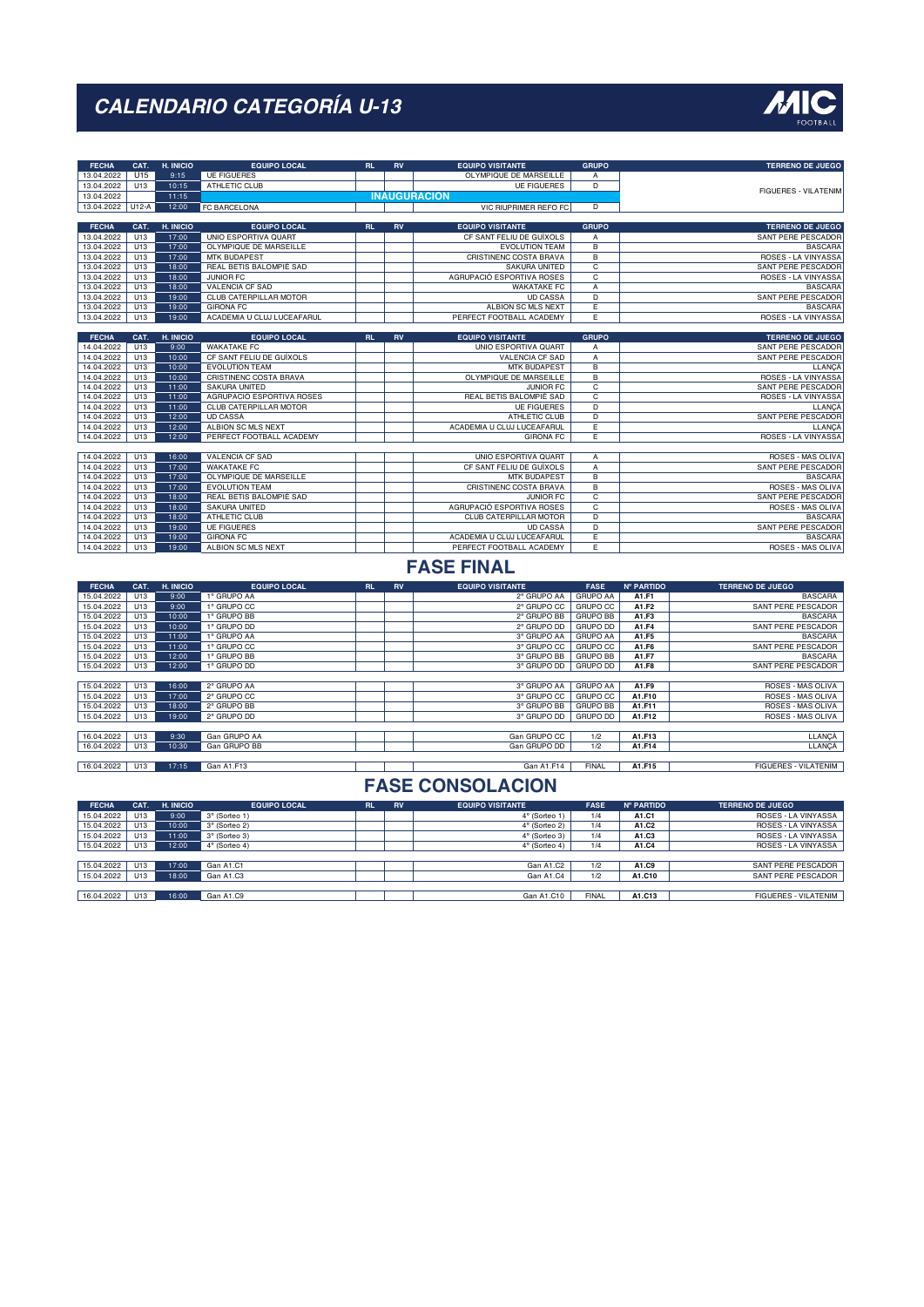

## **FASE DE GRUPOS**

| <b>FECHA</b>       | CAT.      | H. INICIO     | <b>EQUIPO LOCAL</b>                | RL'       | <b>RV</b> | <b>EQUIPO VISITANTE</b>             | <b>GRUPO</b> | <b>TERRENO DE JUEGO</b> |
|--------------------|-----------|---------------|------------------------------------|-----------|-----------|-------------------------------------|--------------|-------------------------|
| 13.04.2022         | U12-A     | 10:00         | ALBION SC SAN DIEGO ELITE ACADEMY  |           |           | EF BAIX TER                         | C            |                         |
| 13.04.2022         | l U12-A l | 11:00         |                                    |           |           | <b>INAUGURACION</b>                 |              | <b>L'ESTARTIT</b>       |
| 13.04.2022   U12-A |           | 11:30         | TOTAL FUTBOL ACADEMY               |           |           | <b>FC L'ESCALA</b>                  | Ε            |                         |
|                    |           |               |                                    |           |           |                                     |              |                         |
| <b>FECHA</b>       | CAT.      | <b>INICIO</b> | <b>EQUIPO LOCAL</b>                | <b>RL</b> | <b>RV</b> | <b>EQUIPO VISITANTE</b>             | <b>GRUPO</b> | <b>TERRENO DE JUEGO</b> |
| 13.04.2022         | U-12A     | 16:00         | <b>REAL MADRID CF</b>              |           |           | <b>UE QUART</b>                     | A            | <b>TORROELLA1</b>       |
| 13.04.2022         | U-12A     | 17:00         | ATLÉTICO DE MADRID                 |           |           | ICATALÀ FC PUERTO RICO              | C            | <b>TORROELLA 1</b>      |
| 13.04.2022         | U-12A     | 17:00         | <b>APFC</b>                        |           |           | <b>FC VILABLAREIX</b>               | B            | <b>L'ESCALA</b>         |
| 13.04.2022         | U-12A     | 17:00         | JDIEZ FC                           |           |           | <b>CF PERELADA</b>                  |              | <b>L'ESTARTIT</b>       |
| 13.04.2022         | U-12A     | 18:00         | <b>OLYMPIQUE DE MARSEILLE</b>      |           |           | UE FIGUERES                         | B            | <b>TORROELLA1</b>       |
| 13.04.2022   U-12A |           | 18:00         | <b>CE SABADELL FC</b>              |           |           | <b>IDOVESPORT</b>                   |              | <b>L'ESTARTIT</b>       |
| 13.04.2022         | l U-12A l | 18:00         | <b>JULIAN VASQUEZ FUTBOL PLAZA</b> |           |           | <b>IPERELADA CF</b>                 |              | <b>L'ESCALA</b>         |
| 13.04.2022 U-12A   |           | 19:00         | MANCHESTER UNITED                  |           |           | <b>ICEF GIRONES SABAT</b>           | E            | <b>TORROELLA1</b>       |
| 13.04.2022         | U-12A     | 19:00         | <b>WAKATAKE FC</b>                 |           |           | <b>IESCOLA DE FUTBOL VIDRERENCA</b> |              | <b>L'ESCALA</b>         |

| <b>FECHA</b> | CAT.      | <b>INICIO</b> | <b>EQUIPO LOCAL</b>               | <b>RL</b> | <b>RV</b> | <b>EQUIPO VISITANTE</b>      | <b>GRUPO</b> | <b>TERRENO DE JUEGO</b> |
|--------------|-----------|---------------|-----------------------------------|-----------|-----------|------------------------------|--------------|-------------------------|
| 14.04.2022   | U-12A     | 9:00          | ESCOLA DE FUTBOL VIDRERENCA       |           |           | <b>ICE SABADELL FC</b>       |              | <b>TORROELLA 1</b>      |
| 14.04.2022   | U-12A     | 9:00          | <b>CF PERELADA</b>                |           |           | <b>REAL MADRID CF</b>        |              | L'ESCALA                |
| 14.04.2022   | $U-12A$   | 9:00          | <b>DOVESPORT</b>                  |           |           | <b>WAKATAKE FC</b>           |              | <b>L'ESTARTIT</b>       |
| 14.04.2022   | $ U-12A $ | 10:00         | <b>FF BAIX TFR</b>                |           |           | ATLÉTICO DE MADRID           | $\sim$       | <b>TORROELLA 1</b>      |
| 14.04.2022   | $U-12A$   | 10:00         | JDIEZ FC                          |           |           | UE QUART                     |              | <b>L'ESCALA</b>         |
| 14.04.2022   | $U-12A$   | 10:00         | ALBION SC SAN DIEGO ELITE ACADEMY |           |           | <b>CATALA FC PUERTO RICO</b> | $\sim$       | <b>L'ESTARTIT</b>       |
| 14.04.2022   | U-12A     | 11:00         | JULIAN VASQUEZ FUTBOL PLAZA       |           |           | VIC RIUPRIMER REFO FC        |              | <b>TORROELLA 1</b>      |
| 14.04.2022   | U-12A     | 11:00         | PERFLADA CF                       |           |           | <b>FC BARCELONA</b>          |              | <b>L'ESCALA</b>         |
| 14.04.2022   | U-12A     | 11:00         | TOTAL FUTBOL ACADEMY              |           |           | CEF GIRONES SABAT            |              | <b>L'ESTARTIT</b>       |
| 14.04.2022   | U-12A     | 12:00         | OLYMPIQUE DE MARSEILLE            |           |           | <b>APFC</b>                  | R            | <b>TORROELLA 1</b>      |
| 14.04.2022   | U-12A     | 12:00         | <b>FC L'ESCALA</b>                |           |           | <b>MANCHESTER UNITED</b>     |              | <b>L'ESCALA</b>         |
| 14.04.2022   | $U-12A$   | 12:00         | UE FIGUERES                       |           |           | <b>FC VILABLAREIX</b>        | B            | <b>L'ESTARTIT</b>       |

| <b>FECHA</b>     | CAT.    | <b>INICIO</b> | <b>EQUIPO LOCAL</b>      | <b>RL</b> | <b>RV</b> | <b>EQUIPO VISITANTE</b>     | <b>GRUPO</b> | <b>TERRENO DE JUEGO</b> |
|------------------|---------|---------------|--------------------------|-----------|-----------|-----------------------------|--------------|-------------------------|
| 14.04.2022       | U-12A   | 16:00         | <b>REAL MADRID CF</b>    |           |           | JDIEZ FC                    | $\mathsf{A}$ | <b>TORROELLA 1</b>      |
| 14.04.2022 U-12A |         | 16:00         | <b>UE QUART</b>          |           |           | CF PERELADA                 |              | <b>L'ESCALA</b>         |
| 14.04.2022 U-12A |         | 16:00         | CE SABADELL FC           |           |           | <b>WAKATAKE FC</b>          |              | <b>L'ESTARTIT</b>       |
| 14.04.2022       | $U-12A$ | 17:00         | ATLÉTICO DE MADRID       |           |           | ALBION SC EA                | C            | <b>TORROELLA1</b>       |
| 14.04.2022 U-12A |         | 17:00         | <b>DOVESPORT</b>         |           |           | ESCOLA DE FUTBOL VIDRERENCA |              | <b>L'ESCALA</b>         |
| 14.04.2022 U-12A |         | 17:00         | CATALÀ FC PUERTO RICO    |           |           | EF BAIX TER                 | C            | <b>L'ESTARTIT</b>       |
| 14.04.2022 U-12A |         | 18:00         | FC BARCELONA             |           |           | JULIAN VASQUEZ FUTBOL PLAZA | D            | <b>TORROELLA1</b>       |
| 14.04.2022 U-12A |         | 18:00         | VIC RIUPRIMER REFO FC    |           |           | PERELADA CF                 | D            | <b>L'ESTARTIT</b>       |
| 14.04.2022 U-12A |         | 18:00         | <b>CEF GIRONES SABAT</b> |           |           | FC L'ESCALA                 |              | <b>L'ESCALA</b>         |
| 14.04.2022       | $U-12A$ | 19:00         | MANCHESTER UNITED        |           |           | TOTAL FUTBOL ACADEMY        |              | <b>TORROELLA 1</b>      |
| 14.04.2022 U-12A |         | 19:00         | FC VILABLAREIX           |           |           | OLYMPIQUE DE MARSEILLE      | в            | <b>L'ESCALA</b>         |
| 14.04.2022 U-12A |         | 19:00         | APFC                     |           |           | <b>UE FIGUERES</b>          | B            | <b>L'ESTARTIT</b>       |

## **FASE FINAL**

| <b>FECHA</b> | CAT.    | <b>INICIO</b> | <b>EQUIPO LOCAL</b>    | <b>RL</b> | <b>RV</b> | <b>EQUIPO VISITANTE</b>         | <b>FASE</b>  | Nº PARTIDO | <b>TERRENO DE JUEGO</b>  |
|--------------|---------|---------------|------------------------|-----------|-----------|---------------------------------|--------------|------------|--------------------------|
| 15.04.2022   | $U-12A$ | 10:00         | 1º Grupo A             |           |           | 3° (Azahar entre los 4 mejores) | 1/8          | F.1        | <b>TORROELLA 1</b>       |
| 15.04.2022   | $U-12A$ | 10:00         | 1 <sup>°</sup> Grupo B |           |           | 2° Grupo F                      | 1/8          | F.2        | <b>L'ESCALA</b>          |
| 15.04.2022   | U-12A   | 10:00         | 1º Grupo E             |           |           | 2° Grupo A                      | 1/8          | F.7        | <b>L'ESTARTIT</b>        |
| 15.04.2022   | $U-12A$ | 11:00         | 1º Grupo C             |           |           | 3° (Azahar entre los 4 mejores) | 1/8          | F.4        | <b>TORROELLA 1</b>       |
| 15.04.2022   | $U-12A$ | 11:00         | 2° Grupo D             |           |           | 2° Grupo E                      | 1/8          | F.3        | <b>L'ESCALA</b>          |
| 15.04.2022   | U-12A   | 11:00         | 2° Grupo B             |           |           | 2° Grupo C                      | 1/8          | F.6        | <b>L'ESTARTIT</b>        |
| 15.04.2022   | U-12A   | 12:00         | 1º Grupo D             |           |           | 3° (Azahar entre los 4 mejores) | 1/8          | F.5        | <b>TORROELLA 1</b>       |
| 15.04.2022   | U-12A   | 12:00         | 1º Grupo F             |           |           | 3° (Azahar entre los 4 mejores) | 1/8          | F.8        | <b>L'ESCALA</b>          |
|              |         |               |                        |           |           |                                 |              |            |                          |
| 15.04.2022   | U-12A   | 16:00         | Ganador F.1            |           |           | Ganador F.2                     | 1/4          | F.9        | <b>TORROELLA 1</b>       |
| 15.04.2022   | U-12A   | 17:00         | Ganador F.3            |           |           | Ganador F.4                     | 1/4          | F.10       | <b>TORROELLA1</b>        |
| 15.04.2022   | $U-12A$ | 18:00         | Ganador F.5            |           |           | Ganador F.6                     | 1/4          | F.11       | <b>TORROELLA 1</b>       |
| 15.04.2022   | U-12A   | 19:00         | Ganador F.7            |           |           | Ganador F.8                     | 1/4          | F.12       | <b>TORROELLA 1</b>       |
|              |         |               |                        |           |           |                                 |              |            |                          |
| 16.04.2022   | $U-12A$ | 10:00         | Ganador F.9            |           |           | Ganador F.10                    | 1/2          | F.13       | <b>TORROELLA 1</b>       |
| 16.04.2022   | U-12A   | 11:00         | Ganador F.11           |           |           | Ganador F.12                    | 1/2          | F.14       | <b>TORROELLA 1</b>       |
|              |         |               |                        |           |           |                                 |              |            |                          |
| 16.04.2022   | U-12A   | 18:15         | Ganador F.13           |           |           | Ganador F.14                    | <b>FINAL</b> | F.15       | ESTADIO MPAL. DE PALAMÓS |

| <b>FECHA</b>     | CAT.    | <b>INICIO</b> | <b>EQUIPO LOCAL</b> | <b>RL</b> | <b>RV</b> | <b>EQUIPO VISITANTE</b> | <b>FASE</b>        | Nº PARTIDO | <b>TERRENO DE JUEGO</b> |
|------------------|---------|---------------|---------------------|-----------|-----------|-------------------------|--------------------|------------|-------------------------|
| 15.04.2022       | $U-12A$ | 9:00          | 3° Sorteo 1         |           |           | 4° Sorteo 1             | 1/4                | C.1        | <b>L'ESTARTIT</b>       |
| 15.04.2022       | U-12A   | 9:00          | 4° Sorteo 2         |           |           | 4° Sorteo 3             | 1/4                | C.2        | <b>TORROELLA 1</b>      |
| 15.04.2022       | $U-12A$ | 9:00          | 3° Sorteo 2         |           |           | 4° Sorteo 4             | 1/4                | C.3        | <b>L'ESCALA</b>         |
| 15.04.2022       | U-12A   | 12:00         | 4° Sorteo 5         |           |           | 4° Sorteo 6             | 1/4                | C.4        | L'ESTARTIT              |
|                  |         |               |                     |           |           |                         |                    |            |                         |
| 16.04.2022 U-12A |         | 10:00         | Ganador C.1         |           |           | Ganador C.2             | 1/2                | C.5        | <b>L'ESTARTIT</b>       |
| 16.04.2022       | U-12A   | 11:00         | Ganador C.3         |           |           | Ganador C.4             | 1/2                | C.6        | <b>ESTARTIT</b>         |
|                  |         |               |                     |           |           |                         |                    |            |                         |
| 16.04.2022       | U-12A   | 18:15         | Ganador C.5         |           |           | Ganador C.6             | <b>FINAL CONS.</b> | C.7        | SANT ANTONI CALONGE     |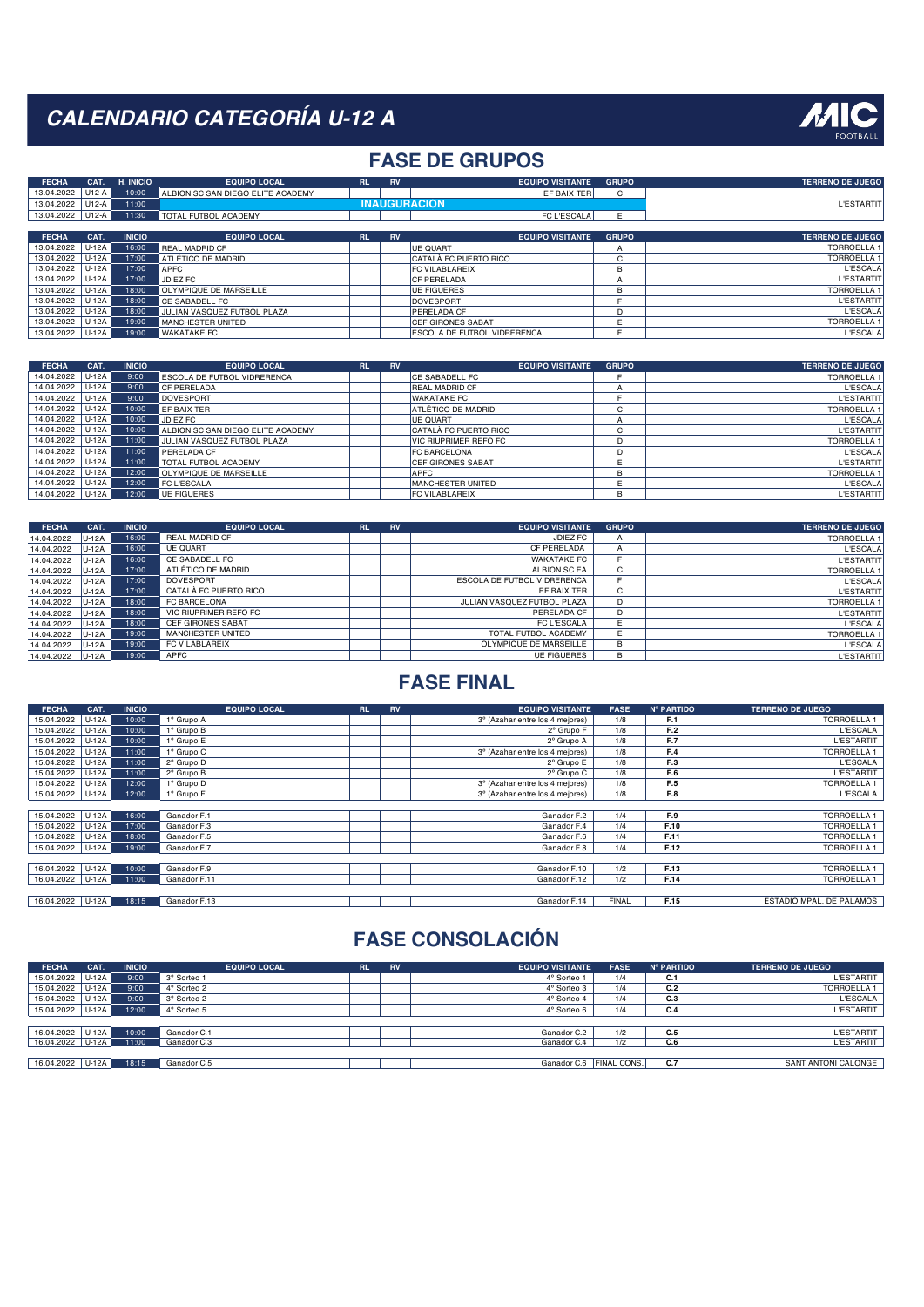

### **FASE DE GRUPOS**

| 13.04.2022<br>$U-14$<br>17:00<br>FC PORTO<br>VIC RIUPRIMER REFO FC<br>K<br>12B&U14<br>18:00<br><b>INAUGURACION</b><br>13.04.2022<br><b>ESTADIO PALAMÓS</b><br>13.04.2024<br>$U-14$<br>18:45<br>CF SANT FELIU DE GUÍXOLS<br>FC BARCELONA<br>H<br><b>FECHA</b><br>CAT.<br>H. INICIO<br><b>EQUIPO LOCAL</b><br><b>EQUIPO VISITANTE</b><br><b>GRUPO</b><br><b>TERRENO DE JUEGO</b><br><b>RL</b><br><b>RV</b><br>13.04.2022<br>$U-12B$<br>9:00<br>LIVERPOOL FOOTBALL CLUB<br>BCN SPORTS ACADEMY<br>PALAMÓS (1)<br>Α<br>13.04.2022<br>$U-12B$<br>9:00<br><b>CLUB DE FUTBOL MARTORELL</b><br><b>UE FIGUERES</b><br>PALAMÓS (2)<br>A<br>9:00<br>$\overline{F}$<br>13.04.2022<br>$U-12B$<br><b>SEVILLA FC</b><br><b>JP SELECT</b><br>SANT ANTONI CALONGE (1)<br>TUTTIFUTBOL ACADEMY<br><b>UE FORNELLS</b><br>F<br>SANT ANTONI CALONGE (2)<br>13.04.2022<br>$U-12B$<br>9:00<br>13.04.2022<br>$U-12B$<br>9:00<br><b>SANT CELONI FC</b><br>CF BASE LLAGOSTERA<br>$\overline{c}$<br>CALONGE (1)<br>13.04.2022<br>$U-12B$<br>10:00<br><b>OLYMPIQUE LYONNAIS</b><br>WEST COAST ELITE FOOTBALL CLUB<br>PALAMÓS (1)<br>B<br>13.04.2022<br>$U-12B$<br>10:00<br>CE LLANCÀ<br>CF GLOBAL PALAMÓS<br>B<br>PALAMÓS (2)<br>10:00<br>13.04.2022<br>$U-12B$<br>FC BARCELONA<br>SOCCER CLUB FUSAGASUGA<br>G<br>SANT ANTONI CALONGE (1)<br>13.04.2022<br>$U-12B$<br>10:00<br>PENYA BLAUGRANA SANT CUGAT<br><b>UE PORQUERES</b><br>G<br>SANT ANTONI CALONGE (2)<br>CF SANT FELIU DE GUÍXOLS<br>FC PALAFRUGELL<br>$\overline{D}$<br>13.04.2022<br>$U-12B$<br>10:00<br>CALONGE (1)<br>$\overline{\mathsf{c}}$<br>$U-12B$<br>11:00<br><b>RCD ESPANYOL</b><br>MANHATTAN KICKERS FC<br>PALAMÓS (1)<br>13.04.2022<br>13.04.2022<br>$U-12B$<br>11:00<br><b>SANT IGNASI CE</b><br>CATALÀ FC PUERTO RICO<br>$\overline{D}$<br>PALAMÓS (2)<br>13.04.2022<br>$U-12B$<br>11:00<br><b>CE MERCANTIL</b><br>$\overline{H}$<br>SANT ANTONI CALONGE (1)<br>ARMADA FC<br>$U-12B$<br>FC CHACABCO<br>SANT ANTONI CALONGE (2)<br>13.04.2022<br>11:00<br><b>MERCAN CE</b><br>-1<br>13.04.2022<br>$U-12B$<br>11:00<br><b>FC BASCARA</b><br><b>BISBALENC ATLETIC</b><br>H<br>CALONGE (1)<br>13.04.2022<br>$U-12B$<br>12:00<br>PARIS SAINT-GERMAIN FOOTBALL<br>TEAM ISL CHARLOTTE<br>E<br>PALAMÓS (1)<br>12:00<br>E<br>PALAMÓS <sub>(2)</sub><br>13.04.2022<br>$U-12B$<br><b>UE BALAFIA</b><br><b>EVOLUTION TEAM</b><br>12:00<br>CRISTINENC COSTA BRAVA<br><b>WAKATAKE FC</b><br>SANT ANTONI CALONGE (1)<br>13.04.2022<br>$U-12B$<br>J<br>13.04.2022<br>$U-12B$<br>12:00<br><b>CP SARRIA</b><br><b>UD ANDENES</b><br>SANT ANTONI CALONGE (2)<br>J.<br>13.04.2022<br>$U-12B$<br>12:00<br>ATLETIC BISBALENC<br><b>FIGUERES UE</b><br>CALONGE (1)<br>$\mathbf{I}$<br>CAT.<br>H. INICIO<br><b>EQUIPO LOCAL</b><br><b>EQUIPO VISITANTE</b><br><b>GRUPO</b><br><b>TERRENO DE JUEGO</b><br><b>FECHA</b><br>RL<br>RV<br>$U-12B$<br>PALAMÓS (1)<br>14.04.2022<br>9:00<br><b>EVOLUTION TEAM</b><br>PARIS SAINT-GERMAIN FOOTBALL<br>E<br>$U-12B$<br>9:00<br>E<br>PALAMÓS (2)<br>14.04.2022<br>TEAM ISL CHARLOTTE<br><b>UE BALAFIA</b><br>9:00<br><b>SANT ANTONI CALONGE (1)</b><br>$U-12B$<br>WEST COAST ELITE FOOTBALL CLUB<br><b>CE LLANCÀ</b><br>$\overline{B}$<br>14.04.2022<br>$U-12B$<br>9:00<br>TUTTIFUTBOL ACADEMY<br>F<br>CALONGE (1)<br>14.04.2022<br>JP SELECT<br>$U-12B$<br>9:00<br><b>UE FORNELLS</b><br>E<br>CALONGE <sub>(2)</sub><br>14.04.2022<br><b>SEVILLA FC</b><br><b>OLYMPIQUE LYONNAIS</b><br>10:00<br>14.04.2022<br>$U-12B$<br>CF GLOBAL PALAMÓS<br>В<br>PALAMÓS (1)<br>14.04.2022<br>$U-12B$<br>10:00<br>MANHATTAN KICKERS FC<br>SANT CELONI FC<br>PALAMÓS (2)<br>C<br>14.04.2022<br>$U-12B$<br>10:00<br>SOCCER CLUB FUSAGASUGA<br>PENYA BLAUGRANA SANT CUGAT<br>G<br>SANT ANTONI CALONGE (1)<br>14.04.2022<br>$U-12B$<br>FC BARCELONA<br>CALONGE <sup>(1)</sup><br>10:00<br><b>UE PORQUERES</b><br>G<br>10:00<br>14.04.2022<br><b>ARMADA FC</b><br><b>FC BASCARA</b><br>CALONGE (2)<br>$U-12B$<br>H<br>$U-12B$<br>11:00<br><b>CF BASE LLAGOSTERA</b><br><b>RCD ESPANYOL</b><br>PALAMÓS (1)<br>14.04.2022<br>C<br>14.04.2022<br>$U-12B$<br>11:00<br>CATALÀ FC PUERTO RICO<br>CF SANT FELIU DE GUÍXOLS<br>$\mathsf{D}$<br>PALAMÓS (2)<br>SANT ANTONI CALONGE (1)<br>14.04.2022<br>$U-12B$<br>11:00<br>FC PALAFRUGELL<br>$\overline{D}$<br>SANT IGNASI CE<br>14.04.2022<br>$U-12B$<br>11:00<br><b>BISBALENC ATLETIC</b><br>CE MERCANTIL<br>H<br>CALONGE (1)<br>14.04.2022<br>$U-12B$<br>11:00<br>FC CHACABCO<br>ATLETIC BISBALENC<br>CALONGE (2)<br>$\overline{1}$<br>14.04.2022<br>$U-12B$<br>12:00<br><b>BCN SPORTS ACADEMY</b><br>CLUB DE FUTBOL MARTORELL<br>$\overline{A}$<br>PALAMÓS (1)<br>12:00<br>LIVERPOOL FOOTBALL CLUB<br>PALAMÓS <sub>(2)</sub><br>14.04.2022<br>$U-12B$<br><b>UE FIGUERES</b><br>A<br>$U-12B$<br>12:00<br><b>FIGUERES UE</b><br>SANT ANTONI CALONGE (1)<br>14.04.2022<br><b>MERCAN CE</b><br>14.04.2022<br>$U-12B$<br>12:00<br><b>WAKATAKE FC</b><br><b>CP SARRIA</b><br>CALONGE (1)<br>$\cdot$<br>12:00<br>CRISTINENC COSTA BRAVA<br>CALONGE (2)<br>14.04.2022<br>$U-12B$<br><b>UD ANDENES</b><br>J<br><b>EVOLUTION TEAM</b><br>14.04.2022<br>$U-12B$<br>16:00<br>TEAM ISL CHARLOTTE<br>E<br>PALAMÓS (1)<br>16:00<br>PARIS SAINT-GERMAIN FOOTBALL<br>PALAMÓS <sub>(2)</sub><br>14.04.2022<br>$U-12B$<br><b>UE BALAFIA</b><br>Έ<br>16:00<br>CALONGE (2)<br>14.04.2022<br>$U-12B$<br><b>SEVILLA FC</b><br>TUTTIFUTBOL ACADEMY<br>F<br>$U-12B$<br>16:00<br>JP SELECT<br><b>UE FORNELLS</b><br>SANT ANTONI CALONGE (2)<br>14.04.2022<br>E<br>14.04.2022<br>$U-12B$<br>16:00<br>FC BARCELONA<br>PENYA BLAUGRANA SANT CUGAT<br>CALONGE (1)<br>G<br>17:00<br>14.04.2022<br>$U-12B$<br>SOCCER CLUB FUSAGASUGA<br><b>UE PORQUERES</b><br>PALAMÓS (1)<br>G<br>14.04.2022<br>$U-12B$<br>17:00<br>OLYMPIQUE LYONNAIS<br>CE LLANCÀ<br>CALONGE (2)<br>B<br>$U-12B$<br>WEST COAST ELITE FOOTBALL CLUB<br>CF GLOBAL PALAMÓS<br>14.04.2022<br>17:00<br>В<br>PALAMÓS (2)<br>$U-12B$<br>17:00<br><b>ARMADA FC</b><br><b>BISBALENC ATLETIC</b><br>$\overline{H}$<br><b>SANT ANTONI CALONGE (2)</b><br>14.04.2022<br>17:00<br>$U-12B$<br><b>CE MERCANTIL</b><br>14.04.2022<br>FC BASCARA<br>H<br>CALONGE (1)<br>$U-12B$<br>18:00<br>MANHATTAN KICKERS FC<br>CF BASE LLAGOSTERA<br>C<br>PALAMÓS (1)<br>14.04.2022<br>14.04.2022<br>$U-12B$<br>18:00<br><b>RCD ESPANYOL</b><br>SANT CELONI FC<br>$\overline{c}$<br>PALAMÓS (2)<br>CLUB DE FUTBOL MARTORELL<br>$U-12B$<br>18:00<br>LIVERPOOL FOOTBALL CLUB<br>CALONGE (2)<br>14.04.2022<br>A<br>14.04.2022<br>$U-12B$<br>18:00<br><b>BCN SPORTS ACADEMY</b><br><b>UE FIGUERES</b><br>SANT ANTONI CALONGE (2)<br>Α<br>18:00<br>14.04.2022<br>$U-12B$<br><b>SANT IGNASI CE</b><br>CF SANT FELIU DE GUÍXOLS<br>$\overline{D}$<br>CALONGE (1)<br>14.04.2022<br>$U-12B$<br>19:00<br>CATALÀ FC PUERTO RICO<br>FC PALAFRUGELL<br>D<br>PALAMÓS (1)<br>14.04.2022<br>$U-12B$<br>19:00<br><b>MERCAN CE</b><br>ATLETIC BISBALENC<br>PALAMÓS (2)<br>$\mathbf{I}$<br>$U-12B$<br>19:00<br>FC CHACABCO<br><b>FIGUERES UE</b><br>CALONGE (2)<br>14.04.2022<br>$\overline{\phantom{a}}$<br>14.04.2022<br>$U-12B$<br>19:00<br>CRISTINENC COSTA BRAVA<br><b>CP SARRIA</b><br>SANT ANTONI CALONGE (2)<br>J<br>19:00<br><b>UD ANDENES</b><br>14.04.2022<br>$U-12B$<br><b>WAKATAKE FC</b><br>CALONGE (1)<br>J | <b>FECHA</b> | CAT. | H. INICIO | <b>EQUIPO LOCAL</b> | <b>RL</b> | RV | <b>EQUIPO VISITANTE</b> | <b>GRUPO</b> | <b>TERRENO DE JUEGO</b> |
|------------------------------------------------------------------------------------------------------------------------------------------------------------------------------------------------------------------------------------------------------------------------------------------------------------------------------------------------------------------------------------------------------------------------------------------------------------------------------------------------------------------------------------------------------------------------------------------------------------------------------------------------------------------------------------------------------------------------------------------------------------------------------------------------------------------------------------------------------------------------------------------------------------------------------------------------------------------------------------------------------------------------------------------------------------------------------------------------------------------------------------------------------------------------------------------------------------------------------------------------------------------------------------------------------------------------------------------------------------------------------------------------------------------------------------------------------------------------------------------------------------------------------------------------------------------------------------------------------------------------------------------------------------------------------------------------------------------------------------------------------------------------------------------------------------------------------------------------------------------------------------------------------------------------------------------------------------------------------------------------------------------------------------------------------------------------------------------------------------------------------------------------------------------------------------------------------------------------------------------------------------------------------------------------------------------------------------------------------------------------------------------------------------------------------------------------------------------------------------------------------------------------------------------------------------------------------------------------------------------------------------------------------------------------------------------------------------------------------------------------------------------------------------------------------------------------------------------------------------------------------------------------------------------------------------------------------------------------------------------------------------------------------------------------------------------------------------------------------------------------------------------------------------------------------------------------------------------------------------------------------------------------------------------------------------------------------------------------------------------------------------------------------------------------------------------------------------------------------------------------------------------------------------------------------------------------------------------------------------------------------------------------------------------------------------------------------------------------------------------------------------------------------------------------------------------------------------------------------------------------------------------------------------------------------------------------------------------------------------------------------------------------------------------------------------------------------------------------------------------------------------------------------------------------------------------------------------------------------------------------------------------------------------------------------------------------------------------------------------------------------------------------------------------------------------------------------------------------------------------------------------------------------------------------------------------------------------------------------------------------------------------------------------------------------------------------------------------------------------------------------------------------------------------------------------------------------------------------------------------------------------------------------------------------------------------------------------------------------------------------------------------------------------------------------------------------------------------------------------------------------------------------------------------------------------------------------------------------------------------------------------------------------------------------------------------------------------------------------------------------------------------------------------------------------------------------------------------------------------------------------------------------------------------------------------------------------------------------------------------------------------------------------------------------------------------------------------------------------------------------------------------------------------------------------------------------------------------------------------------------------------------------------------------------------------------------------------------------------------------------------------------------------------------------------------------------------------------------------------------------------------------------------------------------------------------------------------------------------------------------------------------------------------------------------------------------------------------------------------------------------------------------------------------------------------------------------------------------------------------------------------------------------------------------------------------------------------------------------------------------------------------------------------------------------------------------------------------------------------------------------------------------------------------------------------------------------------------------------------------------------------------------------------------------------------------------------------------------------------------------------------------------------------------------------------------------------------------------------------------------------------------------------------------------------------------------------------------------------------------------------------------------------------------------------|--------------|------|-----------|---------------------|-----------|----|-------------------------|--------------|-------------------------|
|                                                                                                                                                                                                                                                                                                                                                                                                                                                                                                                                                                                                                                                                                                                                                                                                                                                                                                                                                                                                                                                                                                                                                                                                                                                                                                                                                                                                                                                                                                                                                                                                                                                                                                                                                                                                                                                                                                                                                                                                                                                                                                                                                                                                                                                                                                                                                                                                                                                                                                                                                                                                                                                                                                                                                                                                                                                                                                                                                                                                                                                                                                                                                                                                                                                                                                                                                                                                                                                                                                                                                                                                                                                                                                                                                                                                                                                                                                                                                                                                                                                                                                                                                                                                                                                                                                                                                                                                                                                                                                                                                                                                                                                                                                                                                                                                                                                                                                                                                                                                                                                                                                                                                                                                                                                                                                                                                                                                                                                                                                                                                                                                                                                                                                                                                                                                                                                                                                                                                                                                                                                                                                                                                                                                                                                                                                                                                                                                                                                                                                                                                                                                                                                                                                                                                                                                                                                                                                                                                                                                                                                                                                                                                                                                                                                                                                      |              |      |           |                     |           |    |                         |              |                         |
|                                                                                                                                                                                                                                                                                                                                                                                                                                                                                                                                                                                                                                                                                                                                                                                                                                                                                                                                                                                                                                                                                                                                                                                                                                                                                                                                                                                                                                                                                                                                                                                                                                                                                                                                                                                                                                                                                                                                                                                                                                                                                                                                                                                                                                                                                                                                                                                                                                                                                                                                                                                                                                                                                                                                                                                                                                                                                                                                                                                                                                                                                                                                                                                                                                                                                                                                                                                                                                                                                                                                                                                                                                                                                                                                                                                                                                                                                                                                                                                                                                                                                                                                                                                                                                                                                                                                                                                                                                                                                                                                                                                                                                                                                                                                                                                                                                                                                                                                                                                                                                                                                                                                                                                                                                                                                                                                                                                                                                                                                                                                                                                                                                                                                                                                                                                                                                                                                                                                                                                                                                                                                                                                                                                                                                                                                                                                                                                                                                                                                                                                                                                                                                                                                                                                                                                                                                                                                                                                                                                                                                                                                                                                                                                                                                                                                                      |              |      |           |                     |           |    |                         |              |                         |
|                                                                                                                                                                                                                                                                                                                                                                                                                                                                                                                                                                                                                                                                                                                                                                                                                                                                                                                                                                                                                                                                                                                                                                                                                                                                                                                                                                                                                                                                                                                                                                                                                                                                                                                                                                                                                                                                                                                                                                                                                                                                                                                                                                                                                                                                                                                                                                                                                                                                                                                                                                                                                                                                                                                                                                                                                                                                                                                                                                                                                                                                                                                                                                                                                                                                                                                                                                                                                                                                                                                                                                                                                                                                                                                                                                                                                                                                                                                                                                                                                                                                                                                                                                                                                                                                                                                                                                                                                                                                                                                                                                                                                                                                                                                                                                                                                                                                                                                                                                                                                                                                                                                                                                                                                                                                                                                                                                                                                                                                                                                                                                                                                                                                                                                                                                                                                                                                                                                                                                                                                                                                                                                                                                                                                                                                                                                                                                                                                                                                                                                                                                                                                                                                                                                                                                                                                                                                                                                                                                                                                                                                                                                                                                                                                                                                                                      |              |      |           |                     |           |    |                         |              |                         |
|                                                                                                                                                                                                                                                                                                                                                                                                                                                                                                                                                                                                                                                                                                                                                                                                                                                                                                                                                                                                                                                                                                                                                                                                                                                                                                                                                                                                                                                                                                                                                                                                                                                                                                                                                                                                                                                                                                                                                                                                                                                                                                                                                                                                                                                                                                                                                                                                                                                                                                                                                                                                                                                                                                                                                                                                                                                                                                                                                                                                                                                                                                                                                                                                                                                                                                                                                                                                                                                                                                                                                                                                                                                                                                                                                                                                                                                                                                                                                                                                                                                                                                                                                                                                                                                                                                                                                                                                                                                                                                                                                                                                                                                                                                                                                                                                                                                                                                                                                                                                                                                                                                                                                                                                                                                                                                                                                                                                                                                                                                                                                                                                                                                                                                                                                                                                                                                                                                                                                                                                                                                                                                                                                                                                                                                                                                                                                                                                                                                                                                                                                                                                                                                                                                                                                                                                                                                                                                                                                                                                                                                                                                                                                                                                                                                                                                      |              |      |           |                     |           |    |                         |              |                         |
|                                                                                                                                                                                                                                                                                                                                                                                                                                                                                                                                                                                                                                                                                                                                                                                                                                                                                                                                                                                                                                                                                                                                                                                                                                                                                                                                                                                                                                                                                                                                                                                                                                                                                                                                                                                                                                                                                                                                                                                                                                                                                                                                                                                                                                                                                                                                                                                                                                                                                                                                                                                                                                                                                                                                                                                                                                                                                                                                                                                                                                                                                                                                                                                                                                                                                                                                                                                                                                                                                                                                                                                                                                                                                                                                                                                                                                                                                                                                                                                                                                                                                                                                                                                                                                                                                                                                                                                                                                                                                                                                                                                                                                                                                                                                                                                                                                                                                                                                                                                                                                                                                                                                                                                                                                                                                                                                                                                                                                                                                                                                                                                                                                                                                                                                                                                                                                                                                                                                                                                                                                                                                                                                                                                                                                                                                                                                                                                                                                                                                                                                                                                                                                                                                                                                                                                                                                                                                                                                                                                                                                                                                                                                                                                                                                                                                                      |              |      |           |                     |           |    |                         |              |                         |
|                                                                                                                                                                                                                                                                                                                                                                                                                                                                                                                                                                                                                                                                                                                                                                                                                                                                                                                                                                                                                                                                                                                                                                                                                                                                                                                                                                                                                                                                                                                                                                                                                                                                                                                                                                                                                                                                                                                                                                                                                                                                                                                                                                                                                                                                                                                                                                                                                                                                                                                                                                                                                                                                                                                                                                                                                                                                                                                                                                                                                                                                                                                                                                                                                                                                                                                                                                                                                                                                                                                                                                                                                                                                                                                                                                                                                                                                                                                                                                                                                                                                                                                                                                                                                                                                                                                                                                                                                                                                                                                                                                                                                                                                                                                                                                                                                                                                                                                                                                                                                                                                                                                                                                                                                                                                                                                                                                                                                                                                                                                                                                                                                                                                                                                                                                                                                                                                                                                                                                                                                                                                                                                                                                                                                                                                                                                                                                                                                                                                                                                                                                                                                                                                                                                                                                                                                                                                                                                                                                                                                                                                                                                                                                                                                                                                                                      |              |      |           |                     |           |    |                         |              |                         |
|                                                                                                                                                                                                                                                                                                                                                                                                                                                                                                                                                                                                                                                                                                                                                                                                                                                                                                                                                                                                                                                                                                                                                                                                                                                                                                                                                                                                                                                                                                                                                                                                                                                                                                                                                                                                                                                                                                                                                                                                                                                                                                                                                                                                                                                                                                                                                                                                                                                                                                                                                                                                                                                                                                                                                                                                                                                                                                                                                                                                                                                                                                                                                                                                                                                                                                                                                                                                                                                                                                                                                                                                                                                                                                                                                                                                                                                                                                                                                                                                                                                                                                                                                                                                                                                                                                                                                                                                                                                                                                                                                                                                                                                                                                                                                                                                                                                                                                                                                                                                                                                                                                                                                                                                                                                                                                                                                                                                                                                                                                                                                                                                                                                                                                                                                                                                                                                                                                                                                                                                                                                                                                                                                                                                                                                                                                                                                                                                                                                                                                                                                                                                                                                                                                                                                                                                                                                                                                                                                                                                                                                                                                                                                                                                                                                                                                      |              |      |           |                     |           |    |                         |              |                         |
|                                                                                                                                                                                                                                                                                                                                                                                                                                                                                                                                                                                                                                                                                                                                                                                                                                                                                                                                                                                                                                                                                                                                                                                                                                                                                                                                                                                                                                                                                                                                                                                                                                                                                                                                                                                                                                                                                                                                                                                                                                                                                                                                                                                                                                                                                                                                                                                                                                                                                                                                                                                                                                                                                                                                                                                                                                                                                                                                                                                                                                                                                                                                                                                                                                                                                                                                                                                                                                                                                                                                                                                                                                                                                                                                                                                                                                                                                                                                                                                                                                                                                                                                                                                                                                                                                                                                                                                                                                                                                                                                                                                                                                                                                                                                                                                                                                                                                                                                                                                                                                                                                                                                                                                                                                                                                                                                                                                                                                                                                                                                                                                                                                                                                                                                                                                                                                                                                                                                                                                                                                                                                                                                                                                                                                                                                                                                                                                                                                                                                                                                                                                                                                                                                                                                                                                                                                                                                                                                                                                                                                                                                                                                                                                                                                                                                                      |              |      |           |                     |           |    |                         |              |                         |
|                                                                                                                                                                                                                                                                                                                                                                                                                                                                                                                                                                                                                                                                                                                                                                                                                                                                                                                                                                                                                                                                                                                                                                                                                                                                                                                                                                                                                                                                                                                                                                                                                                                                                                                                                                                                                                                                                                                                                                                                                                                                                                                                                                                                                                                                                                                                                                                                                                                                                                                                                                                                                                                                                                                                                                                                                                                                                                                                                                                                                                                                                                                                                                                                                                                                                                                                                                                                                                                                                                                                                                                                                                                                                                                                                                                                                                                                                                                                                                                                                                                                                                                                                                                                                                                                                                                                                                                                                                                                                                                                                                                                                                                                                                                                                                                                                                                                                                                                                                                                                                                                                                                                                                                                                                                                                                                                                                                                                                                                                                                                                                                                                                                                                                                                                                                                                                                                                                                                                                                                                                                                                                                                                                                                                                                                                                                                                                                                                                                                                                                                                                                                                                                                                                                                                                                                                                                                                                                                                                                                                                                                                                                                                                                                                                                                                                      |              |      |           |                     |           |    |                         |              |                         |
|                                                                                                                                                                                                                                                                                                                                                                                                                                                                                                                                                                                                                                                                                                                                                                                                                                                                                                                                                                                                                                                                                                                                                                                                                                                                                                                                                                                                                                                                                                                                                                                                                                                                                                                                                                                                                                                                                                                                                                                                                                                                                                                                                                                                                                                                                                                                                                                                                                                                                                                                                                                                                                                                                                                                                                                                                                                                                                                                                                                                                                                                                                                                                                                                                                                                                                                                                                                                                                                                                                                                                                                                                                                                                                                                                                                                                                                                                                                                                                                                                                                                                                                                                                                                                                                                                                                                                                                                                                                                                                                                                                                                                                                                                                                                                                                                                                                                                                                                                                                                                                                                                                                                                                                                                                                                                                                                                                                                                                                                                                                                                                                                                                                                                                                                                                                                                                                                                                                                                                                                                                                                                                                                                                                                                                                                                                                                                                                                                                                                                                                                                                                                                                                                                                                                                                                                                                                                                                                                                                                                                                                                                                                                                                                                                                                                                                      |              |      |           |                     |           |    |                         |              |                         |
|                                                                                                                                                                                                                                                                                                                                                                                                                                                                                                                                                                                                                                                                                                                                                                                                                                                                                                                                                                                                                                                                                                                                                                                                                                                                                                                                                                                                                                                                                                                                                                                                                                                                                                                                                                                                                                                                                                                                                                                                                                                                                                                                                                                                                                                                                                                                                                                                                                                                                                                                                                                                                                                                                                                                                                                                                                                                                                                                                                                                                                                                                                                                                                                                                                                                                                                                                                                                                                                                                                                                                                                                                                                                                                                                                                                                                                                                                                                                                                                                                                                                                                                                                                                                                                                                                                                                                                                                                                                                                                                                                                                                                                                                                                                                                                                                                                                                                                                                                                                                                                                                                                                                                                                                                                                                                                                                                                                                                                                                                                                                                                                                                                                                                                                                                                                                                                                                                                                                                                                                                                                                                                                                                                                                                                                                                                                                                                                                                                                                                                                                                                                                                                                                                                                                                                                                                                                                                                                                                                                                                                                                                                                                                                                                                                                                                                      |              |      |           |                     |           |    |                         |              |                         |
|                                                                                                                                                                                                                                                                                                                                                                                                                                                                                                                                                                                                                                                                                                                                                                                                                                                                                                                                                                                                                                                                                                                                                                                                                                                                                                                                                                                                                                                                                                                                                                                                                                                                                                                                                                                                                                                                                                                                                                                                                                                                                                                                                                                                                                                                                                                                                                                                                                                                                                                                                                                                                                                                                                                                                                                                                                                                                                                                                                                                                                                                                                                                                                                                                                                                                                                                                                                                                                                                                                                                                                                                                                                                                                                                                                                                                                                                                                                                                                                                                                                                                                                                                                                                                                                                                                                                                                                                                                                                                                                                                                                                                                                                                                                                                                                                                                                                                                                                                                                                                                                                                                                                                                                                                                                                                                                                                                                                                                                                                                                                                                                                                                                                                                                                                                                                                                                                                                                                                                                                                                                                                                                                                                                                                                                                                                                                                                                                                                                                                                                                                                                                                                                                                                                                                                                                                                                                                                                                                                                                                                                                                                                                                                                                                                                                                                      |              |      |           |                     |           |    |                         |              |                         |
|                                                                                                                                                                                                                                                                                                                                                                                                                                                                                                                                                                                                                                                                                                                                                                                                                                                                                                                                                                                                                                                                                                                                                                                                                                                                                                                                                                                                                                                                                                                                                                                                                                                                                                                                                                                                                                                                                                                                                                                                                                                                                                                                                                                                                                                                                                                                                                                                                                                                                                                                                                                                                                                                                                                                                                                                                                                                                                                                                                                                                                                                                                                                                                                                                                                                                                                                                                                                                                                                                                                                                                                                                                                                                                                                                                                                                                                                                                                                                                                                                                                                                                                                                                                                                                                                                                                                                                                                                                                                                                                                                                                                                                                                                                                                                                                                                                                                                                                                                                                                                                                                                                                                                                                                                                                                                                                                                                                                                                                                                                                                                                                                                                                                                                                                                                                                                                                                                                                                                                                                                                                                                                                                                                                                                                                                                                                                                                                                                                                                                                                                                                                                                                                                                                                                                                                                                                                                                                                                                                                                                                                                                                                                                                                                                                                                                                      |              |      |           |                     |           |    |                         |              |                         |
|                                                                                                                                                                                                                                                                                                                                                                                                                                                                                                                                                                                                                                                                                                                                                                                                                                                                                                                                                                                                                                                                                                                                                                                                                                                                                                                                                                                                                                                                                                                                                                                                                                                                                                                                                                                                                                                                                                                                                                                                                                                                                                                                                                                                                                                                                                                                                                                                                                                                                                                                                                                                                                                                                                                                                                                                                                                                                                                                                                                                                                                                                                                                                                                                                                                                                                                                                                                                                                                                                                                                                                                                                                                                                                                                                                                                                                                                                                                                                                                                                                                                                                                                                                                                                                                                                                                                                                                                                                                                                                                                                                                                                                                                                                                                                                                                                                                                                                                                                                                                                                                                                                                                                                                                                                                                                                                                                                                                                                                                                                                                                                                                                                                                                                                                                                                                                                                                                                                                                                                                                                                                                                                                                                                                                                                                                                                                                                                                                                                                                                                                                                                                                                                                                                                                                                                                                                                                                                                                                                                                                                                                                                                                                                                                                                                                                                      |              |      |           |                     |           |    |                         |              |                         |
|                                                                                                                                                                                                                                                                                                                                                                                                                                                                                                                                                                                                                                                                                                                                                                                                                                                                                                                                                                                                                                                                                                                                                                                                                                                                                                                                                                                                                                                                                                                                                                                                                                                                                                                                                                                                                                                                                                                                                                                                                                                                                                                                                                                                                                                                                                                                                                                                                                                                                                                                                                                                                                                                                                                                                                                                                                                                                                                                                                                                                                                                                                                                                                                                                                                                                                                                                                                                                                                                                                                                                                                                                                                                                                                                                                                                                                                                                                                                                                                                                                                                                                                                                                                                                                                                                                                                                                                                                                                                                                                                                                                                                                                                                                                                                                                                                                                                                                                                                                                                                                                                                                                                                                                                                                                                                                                                                                                                                                                                                                                                                                                                                                                                                                                                                                                                                                                                                                                                                                                                                                                                                                                                                                                                                                                                                                                                                                                                                                                                                                                                                                                                                                                                                                                                                                                                                                                                                                                                                                                                                                                                                                                                                                                                                                                                                                      |              |      |           |                     |           |    |                         |              |                         |
|                                                                                                                                                                                                                                                                                                                                                                                                                                                                                                                                                                                                                                                                                                                                                                                                                                                                                                                                                                                                                                                                                                                                                                                                                                                                                                                                                                                                                                                                                                                                                                                                                                                                                                                                                                                                                                                                                                                                                                                                                                                                                                                                                                                                                                                                                                                                                                                                                                                                                                                                                                                                                                                                                                                                                                                                                                                                                                                                                                                                                                                                                                                                                                                                                                                                                                                                                                                                                                                                                                                                                                                                                                                                                                                                                                                                                                                                                                                                                                                                                                                                                                                                                                                                                                                                                                                                                                                                                                                                                                                                                                                                                                                                                                                                                                                                                                                                                                                                                                                                                                                                                                                                                                                                                                                                                                                                                                                                                                                                                                                                                                                                                                                                                                                                                                                                                                                                                                                                                                                                                                                                                                                                                                                                                                                                                                                                                                                                                                                                                                                                                                                                                                                                                                                                                                                                                                                                                                                                                                                                                                                                                                                                                                                                                                                                                                      |              |      |           |                     |           |    |                         |              |                         |
|                                                                                                                                                                                                                                                                                                                                                                                                                                                                                                                                                                                                                                                                                                                                                                                                                                                                                                                                                                                                                                                                                                                                                                                                                                                                                                                                                                                                                                                                                                                                                                                                                                                                                                                                                                                                                                                                                                                                                                                                                                                                                                                                                                                                                                                                                                                                                                                                                                                                                                                                                                                                                                                                                                                                                                                                                                                                                                                                                                                                                                                                                                                                                                                                                                                                                                                                                                                                                                                                                                                                                                                                                                                                                                                                                                                                                                                                                                                                                                                                                                                                                                                                                                                                                                                                                                                                                                                                                                                                                                                                                                                                                                                                                                                                                                                                                                                                                                                                                                                                                                                                                                                                                                                                                                                                                                                                                                                                                                                                                                                                                                                                                                                                                                                                                                                                                                                                                                                                                                                                                                                                                                                                                                                                                                                                                                                                                                                                                                                                                                                                                                                                                                                                                                                                                                                                                                                                                                                                                                                                                                                                                                                                                                                                                                                                                                      |              |      |           |                     |           |    |                         |              |                         |
|                                                                                                                                                                                                                                                                                                                                                                                                                                                                                                                                                                                                                                                                                                                                                                                                                                                                                                                                                                                                                                                                                                                                                                                                                                                                                                                                                                                                                                                                                                                                                                                                                                                                                                                                                                                                                                                                                                                                                                                                                                                                                                                                                                                                                                                                                                                                                                                                                                                                                                                                                                                                                                                                                                                                                                                                                                                                                                                                                                                                                                                                                                                                                                                                                                                                                                                                                                                                                                                                                                                                                                                                                                                                                                                                                                                                                                                                                                                                                                                                                                                                                                                                                                                                                                                                                                                                                                                                                                                                                                                                                                                                                                                                                                                                                                                                                                                                                                                                                                                                                                                                                                                                                                                                                                                                                                                                                                                                                                                                                                                                                                                                                                                                                                                                                                                                                                                                                                                                                                                                                                                                                                                                                                                                                                                                                                                                                                                                                                                                                                                                                                                                                                                                                                                                                                                                                                                                                                                                                                                                                                                                                                                                                                                                                                                                                                      |              |      |           |                     |           |    |                         |              |                         |
|                                                                                                                                                                                                                                                                                                                                                                                                                                                                                                                                                                                                                                                                                                                                                                                                                                                                                                                                                                                                                                                                                                                                                                                                                                                                                                                                                                                                                                                                                                                                                                                                                                                                                                                                                                                                                                                                                                                                                                                                                                                                                                                                                                                                                                                                                                                                                                                                                                                                                                                                                                                                                                                                                                                                                                                                                                                                                                                                                                                                                                                                                                                                                                                                                                                                                                                                                                                                                                                                                                                                                                                                                                                                                                                                                                                                                                                                                                                                                                                                                                                                                                                                                                                                                                                                                                                                                                                                                                                                                                                                                                                                                                                                                                                                                                                                                                                                                                                                                                                                                                                                                                                                                                                                                                                                                                                                                                                                                                                                                                                                                                                                                                                                                                                                                                                                                                                                                                                                                                                                                                                                                                                                                                                                                                                                                                                                                                                                                                                                                                                                                                                                                                                                                                                                                                                                                                                                                                                                                                                                                                                                                                                                                                                                                                                                                                      |              |      |           |                     |           |    |                         |              |                         |
|                                                                                                                                                                                                                                                                                                                                                                                                                                                                                                                                                                                                                                                                                                                                                                                                                                                                                                                                                                                                                                                                                                                                                                                                                                                                                                                                                                                                                                                                                                                                                                                                                                                                                                                                                                                                                                                                                                                                                                                                                                                                                                                                                                                                                                                                                                                                                                                                                                                                                                                                                                                                                                                                                                                                                                                                                                                                                                                                                                                                                                                                                                                                                                                                                                                                                                                                                                                                                                                                                                                                                                                                                                                                                                                                                                                                                                                                                                                                                                                                                                                                                                                                                                                                                                                                                                                                                                                                                                                                                                                                                                                                                                                                                                                                                                                                                                                                                                                                                                                                                                                                                                                                                                                                                                                                                                                                                                                                                                                                                                                                                                                                                                                                                                                                                                                                                                                                                                                                                                                                                                                                                                                                                                                                                                                                                                                                                                                                                                                                                                                                                                                                                                                                                                                                                                                                                                                                                                                                                                                                                                                                                                                                                                                                                                                                                                      |              |      |           |                     |           |    |                         |              |                         |
|                                                                                                                                                                                                                                                                                                                                                                                                                                                                                                                                                                                                                                                                                                                                                                                                                                                                                                                                                                                                                                                                                                                                                                                                                                                                                                                                                                                                                                                                                                                                                                                                                                                                                                                                                                                                                                                                                                                                                                                                                                                                                                                                                                                                                                                                                                                                                                                                                                                                                                                                                                                                                                                                                                                                                                                                                                                                                                                                                                                                                                                                                                                                                                                                                                                                                                                                                                                                                                                                                                                                                                                                                                                                                                                                                                                                                                                                                                                                                                                                                                                                                                                                                                                                                                                                                                                                                                                                                                                                                                                                                                                                                                                                                                                                                                                                                                                                                                                                                                                                                                                                                                                                                                                                                                                                                                                                                                                                                                                                                                                                                                                                                                                                                                                                                                                                                                                                                                                                                                                                                                                                                                                                                                                                                                                                                                                                                                                                                                                                                                                                                                                                                                                                                                                                                                                                                                                                                                                                                                                                                                                                                                                                                                                                                                                                                                      |              |      |           |                     |           |    |                         |              |                         |
|                                                                                                                                                                                                                                                                                                                                                                                                                                                                                                                                                                                                                                                                                                                                                                                                                                                                                                                                                                                                                                                                                                                                                                                                                                                                                                                                                                                                                                                                                                                                                                                                                                                                                                                                                                                                                                                                                                                                                                                                                                                                                                                                                                                                                                                                                                                                                                                                                                                                                                                                                                                                                                                                                                                                                                                                                                                                                                                                                                                                                                                                                                                                                                                                                                                                                                                                                                                                                                                                                                                                                                                                                                                                                                                                                                                                                                                                                                                                                                                                                                                                                                                                                                                                                                                                                                                                                                                                                                                                                                                                                                                                                                                                                                                                                                                                                                                                                                                                                                                                                                                                                                                                                                                                                                                                                                                                                                                                                                                                                                                                                                                                                                                                                                                                                                                                                                                                                                                                                                                                                                                                                                                                                                                                                                                                                                                                                                                                                                                                                                                                                                                                                                                                                                                                                                                                                                                                                                                                                                                                                                                                                                                                                                                                                                                                                                      |              |      |           |                     |           |    |                         |              |                         |
|                                                                                                                                                                                                                                                                                                                                                                                                                                                                                                                                                                                                                                                                                                                                                                                                                                                                                                                                                                                                                                                                                                                                                                                                                                                                                                                                                                                                                                                                                                                                                                                                                                                                                                                                                                                                                                                                                                                                                                                                                                                                                                                                                                                                                                                                                                                                                                                                                                                                                                                                                                                                                                                                                                                                                                                                                                                                                                                                                                                                                                                                                                                                                                                                                                                                                                                                                                                                                                                                                                                                                                                                                                                                                                                                                                                                                                                                                                                                                                                                                                                                                                                                                                                                                                                                                                                                                                                                                                                                                                                                                                                                                                                                                                                                                                                                                                                                                                                                                                                                                                                                                                                                                                                                                                                                                                                                                                                                                                                                                                                                                                                                                                                                                                                                                                                                                                                                                                                                                                                                                                                                                                                                                                                                                                                                                                                                                                                                                                                                                                                                                                                                                                                                                                                                                                                                                                                                                                                                                                                                                                                                                                                                                                                                                                                                                                      |              |      |           |                     |           |    |                         |              |                         |
|                                                                                                                                                                                                                                                                                                                                                                                                                                                                                                                                                                                                                                                                                                                                                                                                                                                                                                                                                                                                                                                                                                                                                                                                                                                                                                                                                                                                                                                                                                                                                                                                                                                                                                                                                                                                                                                                                                                                                                                                                                                                                                                                                                                                                                                                                                                                                                                                                                                                                                                                                                                                                                                                                                                                                                                                                                                                                                                                                                                                                                                                                                                                                                                                                                                                                                                                                                                                                                                                                                                                                                                                                                                                                                                                                                                                                                                                                                                                                                                                                                                                                                                                                                                                                                                                                                                                                                                                                                                                                                                                                                                                                                                                                                                                                                                                                                                                                                                                                                                                                                                                                                                                                                                                                                                                                                                                                                                                                                                                                                                                                                                                                                                                                                                                                                                                                                                                                                                                                                                                                                                                                                                                                                                                                                                                                                                                                                                                                                                                                                                                                                                                                                                                                                                                                                                                                                                                                                                                                                                                                                                                                                                                                                                                                                                                                                      |              |      |           |                     |           |    |                         |              |                         |
|                                                                                                                                                                                                                                                                                                                                                                                                                                                                                                                                                                                                                                                                                                                                                                                                                                                                                                                                                                                                                                                                                                                                                                                                                                                                                                                                                                                                                                                                                                                                                                                                                                                                                                                                                                                                                                                                                                                                                                                                                                                                                                                                                                                                                                                                                                                                                                                                                                                                                                                                                                                                                                                                                                                                                                                                                                                                                                                                                                                                                                                                                                                                                                                                                                                                                                                                                                                                                                                                                                                                                                                                                                                                                                                                                                                                                                                                                                                                                                                                                                                                                                                                                                                                                                                                                                                                                                                                                                                                                                                                                                                                                                                                                                                                                                                                                                                                                                                                                                                                                                                                                                                                                                                                                                                                                                                                                                                                                                                                                                                                                                                                                                                                                                                                                                                                                                                                                                                                                                                                                                                                                                                                                                                                                                                                                                                                                                                                                                                                                                                                                                                                                                                                                                                                                                                                                                                                                                                                                                                                                                                                                                                                                                                                                                                                                                      |              |      |           |                     |           |    |                         |              |                         |
|                                                                                                                                                                                                                                                                                                                                                                                                                                                                                                                                                                                                                                                                                                                                                                                                                                                                                                                                                                                                                                                                                                                                                                                                                                                                                                                                                                                                                                                                                                                                                                                                                                                                                                                                                                                                                                                                                                                                                                                                                                                                                                                                                                                                                                                                                                                                                                                                                                                                                                                                                                                                                                                                                                                                                                                                                                                                                                                                                                                                                                                                                                                                                                                                                                                                                                                                                                                                                                                                                                                                                                                                                                                                                                                                                                                                                                                                                                                                                                                                                                                                                                                                                                                                                                                                                                                                                                                                                                                                                                                                                                                                                                                                                                                                                                                                                                                                                                                                                                                                                                                                                                                                                                                                                                                                                                                                                                                                                                                                                                                                                                                                                                                                                                                                                                                                                                                                                                                                                                                                                                                                                                                                                                                                                                                                                                                                                                                                                                                                                                                                                                                                                                                                                                                                                                                                                                                                                                                                                                                                                                                                                                                                                                                                                                                                                                      |              |      |           |                     |           |    |                         |              |                         |
|                                                                                                                                                                                                                                                                                                                                                                                                                                                                                                                                                                                                                                                                                                                                                                                                                                                                                                                                                                                                                                                                                                                                                                                                                                                                                                                                                                                                                                                                                                                                                                                                                                                                                                                                                                                                                                                                                                                                                                                                                                                                                                                                                                                                                                                                                                                                                                                                                                                                                                                                                                                                                                                                                                                                                                                                                                                                                                                                                                                                                                                                                                                                                                                                                                                                                                                                                                                                                                                                                                                                                                                                                                                                                                                                                                                                                                                                                                                                                                                                                                                                                                                                                                                                                                                                                                                                                                                                                                                                                                                                                                                                                                                                                                                                                                                                                                                                                                                                                                                                                                                                                                                                                                                                                                                                                                                                                                                                                                                                                                                                                                                                                                                                                                                                                                                                                                                                                                                                                                                                                                                                                                                                                                                                                                                                                                                                                                                                                                                                                                                                                                                                                                                                                                                                                                                                                                                                                                                                                                                                                                                                                                                                                                                                                                                                                                      |              |      |           |                     |           |    |                         |              |                         |
|                                                                                                                                                                                                                                                                                                                                                                                                                                                                                                                                                                                                                                                                                                                                                                                                                                                                                                                                                                                                                                                                                                                                                                                                                                                                                                                                                                                                                                                                                                                                                                                                                                                                                                                                                                                                                                                                                                                                                                                                                                                                                                                                                                                                                                                                                                                                                                                                                                                                                                                                                                                                                                                                                                                                                                                                                                                                                                                                                                                                                                                                                                                                                                                                                                                                                                                                                                                                                                                                                                                                                                                                                                                                                                                                                                                                                                                                                                                                                                                                                                                                                                                                                                                                                                                                                                                                                                                                                                                                                                                                                                                                                                                                                                                                                                                                                                                                                                                                                                                                                                                                                                                                                                                                                                                                                                                                                                                                                                                                                                                                                                                                                                                                                                                                                                                                                                                                                                                                                                                                                                                                                                                                                                                                                                                                                                                                                                                                                                                                                                                                                                                                                                                                                                                                                                                                                                                                                                                                                                                                                                                                                                                                                                                                                                                                                                      |              |      |           |                     |           |    |                         |              |                         |
|                                                                                                                                                                                                                                                                                                                                                                                                                                                                                                                                                                                                                                                                                                                                                                                                                                                                                                                                                                                                                                                                                                                                                                                                                                                                                                                                                                                                                                                                                                                                                                                                                                                                                                                                                                                                                                                                                                                                                                                                                                                                                                                                                                                                                                                                                                                                                                                                                                                                                                                                                                                                                                                                                                                                                                                                                                                                                                                                                                                                                                                                                                                                                                                                                                                                                                                                                                                                                                                                                                                                                                                                                                                                                                                                                                                                                                                                                                                                                                                                                                                                                                                                                                                                                                                                                                                                                                                                                                                                                                                                                                                                                                                                                                                                                                                                                                                                                                                                                                                                                                                                                                                                                                                                                                                                                                                                                                                                                                                                                                                                                                                                                                                                                                                                                                                                                                                                                                                                                                                                                                                                                                                                                                                                                                                                                                                                                                                                                                                                                                                                                                                                                                                                                                                                                                                                                                                                                                                                                                                                                                                                                                                                                                                                                                                                                                      |              |      |           |                     |           |    |                         |              |                         |
|                                                                                                                                                                                                                                                                                                                                                                                                                                                                                                                                                                                                                                                                                                                                                                                                                                                                                                                                                                                                                                                                                                                                                                                                                                                                                                                                                                                                                                                                                                                                                                                                                                                                                                                                                                                                                                                                                                                                                                                                                                                                                                                                                                                                                                                                                                                                                                                                                                                                                                                                                                                                                                                                                                                                                                                                                                                                                                                                                                                                                                                                                                                                                                                                                                                                                                                                                                                                                                                                                                                                                                                                                                                                                                                                                                                                                                                                                                                                                                                                                                                                                                                                                                                                                                                                                                                                                                                                                                                                                                                                                                                                                                                                                                                                                                                                                                                                                                                                                                                                                                                                                                                                                                                                                                                                                                                                                                                                                                                                                                                                                                                                                                                                                                                                                                                                                                                                                                                                                                                                                                                                                                                                                                                                                                                                                                                                                                                                                                                                                                                                                                                                                                                                                                                                                                                                                                                                                                                                                                                                                                                                                                                                                                                                                                                                                                      |              |      |           |                     |           |    |                         |              |                         |
|                                                                                                                                                                                                                                                                                                                                                                                                                                                                                                                                                                                                                                                                                                                                                                                                                                                                                                                                                                                                                                                                                                                                                                                                                                                                                                                                                                                                                                                                                                                                                                                                                                                                                                                                                                                                                                                                                                                                                                                                                                                                                                                                                                                                                                                                                                                                                                                                                                                                                                                                                                                                                                                                                                                                                                                                                                                                                                                                                                                                                                                                                                                                                                                                                                                                                                                                                                                                                                                                                                                                                                                                                                                                                                                                                                                                                                                                                                                                                                                                                                                                                                                                                                                                                                                                                                                                                                                                                                                                                                                                                                                                                                                                                                                                                                                                                                                                                                                                                                                                                                                                                                                                                                                                                                                                                                                                                                                                                                                                                                                                                                                                                                                                                                                                                                                                                                                                                                                                                                                                                                                                                                                                                                                                                                                                                                                                                                                                                                                                                                                                                                                                                                                                                                                                                                                                                                                                                                                                                                                                                                                                                                                                                                                                                                                                                                      |              |      |           |                     |           |    |                         |              |                         |
|                                                                                                                                                                                                                                                                                                                                                                                                                                                                                                                                                                                                                                                                                                                                                                                                                                                                                                                                                                                                                                                                                                                                                                                                                                                                                                                                                                                                                                                                                                                                                                                                                                                                                                                                                                                                                                                                                                                                                                                                                                                                                                                                                                                                                                                                                                                                                                                                                                                                                                                                                                                                                                                                                                                                                                                                                                                                                                                                                                                                                                                                                                                                                                                                                                                                                                                                                                                                                                                                                                                                                                                                                                                                                                                                                                                                                                                                                                                                                                                                                                                                                                                                                                                                                                                                                                                                                                                                                                                                                                                                                                                                                                                                                                                                                                                                                                                                                                                                                                                                                                                                                                                                                                                                                                                                                                                                                                                                                                                                                                                                                                                                                                                                                                                                                                                                                                                                                                                                                                                                                                                                                                                                                                                                                                                                                                                                                                                                                                                                                                                                                                                                                                                                                                                                                                                                                                                                                                                                                                                                                                                                                                                                                                                                                                                                                                      |              |      |           |                     |           |    |                         |              |                         |
|                                                                                                                                                                                                                                                                                                                                                                                                                                                                                                                                                                                                                                                                                                                                                                                                                                                                                                                                                                                                                                                                                                                                                                                                                                                                                                                                                                                                                                                                                                                                                                                                                                                                                                                                                                                                                                                                                                                                                                                                                                                                                                                                                                                                                                                                                                                                                                                                                                                                                                                                                                                                                                                                                                                                                                                                                                                                                                                                                                                                                                                                                                                                                                                                                                                                                                                                                                                                                                                                                                                                                                                                                                                                                                                                                                                                                                                                                                                                                                                                                                                                                                                                                                                                                                                                                                                                                                                                                                                                                                                                                                                                                                                                                                                                                                                                                                                                                                                                                                                                                                                                                                                                                                                                                                                                                                                                                                                                                                                                                                                                                                                                                                                                                                                                                                                                                                                                                                                                                                                                                                                                                                                                                                                                                                                                                                                                                                                                                                                                                                                                                                                                                                                                                                                                                                                                                                                                                                                                                                                                                                                                                                                                                                                                                                                                                                      |              |      |           |                     |           |    |                         |              |                         |
|                                                                                                                                                                                                                                                                                                                                                                                                                                                                                                                                                                                                                                                                                                                                                                                                                                                                                                                                                                                                                                                                                                                                                                                                                                                                                                                                                                                                                                                                                                                                                                                                                                                                                                                                                                                                                                                                                                                                                                                                                                                                                                                                                                                                                                                                                                                                                                                                                                                                                                                                                                                                                                                                                                                                                                                                                                                                                                                                                                                                                                                                                                                                                                                                                                                                                                                                                                                                                                                                                                                                                                                                                                                                                                                                                                                                                                                                                                                                                                                                                                                                                                                                                                                                                                                                                                                                                                                                                                                                                                                                                                                                                                                                                                                                                                                                                                                                                                                                                                                                                                                                                                                                                                                                                                                                                                                                                                                                                                                                                                                                                                                                                                                                                                                                                                                                                                                                                                                                                                                                                                                                                                                                                                                                                                                                                                                                                                                                                                                                                                                                                                                                                                                                                                                                                                                                                                                                                                                                                                                                                                                                                                                                                                                                                                                                                                      |              |      |           |                     |           |    |                         |              |                         |
|                                                                                                                                                                                                                                                                                                                                                                                                                                                                                                                                                                                                                                                                                                                                                                                                                                                                                                                                                                                                                                                                                                                                                                                                                                                                                                                                                                                                                                                                                                                                                                                                                                                                                                                                                                                                                                                                                                                                                                                                                                                                                                                                                                                                                                                                                                                                                                                                                                                                                                                                                                                                                                                                                                                                                                                                                                                                                                                                                                                                                                                                                                                                                                                                                                                                                                                                                                                                                                                                                                                                                                                                                                                                                                                                                                                                                                                                                                                                                                                                                                                                                                                                                                                                                                                                                                                                                                                                                                                                                                                                                                                                                                                                                                                                                                                                                                                                                                                                                                                                                                                                                                                                                                                                                                                                                                                                                                                                                                                                                                                                                                                                                                                                                                                                                                                                                                                                                                                                                                                                                                                                                                                                                                                                                                                                                                                                                                                                                                                                                                                                                                                                                                                                                                                                                                                                                                                                                                                                                                                                                                                                                                                                                                                                                                                                                                      |              |      |           |                     |           |    |                         |              |                         |
|                                                                                                                                                                                                                                                                                                                                                                                                                                                                                                                                                                                                                                                                                                                                                                                                                                                                                                                                                                                                                                                                                                                                                                                                                                                                                                                                                                                                                                                                                                                                                                                                                                                                                                                                                                                                                                                                                                                                                                                                                                                                                                                                                                                                                                                                                                                                                                                                                                                                                                                                                                                                                                                                                                                                                                                                                                                                                                                                                                                                                                                                                                                                                                                                                                                                                                                                                                                                                                                                                                                                                                                                                                                                                                                                                                                                                                                                                                                                                                                                                                                                                                                                                                                                                                                                                                                                                                                                                                                                                                                                                                                                                                                                                                                                                                                                                                                                                                                                                                                                                                                                                                                                                                                                                                                                                                                                                                                                                                                                                                                                                                                                                                                                                                                                                                                                                                                                                                                                                                                                                                                                                                                                                                                                                                                                                                                                                                                                                                                                                                                                                                                                                                                                                                                                                                                                                                                                                                                                                                                                                                                                                                                                                                                                                                                                                                      |              |      |           |                     |           |    |                         |              |                         |
|                                                                                                                                                                                                                                                                                                                                                                                                                                                                                                                                                                                                                                                                                                                                                                                                                                                                                                                                                                                                                                                                                                                                                                                                                                                                                                                                                                                                                                                                                                                                                                                                                                                                                                                                                                                                                                                                                                                                                                                                                                                                                                                                                                                                                                                                                                                                                                                                                                                                                                                                                                                                                                                                                                                                                                                                                                                                                                                                                                                                                                                                                                                                                                                                                                                                                                                                                                                                                                                                                                                                                                                                                                                                                                                                                                                                                                                                                                                                                                                                                                                                                                                                                                                                                                                                                                                                                                                                                                                                                                                                                                                                                                                                                                                                                                                                                                                                                                                                                                                                                                                                                                                                                                                                                                                                                                                                                                                                                                                                                                                                                                                                                                                                                                                                                                                                                                                                                                                                                                                                                                                                                                                                                                                                                                                                                                                                                                                                                                                                                                                                                                                                                                                                                                                                                                                                                                                                                                                                                                                                                                                                                                                                                                                                                                                                                                      |              |      |           |                     |           |    |                         |              |                         |
|                                                                                                                                                                                                                                                                                                                                                                                                                                                                                                                                                                                                                                                                                                                                                                                                                                                                                                                                                                                                                                                                                                                                                                                                                                                                                                                                                                                                                                                                                                                                                                                                                                                                                                                                                                                                                                                                                                                                                                                                                                                                                                                                                                                                                                                                                                                                                                                                                                                                                                                                                                                                                                                                                                                                                                                                                                                                                                                                                                                                                                                                                                                                                                                                                                                                                                                                                                                                                                                                                                                                                                                                                                                                                                                                                                                                                                                                                                                                                                                                                                                                                                                                                                                                                                                                                                                                                                                                                                                                                                                                                                                                                                                                                                                                                                                                                                                                                                                                                                                                                                                                                                                                                                                                                                                                                                                                                                                                                                                                                                                                                                                                                                                                                                                                                                                                                                                                                                                                                                                                                                                                                                                                                                                                                                                                                                                                                                                                                                                                                                                                                                                                                                                                                                                                                                                                                                                                                                                                                                                                                                                                                                                                                                                                                                                                                                      |              |      |           |                     |           |    |                         |              |                         |
|                                                                                                                                                                                                                                                                                                                                                                                                                                                                                                                                                                                                                                                                                                                                                                                                                                                                                                                                                                                                                                                                                                                                                                                                                                                                                                                                                                                                                                                                                                                                                                                                                                                                                                                                                                                                                                                                                                                                                                                                                                                                                                                                                                                                                                                                                                                                                                                                                                                                                                                                                                                                                                                                                                                                                                                                                                                                                                                                                                                                                                                                                                                                                                                                                                                                                                                                                                                                                                                                                                                                                                                                                                                                                                                                                                                                                                                                                                                                                                                                                                                                                                                                                                                                                                                                                                                                                                                                                                                                                                                                                                                                                                                                                                                                                                                                                                                                                                                                                                                                                                                                                                                                                                                                                                                                                                                                                                                                                                                                                                                                                                                                                                                                                                                                                                                                                                                                                                                                                                                                                                                                                                                                                                                                                                                                                                                                                                                                                                                                                                                                                                                                                                                                                                                                                                                                                                                                                                                                                                                                                                                                                                                                                                                                                                                                                                      |              |      |           |                     |           |    |                         |              |                         |
|                                                                                                                                                                                                                                                                                                                                                                                                                                                                                                                                                                                                                                                                                                                                                                                                                                                                                                                                                                                                                                                                                                                                                                                                                                                                                                                                                                                                                                                                                                                                                                                                                                                                                                                                                                                                                                                                                                                                                                                                                                                                                                                                                                                                                                                                                                                                                                                                                                                                                                                                                                                                                                                                                                                                                                                                                                                                                                                                                                                                                                                                                                                                                                                                                                                                                                                                                                                                                                                                                                                                                                                                                                                                                                                                                                                                                                                                                                                                                                                                                                                                                                                                                                                                                                                                                                                                                                                                                                                                                                                                                                                                                                                                                                                                                                                                                                                                                                                                                                                                                                                                                                                                                                                                                                                                                                                                                                                                                                                                                                                                                                                                                                                                                                                                                                                                                                                                                                                                                                                                                                                                                                                                                                                                                                                                                                                                                                                                                                                                                                                                                                                                                                                                                                                                                                                                                                                                                                                                                                                                                                                                                                                                                                                                                                                                                                      |              |      |           |                     |           |    |                         |              |                         |
|                                                                                                                                                                                                                                                                                                                                                                                                                                                                                                                                                                                                                                                                                                                                                                                                                                                                                                                                                                                                                                                                                                                                                                                                                                                                                                                                                                                                                                                                                                                                                                                                                                                                                                                                                                                                                                                                                                                                                                                                                                                                                                                                                                                                                                                                                                                                                                                                                                                                                                                                                                                                                                                                                                                                                                                                                                                                                                                                                                                                                                                                                                                                                                                                                                                                                                                                                                                                                                                                                                                                                                                                                                                                                                                                                                                                                                                                                                                                                                                                                                                                                                                                                                                                                                                                                                                                                                                                                                                                                                                                                                                                                                                                                                                                                                                                                                                                                                                                                                                                                                                                                                                                                                                                                                                                                                                                                                                                                                                                                                                                                                                                                                                                                                                                                                                                                                                                                                                                                                                                                                                                                                                                                                                                                                                                                                                                                                                                                                                                                                                                                                                                                                                                                                                                                                                                                                                                                                                                                                                                                                                                                                                                                                                                                                                                                                      |              |      |           |                     |           |    |                         |              |                         |
|                                                                                                                                                                                                                                                                                                                                                                                                                                                                                                                                                                                                                                                                                                                                                                                                                                                                                                                                                                                                                                                                                                                                                                                                                                                                                                                                                                                                                                                                                                                                                                                                                                                                                                                                                                                                                                                                                                                                                                                                                                                                                                                                                                                                                                                                                                                                                                                                                                                                                                                                                                                                                                                                                                                                                                                                                                                                                                                                                                                                                                                                                                                                                                                                                                                                                                                                                                                                                                                                                                                                                                                                                                                                                                                                                                                                                                                                                                                                                                                                                                                                                                                                                                                                                                                                                                                                                                                                                                                                                                                                                                                                                                                                                                                                                                                                                                                                                                                                                                                                                                                                                                                                                                                                                                                                                                                                                                                                                                                                                                                                                                                                                                                                                                                                                                                                                                                                                                                                                                                                                                                                                                                                                                                                                                                                                                                                                                                                                                                                                                                                                                                                                                                                                                                                                                                                                                                                                                                                                                                                                                                                                                                                                                                                                                                                                                      |              |      |           |                     |           |    |                         |              |                         |
|                                                                                                                                                                                                                                                                                                                                                                                                                                                                                                                                                                                                                                                                                                                                                                                                                                                                                                                                                                                                                                                                                                                                                                                                                                                                                                                                                                                                                                                                                                                                                                                                                                                                                                                                                                                                                                                                                                                                                                                                                                                                                                                                                                                                                                                                                                                                                                                                                                                                                                                                                                                                                                                                                                                                                                                                                                                                                                                                                                                                                                                                                                                                                                                                                                                                                                                                                                                                                                                                                                                                                                                                                                                                                                                                                                                                                                                                                                                                                                                                                                                                                                                                                                                                                                                                                                                                                                                                                                                                                                                                                                                                                                                                                                                                                                                                                                                                                                                                                                                                                                                                                                                                                                                                                                                                                                                                                                                                                                                                                                                                                                                                                                                                                                                                                                                                                                                                                                                                                                                                                                                                                                                                                                                                                                                                                                                                                                                                                                                                                                                                                                                                                                                                                                                                                                                                                                                                                                                                                                                                                                                                                                                                                                                                                                                                                                      |              |      |           |                     |           |    |                         |              |                         |
|                                                                                                                                                                                                                                                                                                                                                                                                                                                                                                                                                                                                                                                                                                                                                                                                                                                                                                                                                                                                                                                                                                                                                                                                                                                                                                                                                                                                                                                                                                                                                                                                                                                                                                                                                                                                                                                                                                                                                                                                                                                                                                                                                                                                                                                                                                                                                                                                                                                                                                                                                                                                                                                                                                                                                                                                                                                                                                                                                                                                                                                                                                                                                                                                                                                                                                                                                                                                                                                                                                                                                                                                                                                                                                                                                                                                                                                                                                                                                                                                                                                                                                                                                                                                                                                                                                                                                                                                                                                                                                                                                                                                                                                                                                                                                                                                                                                                                                                                                                                                                                                                                                                                                                                                                                                                                                                                                                                                                                                                                                                                                                                                                                                                                                                                                                                                                                                                                                                                                                                                                                                                                                                                                                                                                                                                                                                                                                                                                                                                                                                                                                                                                                                                                                                                                                                                                                                                                                                                                                                                                                                                                                                                                                                                                                                                                                      |              |      |           |                     |           |    |                         |              |                         |
|                                                                                                                                                                                                                                                                                                                                                                                                                                                                                                                                                                                                                                                                                                                                                                                                                                                                                                                                                                                                                                                                                                                                                                                                                                                                                                                                                                                                                                                                                                                                                                                                                                                                                                                                                                                                                                                                                                                                                                                                                                                                                                                                                                                                                                                                                                                                                                                                                                                                                                                                                                                                                                                                                                                                                                                                                                                                                                                                                                                                                                                                                                                                                                                                                                                                                                                                                                                                                                                                                                                                                                                                                                                                                                                                                                                                                                                                                                                                                                                                                                                                                                                                                                                                                                                                                                                                                                                                                                                                                                                                                                                                                                                                                                                                                                                                                                                                                                                                                                                                                                                                                                                                                                                                                                                                                                                                                                                                                                                                                                                                                                                                                                                                                                                                                                                                                                                                                                                                                                                                                                                                                                                                                                                                                                                                                                                                                                                                                                                                                                                                                                                                                                                                                                                                                                                                                                                                                                                                                                                                                                                                                                                                                                                                                                                                                                      |              |      |           |                     |           |    |                         |              |                         |
|                                                                                                                                                                                                                                                                                                                                                                                                                                                                                                                                                                                                                                                                                                                                                                                                                                                                                                                                                                                                                                                                                                                                                                                                                                                                                                                                                                                                                                                                                                                                                                                                                                                                                                                                                                                                                                                                                                                                                                                                                                                                                                                                                                                                                                                                                                                                                                                                                                                                                                                                                                                                                                                                                                                                                                                                                                                                                                                                                                                                                                                                                                                                                                                                                                                                                                                                                                                                                                                                                                                                                                                                                                                                                                                                                                                                                                                                                                                                                                                                                                                                                                                                                                                                                                                                                                                                                                                                                                                                                                                                                                                                                                                                                                                                                                                                                                                                                                                                                                                                                                                                                                                                                                                                                                                                                                                                                                                                                                                                                                                                                                                                                                                                                                                                                                                                                                                                                                                                                                                                                                                                                                                                                                                                                                                                                                                                                                                                                                                                                                                                                                                                                                                                                                                                                                                                                                                                                                                                                                                                                                                                                                                                                                                                                                                                                                      |              |      |           |                     |           |    |                         |              |                         |
|                                                                                                                                                                                                                                                                                                                                                                                                                                                                                                                                                                                                                                                                                                                                                                                                                                                                                                                                                                                                                                                                                                                                                                                                                                                                                                                                                                                                                                                                                                                                                                                                                                                                                                                                                                                                                                                                                                                                                                                                                                                                                                                                                                                                                                                                                                                                                                                                                                                                                                                                                                                                                                                                                                                                                                                                                                                                                                                                                                                                                                                                                                                                                                                                                                                                                                                                                                                                                                                                                                                                                                                                                                                                                                                                                                                                                                                                                                                                                                                                                                                                                                                                                                                                                                                                                                                                                                                                                                                                                                                                                                                                                                                                                                                                                                                                                                                                                                                                                                                                                                                                                                                                                                                                                                                                                                                                                                                                                                                                                                                                                                                                                                                                                                                                                                                                                                                                                                                                                                                                                                                                                                                                                                                                                                                                                                                                                                                                                                                                                                                                                                                                                                                                                                                                                                                                                                                                                                                                                                                                                                                                                                                                                                                                                                                                                                      |              |      |           |                     |           |    |                         |              |                         |
|                                                                                                                                                                                                                                                                                                                                                                                                                                                                                                                                                                                                                                                                                                                                                                                                                                                                                                                                                                                                                                                                                                                                                                                                                                                                                                                                                                                                                                                                                                                                                                                                                                                                                                                                                                                                                                                                                                                                                                                                                                                                                                                                                                                                                                                                                                                                                                                                                                                                                                                                                                                                                                                                                                                                                                                                                                                                                                                                                                                                                                                                                                                                                                                                                                                                                                                                                                                                                                                                                                                                                                                                                                                                                                                                                                                                                                                                                                                                                                                                                                                                                                                                                                                                                                                                                                                                                                                                                                                                                                                                                                                                                                                                                                                                                                                                                                                                                                                                                                                                                                                                                                                                                                                                                                                                                                                                                                                                                                                                                                                                                                                                                                                                                                                                                                                                                                                                                                                                                                                                                                                                                                                                                                                                                                                                                                                                                                                                                                                                                                                                                                                                                                                                                                                                                                                                                                                                                                                                                                                                                                                                                                                                                                                                                                                                                                      |              |      |           |                     |           |    |                         |              |                         |
|                                                                                                                                                                                                                                                                                                                                                                                                                                                                                                                                                                                                                                                                                                                                                                                                                                                                                                                                                                                                                                                                                                                                                                                                                                                                                                                                                                                                                                                                                                                                                                                                                                                                                                                                                                                                                                                                                                                                                                                                                                                                                                                                                                                                                                                                                                                                                                                                                                                                                                                                                                                                                                                                                                                                                                                                                                                                                                                                                                                                                                                                                                                                                                                                                                                                                                                                                                                                                                                                                                                                                                                                                                                                                                                                                                                                                                                                                                                                                                                                                                                                                                                                                                                                                                                                                                                                                                                                                                                                                                                                                                                                                                                                                                                                                                                                                                                                                                                                                                                                                                                                                                                                                                                                                                                                                                                                                                                                                                                                                                                                                                                                                                                                                                                                                                                                                                                                                                                                                                                                                                                                                                                                                                                                                                                                                                                                                                                                                                                                                                                                                                                                                                                                                                                                                                                                                                                                                                                                                                                                                                                                                                                                                                                                                                                                                                      |              |      |           |                     |           |    |                         |              |                         |
|                                                                                                                                                                                                                                                                                                                                                                                                                                                                                                                                                                                                                                                                                                                                                                                                                                                                                                                                                                                                                                                                                                                                                                                                                                                                                                                                                                                                                                                                                                                                                                                                                                                                                                                                                                                                                                                                                                                                                                                                                                                                                                                                                                                                                                                                                                                                                                                                                                                                                                                                                                                                                                                                                                                                                                                                                                                                                                                                                                                                                                                                                                                                                                                                                                                                                                                                                                                                                                                                                                                                                                                                                                                                                                                                                                                                                                                                                                                                                                                                                                                                                                                                                                                                                                                                                                                                                                                                                                                                                                                                                                                                                                                                                                                                                                                                                                                                                                                                                                                                                                                                                                                                                                                                                                                                                                                                                                                                                                                                                                                                                                                                                                                                                                                                                                                                                                                                                                                                                                                                                                                                                                                                                                                                                                                                                                                                                                                                                                                                                                                                                                                                                                                                                                                                                                                                                                                                                                                                                                                                                                                                                                                                                                                                                                                                                                      |              |      |           |                     |           |    |                         |              |                         |
|                                                                                                                                                                                                                                                                                                                                                                                                                                                                                                                                                                                                                                                                                                                                                                                                                                                                                                                                                                                                                                                                                                                                                                                                                                                                                                                                                                                                                                                                                                                                                                                                                                                                                                                                                                                                                                                                                                                                                                                                                                                                                                                                                                                                                                                                                                                                                                                                                                                                                                                                                                                                                                                                                                                                                                                                                                                                                                                                                                                                                                                                                                                                                                                                                                                                                                                                                                                                                                                                                                                                                                                                                                                                                                                                                                                                                                                                                                                                                                                                                                                                                                                                                                                                                                                                                                                                                                                                                                                                                                                                                                                                                                                                                                                                                                                                                                                                                                                                                                                                                                                                                                                                                                                                                                                                                                                                                                                                                                                                                                                                                                                                                                                                                                                                                                                                                                                                                                                                                                                                                                                                                                                                                                                                                                                                                                                                                                                                                                                                                                                                                                                                                                                                                                                                                                                                                                                                                                                                                                                                                                                                                                                                                                                                                                                                                                      |              |      |           |                     |           |    |                         |              |                         |
|                                                                                                                                                                                                                                                                                                                                                                                                                                                                                                                                                                                                                                                                                                                                                                                                                                                                                                                                                                                                                                                                                                                                                                                                                                                                                                                                                                                                                                                                                                                                                                                                                                                                                                                                                                                                                                                                                                                                                                                                                                                                                                                                                                                                                                                                                                                                                                                                                                                                                                                                                                                                                                                                                                                                                                                                                                                                                                                                                                                                                                                                                                                                                                                                                                                                                                                                                                                                                                                                                                                                                                                                                                                                                                                                                                                                                                                                                                                                                                                                                                                                                                                                                                                                                                                                                                                                                                                                                                                                                                                                                                                                                                                                                                                                                                                                                                                                                                                                                                                                                                                                                                                                                                                                                                                                                                                                                                                                                                                                                                                                                                                                                                                                                                                                                                                                                                                                                                                                                                                                                                                                                                                                                                                                                                                                                                                                                                                                                                                                                                                                                                                                                                                                                                                                                                                                                                                                                                                                                                                                                                                                                                                                                                                                                                                                                                      |              |      |           |                     |           |    |                         |              |                         |
|                                                                                                                                                                                                                                                                                                                                                                                                                                                                                                                                                                                                                                                                                                                                                                                                                                                                                                                                                                                                                                                                                                                                                                                                                                                                                                                                                                                                                                                                                                                                                                                                                                                                                                                                                                                                                                                                                                                                                                                                                                                                                                                                                                                                                                                                                                                                                                                                                                                                                                                                                                                                                                                                                                                                                                                                                                                                                                                                                                                                                                                                                                                                                                                                                                                                                                                                                                                                                                                                                                                                                                                                                                                                                                                                                                                                                                                                                                                                                                                                                                                                                                                                                                                                                                                                                                                                                                                                                                                                                                                                                                                                                                                                                                                                                                                                                                                                                                                                                                                                                                                                                                                                                                                                                                                                                                                                                                                                                                                                                                                                                                                                                                                                                                                                                                                                                                                                                                                                                                                                                                                                                                                                                                                                                                                                                                                                                                                                                                                                                                                                                                                                                                                                                                                                                                                                                                                                                                                                                                                                                                                                                                                                                                                                                                                                                                      |              |      |           |                     |           |    |                         |              |                         |
|                                                                                                                                                                                                                                                                                                                                                                                                                                                                                                                                                                                                                                                                                                                                                                                                                                                                                                                                                                                                                                                                                                                                                                                                                                                                                                                                                                                                                                                                                                                                                                                                                                                                                                                                                                                                                                                                                                                                                                                                                                                                                                                                                                                                                                                                                                                                                                                                                                                                                                                                                                                                                                                                                                                                                                                                                                                                                                                                                                                                                                                                                                                                                                                                                                                                                                                                                                                                                                                                                                                                                                                                                                                                                                                                                                                                                                                                                                                                                                                                                                                                                                                                                                                                                                                                                                                                                                                                                                                                                                                                                                                                                                                                                                                                                                                                                                                                                                                                                                                                                                                                                                                                                                                                                                                                                                                                                                                                                                                                                                                                                                                                                                                                                                                                                                                                                                                                                                                                                                                                                                                                                                                                                                                                                                                                                                                                                                                                                                                                                                                                                                                                                                                                                                                                                                                                                                                                                                                                                                                                                                                                                                                                                                                                                                                                                                      |              |      |           |                     |           |    |                         |              |                         |
|                                                                                                                                                                                                                                                                                                                                                                                                                                                                                                                                                                                                                                                                                                                                                                                                                                                                                                                                                                                                                                                                                                                                                                                                                                                                                                                                                                                                                                                                                                                                                                                                                                                                                                                                                                                                                                                                                                                                                                                                                                                                                                                                                                                                                                                                                                                                                                                                                                                                                                                                                                                                                                                                                                                                                                                                                                                                                                                                                                                                                                                                                                                                                                                                                                                                                                                                                                                                                                                                                                                                                                                                                                                                                                                                                                                                                                                                                                                                                                                                                                                                                                                                                                                                                                                                                                                                                                                                                                                                                                                                                                                                                                                                                                                                                                                                                                                                                                                                                                                                                                                                                                                                                                                                                                                                                                                                                                                                                                                                                                                                                                                                                                                                                                                                                                                                                                                                                                                                                                                                                                                                                                                                                                                                                                                                                                                                                                                                                                                                                                                                                                                                                                                                                                                                                                                                                                                                                                                                                                                                                                                                                                                                                                                                                                                                                                      |              |      |           |                     |           |    |                         |              |                         |
|                                                                                                                                                                                                                                                                                                                                                                                                                                                                                                                                                                                                                                                                                                                                                                                                                                                                                                                                                                                                                                                                                                                                                                                                                                                                                                                                                                                                                                                                                                                                                                                                                                                                                                                                                                                                                                                                                                                                                                                                                                                                                                                                                                                                                                                                                                                                                                                                                                                                                                                                                                                                                                                                                                                                                                                                                                                                                                                                                                                                                                                                                                                                                                                                                                                                                                                                                                                                                                                                                                                                                                                                                                                                                                                                                                                                                                                                                                                                                                                                                                                                                                                                                                                                                                                                                                                                                                                                                                                                                                                                                                                                                                                                                                                                                                                                                                                                                                                                                                                                                                                                                                                                                                                                                                                                                                                                                                                                                                                                                                                                                                                                                                                                                                                                                                                                                                                                                                                                                                                                                                                                                                                                                                                                                                                                                                                                                                                                                                                                                                                                                                                                                                                                                                                                                                                                                                                                                                                                                                                                                                                                                                                                                                                                                                                                                                      |              |      |           |                     |           |    |                         |              |                         |
|                                                                                                                                                                                                                                                                                                                                                                                                                                                                                                                                                                                                                                                                                                                                                                                                                                                                                                                                                                                                                                                                                                                                                                                                                                                                                                                                                                                                                                                                                                                                                                                                                                                                                                                                                                                                                                                                                                                                                                                                                                                                                                                                                                                                                                                                                                                                                                                                                                                                                                                                                                                                                                                                                                                                                                                                                                                                                                                                                                                                                                                                                                                                                                                                                                                                                                                                                                                                                                                                                                                                                                                                                                                                                                                                                                                                                                                                                                                                                                                                                                                                                                                                                                                                                                                                                                                                                                                                                                                                                                                                                                                                                                                                                                                                                                                                                                                                                                                                                                                                                                                                                                                                                                                                                                                                                                                                                                                                                                                                                                                                                                                                                                                                                                                                                                                                                                                                                                                                                                                                                                                                                                                                                                                                                                                                                                                                                                                                                                                                                                                                                                                                                                                                                                                                                                                                                                                                                                                                                                                                                                                                                                                                                                                                                                                                                                      |              |      |           |                     |           |    |                         |              |                         |
|                                                                                                                                                                                                                                                                                                                                                                                                                                                                                                                                                                                                                                                                                                                                                                                                                                                                                                                                                                                                                                                                                                                                                                                                                                                                                                                                                                                                                                                                                                                                                                                                                                                                                                                                                                                                                                                                                                                                                                                                                                                                                                                                                                                                                                                                                                                                                                                                                                                                                                                                                                                                                                                                                                                                                                                                                                                                                                                                                                                                                                                                                                                                                                                                                                                                                                                                                                                                                                                                                                                                                                                                                                                                                                                                                                                                                                                                                                                                                                                                                                                                                                                                                                                                                                                                                                                                                                                                                                                                                                                                                                                                                                                                                                                                                                                                                                                                                                                                                                                                                                                                                                                                                                                                                                                                                                                                                                                                                                                                                                                                                                                                                                                                                                                                                                                                                                                                                                                                                                                                                                                                                                                                                                                                                                                                                                                                                                                                                                                                                                                                                                                                                                                                                                                                                                                                                                                                                                                                                                                                                                                                                                                                                                                                                                                                                                      |              |      |           |                     |           |    |                         |              |                         |
|                                                                                                                                                                                                                                                                                                                                                                                                                                                                                                                                                                                                                                                                                                                                                                                                                                                                                                                                                                                                                                                                                                                                                                                                                                                                                                                                                                                                                                                                                                                                                                                                                                                                                                                                                                                                                                                                                                                                                                                                                                                                                                                                                                                                                                                                                                                                                                                                                                                                                                                                                                                                                                                                                                                                                                                                                                                                                                                                                                                                                                                                                                                                                                                                                                                                                                                                                                                                                                                                                                                                                                                                                                                                                                                                                                                                                                                                                                                                                                                                                                                                                                                                                                                                                                                                                                                                                                                                                                                                                                                                                                                                                                                                                                                                                                                                                                                                                                                                                                                                                                                                                                                                                                                                                                                                                                                                                                                                                                                                                                                                                                                                                                                                                                                                                                                                                                                                                                                                                                                                                                                                                                                                                                                                                                                                                                                                                                                                                                                                                                                                                                                                                                                                                                                                                                                                                                                                                                                                                                                                                                                                                                                                                                                                                                                                                                      |              |      |           |                     |           |    |                         |              |                         |
|                                                                                                                                                                                                                                                                                                                                                                                                                                                                                                                                                                                                                                                                                                                                                                                                                                                                                                                                                                                                                                                                                                                                                                                                                                                                                                                                                                                                                                                                                                                                                                                                                                                                                                                                                                                                                                                                                                                                                                                                                                                                                                                                                                                                                                                                                                                                                                                                                                                                                                                                                                                                                                                                                                                                                                                                                                                                                                                                                                                                                                                                                                                                                                                                                                                                                                                                                                                                                                                                                                                                                                                                                                                                                                                                                                                                                                                                                                                                                                                                                                                                                                                                                                                                                                                                                                                                                                                                                                                                                                                                                                                                                                                                                                                                                                                                                                                                                                                                                                                                                                                                                                                                                                                                                                                                                                                                                                                                                                                                                                                                                                                                                                                                                                                                                                                                                                                                                                                                                                                                                                                                                                                                                                                                                                                                                                                                                                                                                                                                                                                                                                                                                                                                                                                                                                                                                                                                                                                                                                                                                                                                                                                                                                                                                                                                                                      |              |      |           |                     |           |    |                         |              |                         |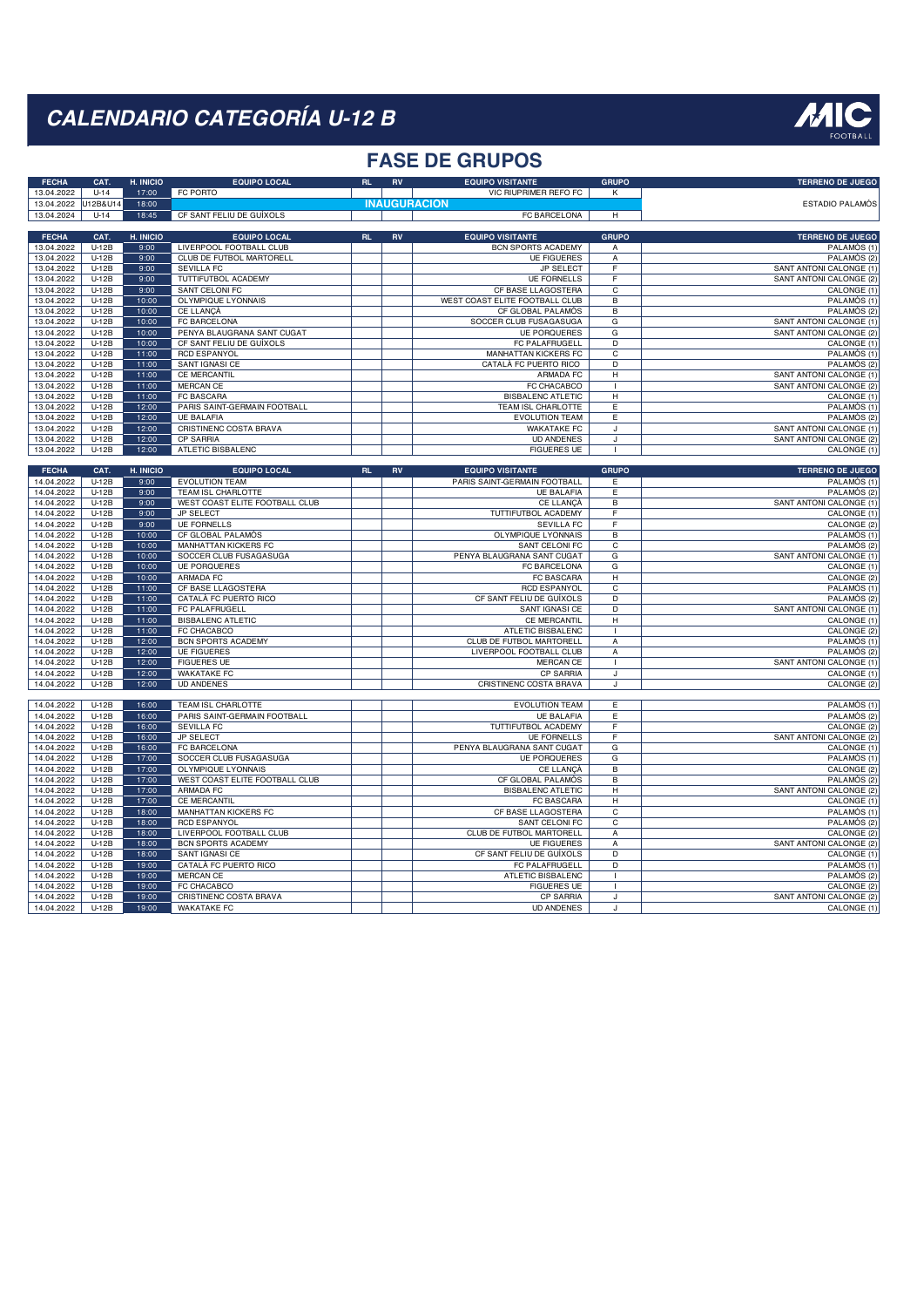# **FASE FINAL**

| <b>FECHA</b> | CAT.    | H. INICIO | <b>EQUIPO LOCAL</b> | <b>RL</b> | RV | <b>EQUIPO VISITANTE</b> | <b>FASE</b>  | Nº PARTIDO  | <b>TERRENO DE JUEGO</b>  |
|--------------|---------|-----------|---------------------|-----------|----|-------------------------|--------------|-------------|--------------------------|
| 15.04.2022   | $U-12B$ | 9:00      | $2^{\circ}$ G.E     |           |    | $2^{\circ}$ G.F         |              | E.F1        | PALAMÓS (1)              |
| 15.04.2022   | $U-12B$ | 9:00      | $2^{\circ}$ G.G     |           |    | $2^{\circ}$ G.H         |              | E.F2        | PALAMÓS (2)              |
| 15.04.2022   | $U-12B$ | 9:00      | $2^{\circ}$ G.J     |           |    | 3º (Sorteo)             |              | E.F3        | CALONGE (1)              |
| 15.04.2022   | $U-12B$ | 9:00      | $1^\circ$ G. D      |           |    | $1^\circ$ G. I          |              | E.F4        | CALONGE (2)              |
| 15.04.2022   | $U-12B$ | 10:00     | $2^{\circ}$ G.A     |           |    | $2^{\circ}$ G.B         |              | E.F5        | PALAMÓS (1)              |
| 15.04.2022   | $U-12B$ | 10:00     | $2^{\circ}$ G.C     |           |    | $2^{\circ}$ G.D         |              | E.F6        | PALAMÓS (2)              |
| 15.04.2022   | $U-12B$ | 10:00     | $2^{\circ}$ G.I     |           |    | 3° (Sorteo)             |              | <b>E.F7</b> | CALONGE (1)              |
| 15.04.2022   | $U-12B$ | 10:00     | $1^\circ$ G. H      |           |    | $1^\circ$ G. J          |              | E.F8        | CALONGE (2)              |
| 15.04.2022   | $U-12B$ | 11:00     | $1^\circ$ G.A       |           |    | E.F1                    |              | E.F9        | PALAMÓS (1)              |
| 15.04.2022   | $U-12B$ | 11:00     | $1^\circ$ G.B       |           |    | E.F2                    |              | E.F10       | PALAMÓS (2)              |
| 15.04.2022   | $U-12B$ | 11:00     | $1^\circ$ G.C       |           |    | E.F3                    |              | E.F11       | CALONGE (1)              |
| 15.04.2022   | $U-12B$ | 12:00     | $1^{\circ}$ G.E     |           |    | E.F5                    |              | E.F12       | PALAMÓS (1)              |
| 15.04.2022   | $U-12B$ | 12:00     | $1^\circ$ G.F       |           |    | E.F6                    |              | E.F13       | PALAMÓS (2)              |
| 15.04.2022   | $U-12B$ | 12:00     | $1^\circ$ G.G       |           |    | E.F7                    |              | E.F14       | CALONGE (1)              |
|              |         |           |                     |           |    |                         |              |             |                          |
| 15.04.2022   | $U-12B$ | 17:30     | Gan E.F9            |           |    | Gan E.F10               | 1/4          | E.F17       | PALAMÓS (1)              |
| 15.04.2022   | $U-12B$ | 17:30     | Gan E.F11           |           |    | Gan E.F4                | 1/4          | E.F18       | PALAMÓS (2)              |
| 15.04.2022   | $U-12B$ | 18:30     | Gan E.F12           |           |    | Gan E.F13               | 1/4          | E.F19       | PALAMOS(1)               |
| 15.04.2022   | $U-12B$ | 18:30     | Gan E.F14           |           |    | Gan E.F8                | 1/4          | E.F20       | PALAMÓS <sup>(2)</sup>   |
|              |         |           |                     |           |    |                         |              |             |                          |
| 16.04.2022   | $U-12B$ | 9:00      | Gan E.F17           |           |    | Gan E.F18               | 1/2          | E.F25       | PALAMÓS (1)              |
| 16.04.2022   | $U-12B$ | 10:00     | Gan E.F19           |           |    | Gan E.F20               | 1/2          | E.F26       | PALAMÓS <sup>(1)</sup>   |
|              |         |           |                     |           |    |                         |              |             |                          |
| 16.04.2022   | $U-12B$ | 15:45     | E.F25               |           |    | E.F26                   | <b>FINAL</b> | E.F31       | ESTADIO MPAL. DE PALAMÓS |

| <b>FECHA</b> | CAT.    | H. INICIO | <b>EQUIPO LOCAL</b> | <b>RL</b> | <b>RV</b> | <b>EQUIPO VISITANTE</b> | <b>FASE</b>  | <b>Nº PARTIDO</b> | <b>TERRENO DE JUEGO</b> |
|--------------|---------|-----------|---------------------|-----------|-----------|-------------------------|--------------|-------------------|-------------------------|
| 15.04.2022   | $U-12B$ | 9:00      | 4° (Sorteo)         |           |           | 4° (Sorteo)             | 1/8          | E.C1              | SANT ANTONI CALONGE (1) |
| 15.04.2022   | $U-12B$ | 10:00     | 4° (Sorteo)         |           |           | 4° (Sorteo)             | 1/8          | E.C2              | SANT ANTONI CALONGE (1) |
| 15.04.2022   | U-12B   | 11:00     | E.C1                |           |           | 3º (Sorteo)             | 1/8          | E.C3              | SANT ANTONI CALONGE (1) |
| 15.04.2022   | U-12B   | 11:00     | 3º (Sorteo)         |           |           | 4° (Sorteo)             | 1/8          | E.C4              | CALONGE (2)             |
| 15.04.2022   | $U-12B$ | 12:00     | E.C2                |           |           | 3º (Sorteo)             | 1/8          | E.C5              | SANT ANTONI CALONGE (1) |
| 15.04.2022   | $U-12B$ | 12:00     | 3º (Sorteo)         |           |           | 4° (Sorteo)             | 1/8          | E.C6              | CALONGE (2)             |
| 15.04.2022   | $U-12B$ | 13:00     | 3º (Sorteo)         |           |           | 4° (Sorteo)             | 1/8          | E.C7              | PALAMÓS (1)             |
| 15.04.2022   | $U-12B$ | 13:00     | 3° (Sorteo)         |           |           | 4° (Sorteo)             | 1/8          | E.C8              | PALAMÓS (2)             |
| 15.04.2022   | $U-12B$ | 13:00     | 3° (Sorteo)         |           |           | 4° (Sorteo)             | 1/8          | E.C9              | CALONGE (1)             |
| 15.04.2022   | $U-12B$ | 13:00     | 3º (Sorteo)         |           |           | 4° (Sorteo)             | 1/8          | E.C10             | CALONGE (2)             |
|              |         |           |                     |           |           |                         |              |                   |                         |
| 15.04.2022   | $U-12B$ | 17:30     | Gan E.C3            |           |           | Gan E.C4                | 1/4          | E.C17             | CALONGE (1)             |
| 15.04.2022   | U-12B   | 17:30     | Gan E.C5            |           |           | Gan E.C6                | 1/4          | E.C18             | CALONGE (2)             |
| 15.04.2022   | $U-12B$ | 18:30     | Gan E.C7            |           |           | Gan E.C8                | 1/4          | E.C19             | CALONGE (1)             |
| 15.04.2022   | $U-12B$ | 18:30     | Gan E.C9            |           |           | Gan E.C10               | 1/4          | E.C20             | CALONGE (2)             |
|              |         |           |                     |           |           |                         |              |                   |                         |
| 16.04.2022   | $U-12B$ | 9:30      | Gan E.C17           |           |           | Gan E.C18               | 1/2          | E.C25             | CALONGE (1)             |
| 16.04.2022   | $U-12B$ | 10:30     | Gan E.C19           |           |           | Gan E.C20               | 1/2          | E.C26             | CALONGE (1)             |
|              |         |           |                     |           |           |                         |              |                   |                         |
| 16.04.2022   | $U-12B$ | 17:00     | Gan E.C25           |           |           | Gan E.C26               | <b>FINAL</b> | E.C29             | SANT ANTONI CALONGE     |